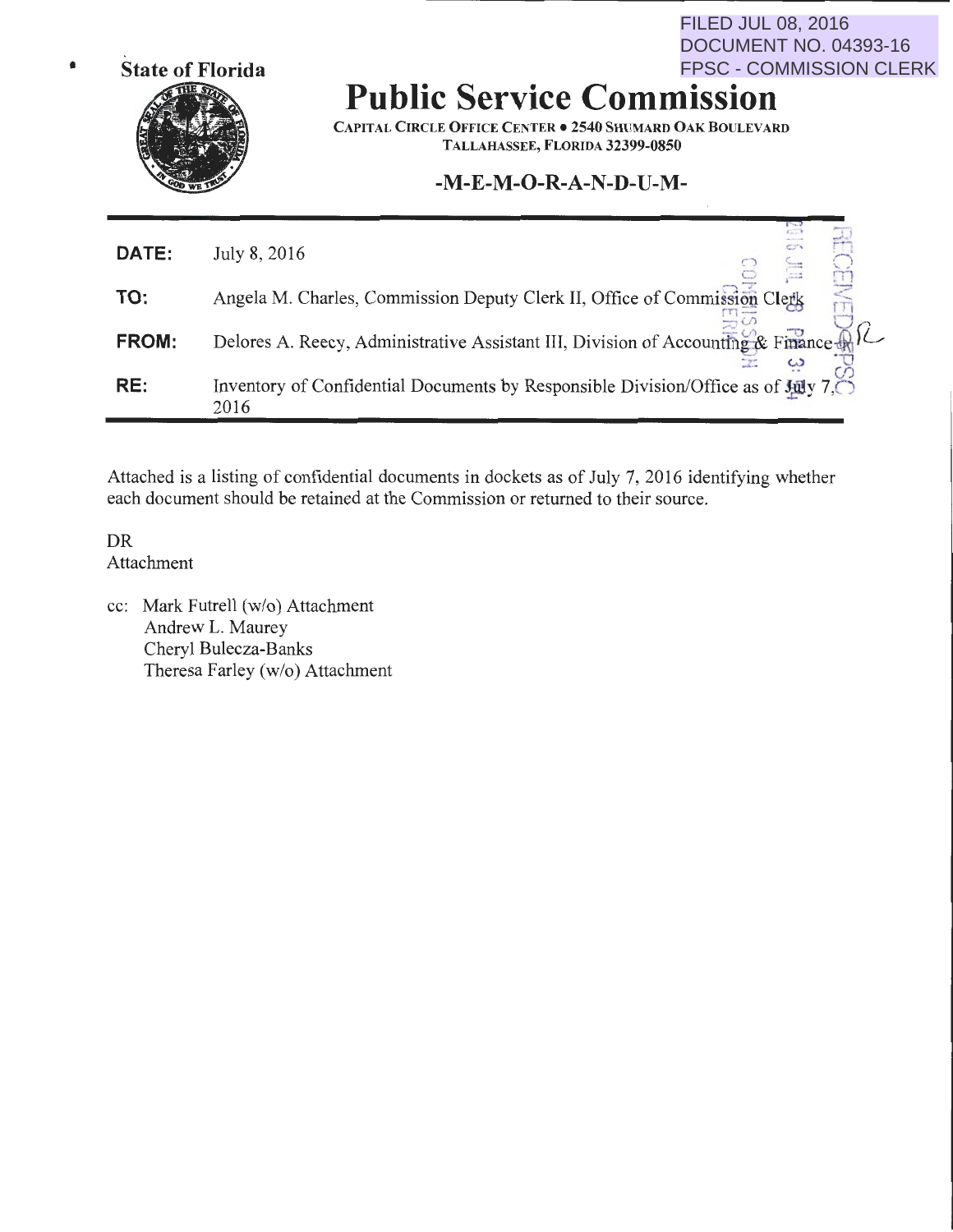U

 $\pmb{\lambda}$ 

s.

### **Division of Accounting & Finance**

| <b>DOCKET</b> | <b>DOCKET TITLE</b>                                                                                        | <b>DOCUMENT</b> | <b>LEAD STF./ATT.</b> | <b>STATUS</b>                      | <b>DESCRIPTION</b>                                                                                                                                                                                                             | <b>RETAIN</b> | <b>RETURN</b> |
|---------------|------------------------------------------------------------------------------------------------------------|-----------------|-----------------------|------------------------------------|--------------------------------------------------------------------------------------------------------------------------------------------------------------------------------------------------------------------------------|---------------|---------------|
| 150001-EI     | Fuel and purchased<br>power cost<br>recovery clause<br>with generating<br>performance<br>incentive factor. | 00821-15        | Gervasi<br>Gervasi    | Staff recom fld;<br>awaiting order | FPL (Moncada) -<br>(CONFIDENTIAL)<br>Certain<br>information<br>provided in<br>response to OPC's<br>1st set of<br>interrogatories<br>$(No. 6)$ . [See DN<br>$00953 - 15$ for                                                    |               |               |
|               |                                                                                                            | 00953-15        | Gervasi<br>Gervasi    | Staff recom fld;<br>awaiting order | corrected filing.<br>FPL (Moncada) -<br>(CONFIDENTIAL)<br>Corrected Exh A to<br>the $2/6/15$ filing<br>of request for<br>confidential<br>classification of<br>information<br>provided in<br>response to                        |               |               |
|               |                                                                                                            | 01606-15        | Gervasi<br>Gervasi    | Staff recom fld;<br>awaiting order | Citizens' 1st set<br>of interrogatories<br>$(No. 6)$ . See DN<br>$00821 - 15$ ]<br>FPL (Moncada) -<br>(CONFIDENTIAL)<br>Information<br>provided in<br>response to OPC's<br>1st request for<br>PODs (Nos. 6, 8,<br>12, and 13). |               |               |

 $\mathbf{1}$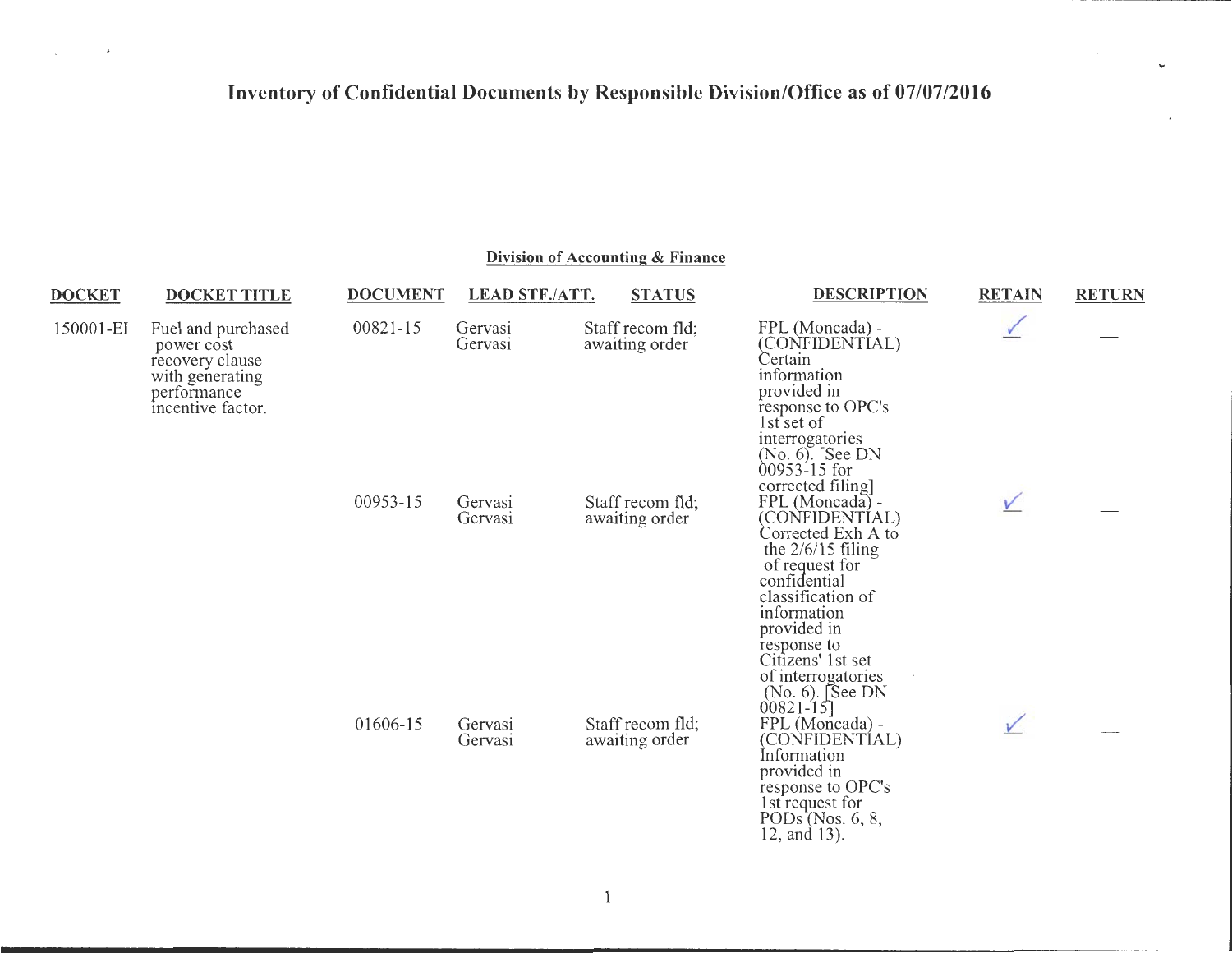### **Division of Accounting & Finance**

 $\equiv$   $\equiv$ 

and the control of

 $\sim$ 

 $\tau$ 

| <b>DOCKET</b>                                                                                                           | <b>DOCKET TITLE</b> | <b>DOCUMENT</b>                | LEAD STF./ATT.                     | <b>STATUS</b>                                                                                    | <b>DESCRIPTION</b>                                                                                                                                                                | <b>RETAIN</b> | <b>RETURN</b> |
|-------------------------------------------------------------------------------------------------------------------------|---------------------|--------------------------------|------------------------------------|--------------------------------------------------------------------------------------------------|-----------------------------------------------------------------------------------------------------------------------------------------------------------------------------------|---------------|---------------|
| 150001-EI<br>Fuel and purchased<br>power cost<br>recovery clause<br>with generating<br>performance<br>incentive factor. |                     | 02375-15                       | Gervasi<br>Gervasi                 | Order issued                                                                                     | Duke Energy<br>$(Triplet) -$<br>CONFIDENTIAL)<br>Highlighted<br>information on<br>Form 423 fuel<br>report for 1/15,<br>$2/15$ , and $3/15$ .                                      |               |               |
|                                                                                                                         |                     | 02398-15<br>Gervasi<br>Gervasi | Staff recom fld;<br>awaiting order | FPL (Butler) -<br>(CONFIDENTIAL)<br>Attachment A,<br>Forms 423-1(a), 2,<br>$2(a)$ and $2(b)$ for |                                                                                                                                                                                   |               |               |
|                                                                                                                         |                     |                                |                                    |                                                                                                  | December/November,<br>2014;<br>January/December,<br>$2015$ ; and<br>February/January,<br>2015.                                                                                    |               |               |
|                                                                                                                         |                     | $02431 - 15$                   | Gervasi<br>Gervasi                 | Order issued                                                                                     | TECO (Daniels) -<br>(CONFIDENTIAL)<br>Portions of Forms<br>$423-1(a)$ , 423-2,<br>$423-2(a)$ and<br>$(423-2(b))$ for the                                                          |               |               |
|                                                                                                                         |                     | 02436-15                       | Gervasi<br>Gervasi                 | Staff recom fld;<br>awaiting order                                                               | $1/15/$ and $2/15$ .<br>$GPC$ (Griffin) -<br>(CONFIDENTIAL)<br>Certain<br>information<br>submitted on Form<br>423 fuel reports<br>for $12/14$ , $1/15$ ,<br>$2/15$ , and $3/15$ . |               |               |

,..

**TAXABLE TEXAS**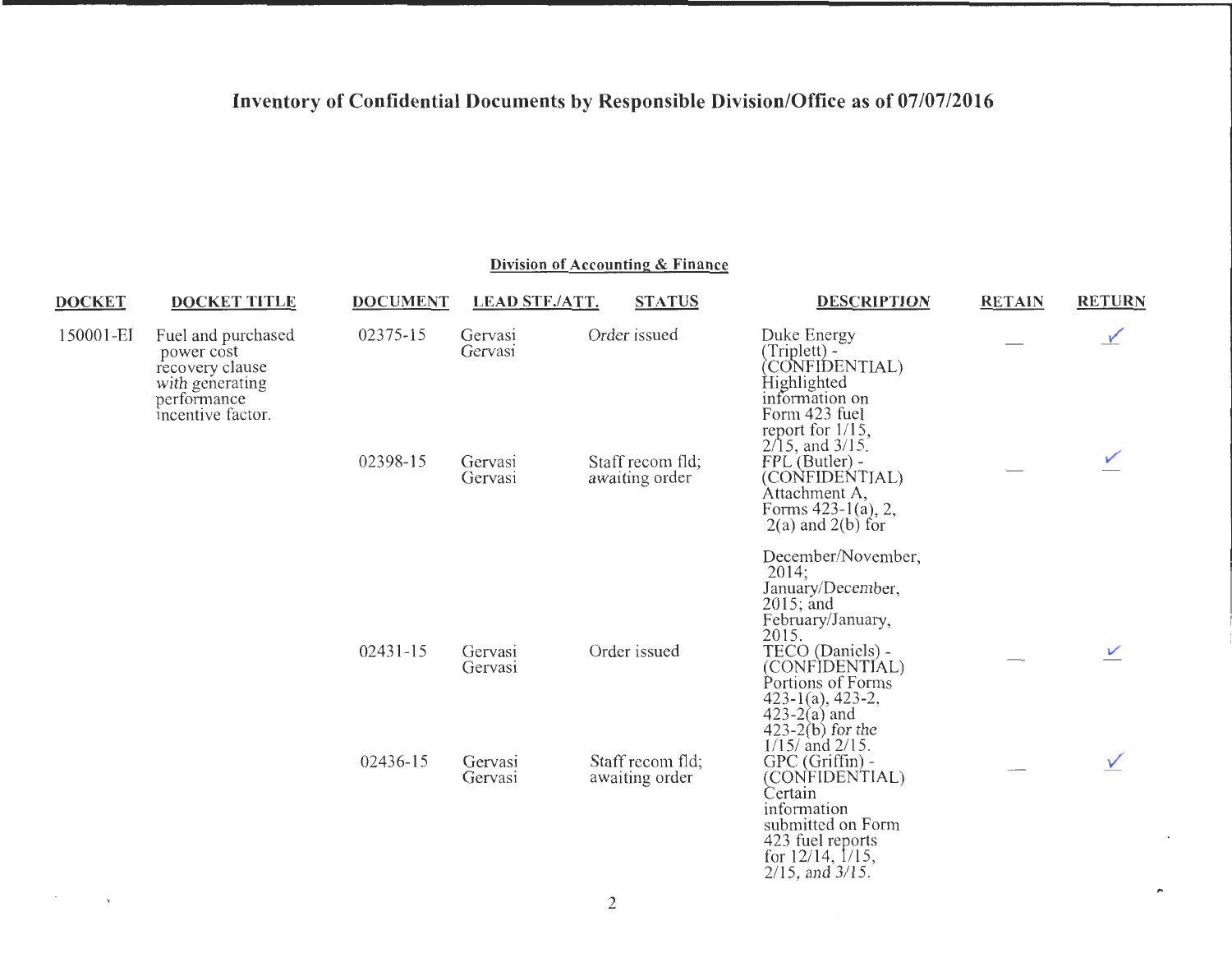| <b>DOCKET</b> | <b>DOCKET TITLE</b>                                                                                        | <b>DOCUMENT</b> | <b>LEAD STF./ATT.</b> | <b>STATUS</b> | <b>DESCRIPTION</b>                                                                                                                                                                                                                                                            | <b>RETAIN</b> | <b>RETURN</b> |
|---------------|------------------------------------------------------------------------------------------------------------|-----------------|-----------------------|---------------|-------------------------------------------------------------------------------------------------------------------------------------------------------------------------------------------------------------------------------------------------------------------------------|---------------|---------------|
| 150001-EI     | Fuel and purchased<br>power cost<br>recovery clause<br>with generating<br>performance<br>incentive factor. | 02797-15        | Gervasi<br>Gervasi    | Order issued  | GPC (Griffin) -<br>(CONFIDENTIAL)<br>Certain<br>information<br>submitted in<br>response to<br>staff's 1st<br>request for PODs<br>$(No, 1)$ ; provided<br>on CD only.                                                                                                          |               |               |
|               |                                                                                                            | 02800-15        | Gervasi<br>Gervasi    | Order issued  | GPC (Griffin) -<br>(CONFIDENTIAL)<br>Certain<br>information in<br>response to<br>staff's 1st set of<br>interrogatories,<br>Nos. 1-2, 4-6, and<br>8.                                                                                                                           |               |               |
|               |                                                                                                            | 02808-15        | Gervasi<br>Gervasi    | Order issued  | Duke Energy<br>(Bernier) -<br>(CONFIDENTIAL)<br>Certain<br>information<br>provided in<br>response to<br>staff's 1st<br>request for<br>interrogatories<br>(Nos. $1-15$ ;<br>specifically Nos.<br>1, 3-4, and 7) and<br>staff's 1st<br>request for PODs<br>$(No. 1)$ ; provided |               |               |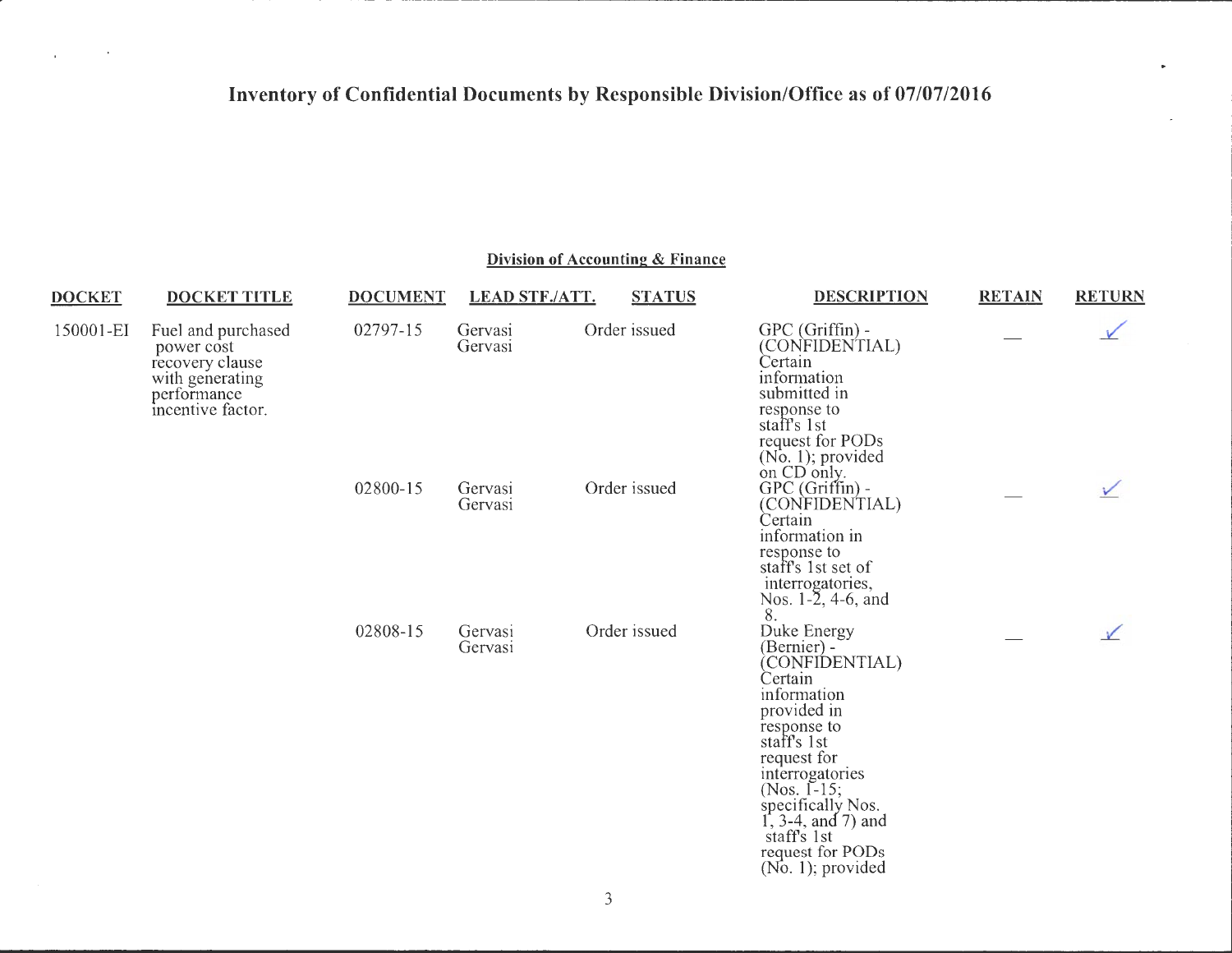Division of Accounting & Finance

| <b>DOCKET</b> | <b>DOCKET TITLE</b> | <b>DOCUMENT</b> | <b>LEAD STF./ATT.</b> | <b>STATUS</b> | <b>DESCRIPTION</b>                                                                                                                                                               | <b>RETAIN</b> | <b>RETURN</b> |
|---------------|---------------------|-----------------|-----------------------|---------------|----------------------------------------------------------------------------------------------------------------------------------------------------------------------------------|---------------|---------------|
|               |                     | 02814-15        | Gervasi<br>Gervasi    | Order issued  | on CD only.<br>TECO (Daniels) -<br>(CONFIDENTIAL)<br>Highlighted<br>information in                                                                                               |               |               |
|               |                     | 02818-15        | Gervasi<br>Gervasi    | Order issued  | answers to staff's<br>1st set of<br>interrogatories<br>(Nos. 1-2 and 4).<br>FPL (Moncada) -<br>(CONFIDENTIAL)<br>Information<br>provided in<br>response to<br>staff's 2nd set of |               | $\checkmark$  |
|               |                     | 03653-15        | Gervasi<br>Gervasi    | Order issued  | interrogatories<br>(Nos. $15-17$ ) and<br>1st request for<br>PODs(No. 1).<br>FPL (Moncada) -<br>(CONFIDENTIAL)<br>Certain<br>information<br>provided in<br>response to OPC's     |               |               |
|               |                     | 04578-15        | Gervasi<br>Gervasi    | Order issued  | 3rd request for<br>PODs (No. 19).<br>FPL (Moncada) -<br>(CONFIDENTÍAL)<br>Certain<br>information<br>provided in<br>response to OPC's<br>8th set of<br>interrogatories            |               |               |

 $\mathbf{t}$ 

 $\mathcal{L}_{\mathcal{A}}$ 

a.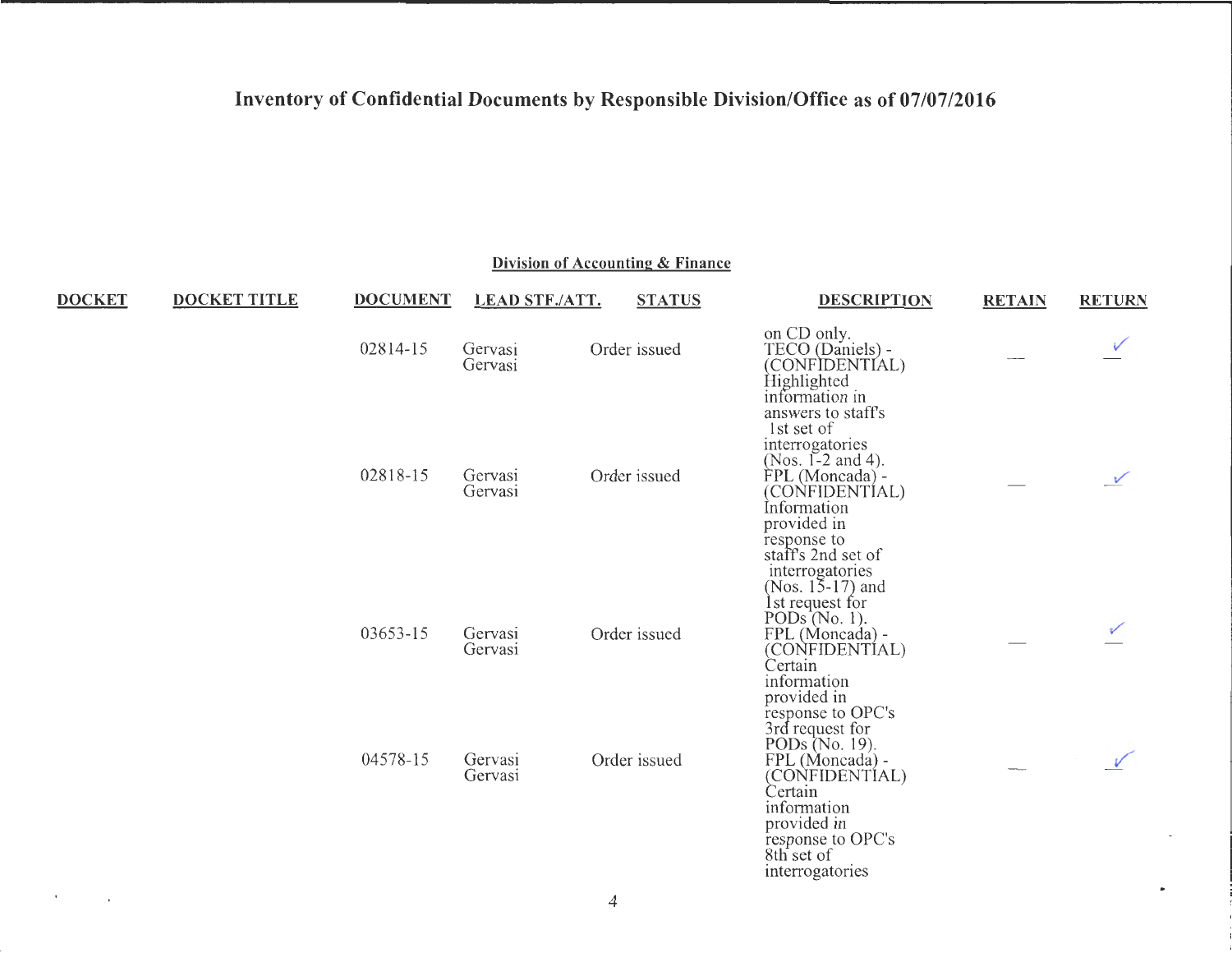$\sim$ 

 $\sim$   $\sim$ 

 $-111$ 

**Contract Contract** 

 $\mathbf{r}$ 

|               |                     |                 |                       | Division of Accounting & Finance |                                                                                                                                                                                                                                                                                                                    |               |               |
|---------------|---------------------|-----------------|-----------------------|----------------------------------|--------------------------------------------------------------------------------------------------------------------------------------------------------------------------------------------------------------------------------------------------------------------------------------------------------------------|---------------|---------------|
| <b>DOCKET</b> | <b>DOCKET TITLE</b> | <b>DOCUMENT</b> | <b>LEAD STF./ATT.</b> | <b>STATUS</b>                    | <b>DESCRIPTION</b>                                                                                                                                                                                                                                                                                                 | <b>RETAIN</b> | <b>RETURN</b> |
|               |                     | 04608-15        | Gervasi<br>Gervasi    | Order issued                     | (Nos. 75, 77, 78,<br>and 88) and 5th<br>request for PODs<br>(No. 28).<br>GPC (Griffin) -<br>(CONFIDENTIAL)<br>Certain documents<br>and information<br>produced in                                                                                                                                                  | $\sqrt{ }$    |               |
|               |                     | $04614-15$      | Gervasi<br>Gervasi    | Order issued                     | response to<br>Citizens' 2nd set<br>of interrogatories<br>(Nos. 14-36) and<br>1st request for<br>PODs <sup><math>^{\prime}</math></sup> (Nos. 1-4);<br>provided on CD<br>only.<br>Duke Energy<br>(Bernier) -<br>(CONFIDENTIAL)<br>Information<br>included on<br>response to OPC's<br>2nd set of<br>interrogatories | $\checkmark$  |               |
|               |                     |                 |                       |                                  | (Nos. $14-36$ );<br>provided on CD<br>only.                                                                                                                                                                                                                                                                        |               |               |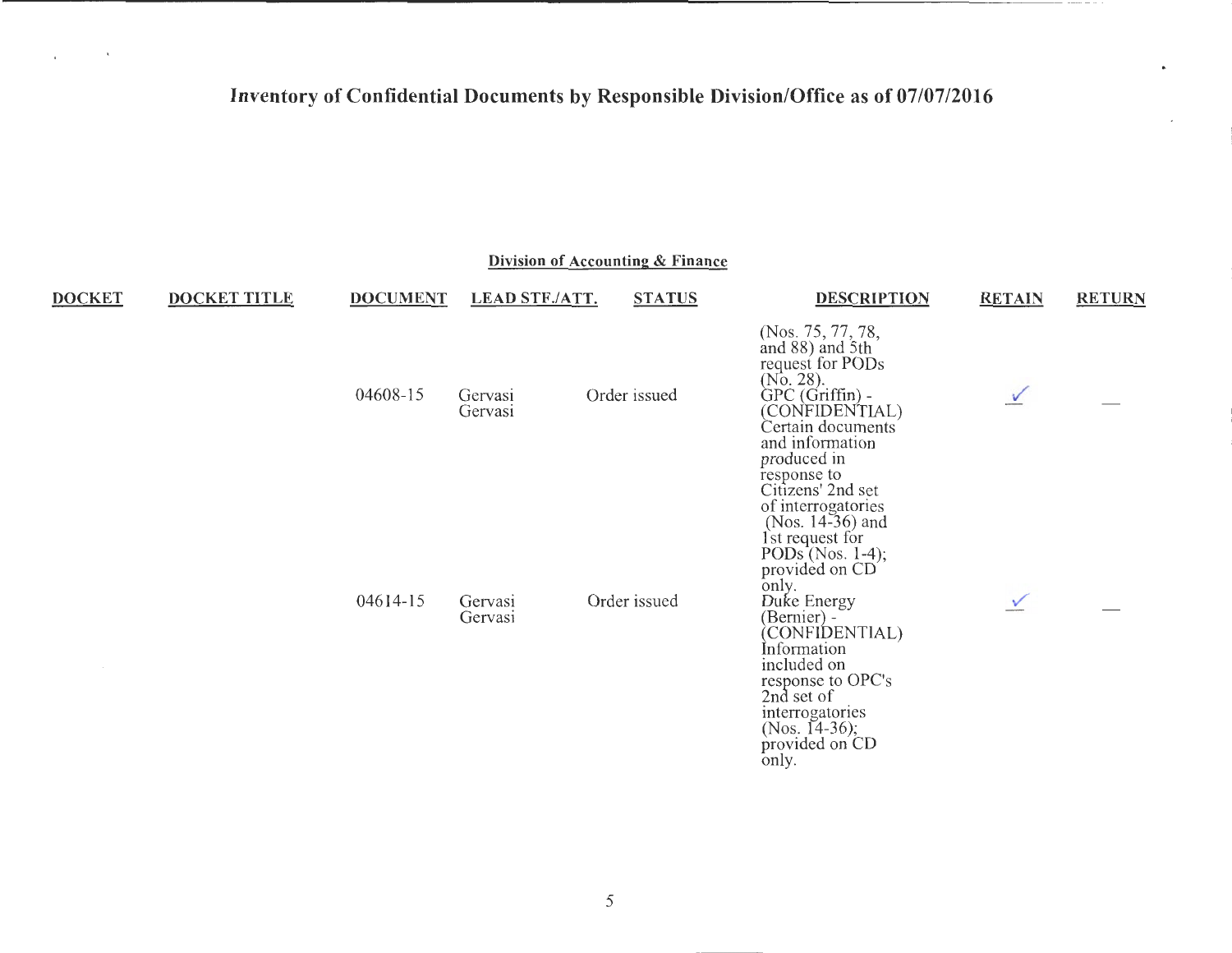--- -- ----------

---

#### **Division of Accounting & Finance**

| <b>DOCKET</b> | <b>DOCKET TITLE</b>                                                                                        | <b>DOCUMENT</b> | LEAD STF./ATT.     | <b>STATUS</b>                      | <b>DESCRIPTION</b>                                                                                                                                                                                     | <b>RETAIN</b> | <b>RETURN</b> |
|---------------|------------------------------------------------------------------------------------------------------------|-----------------|--------------------|------------------------------------|--------------------------------------------------------------------------------------------------------------------------------------------------------------------------------------------------------|---------------|---------------|
| 150001-EI     | Fuel and purchased<br>power cost<br>recovery clause<br>with generating<br>performance<br>incentive factor. | 04627-15        | Gervasi<br>Gervasi | Order issued                       | FPL (Moncada) -<br>(CONFIDENTIAL)<br>Information<br>provided in<br>response to OPC's<br>9th set of<br>interrogatories<br>(Nos. $92$ and $93$ )<br>and 6th request<br>for PODs ( $N$ os. 32<br>and 33). | $\sqrt{ }$    |               |
|               |                                                                                                            | $04631 - 15$    | Gervasi<br>Gervasi | Order issued                       | TECO (Daniels) -<br>(CONFIDENTIAL)<br>Answers to<br>Citizens 2nd set<br>of interrogatories<br>(No. 17, Bates)                                                                                          | $\sqrt{ }$    |               |
|               |                                                                                                            | 04633-15        | Gervasi<br>Gervasi | Order issued                       | stamp pages 8-9).<br>TECO (Daniels) -<br>(CONFIDENTIAL)<br>Answers to<br>Citizens' 1st<br>request for PODs<br>(No. 4, Bates)                                                                           |               |               |
|               |                                                                                                            | 04699-15        | Gervasi<br>Gervasi | Staff recom fld;<br>awaiting order | stamp page 14).<br>FPL (Butler) -<br>(CONFIDENTIAL)<br>Attachment A, Form<br>$423-1(a), 2,$<br>$2(a)$ , and $2(b)$ for<br>March/February<br>2015, April/March<br>$2015$ , and<br>May/April 2015.       |               |               |

6

 $\overline{a}$ 

 $\mathbf{r}$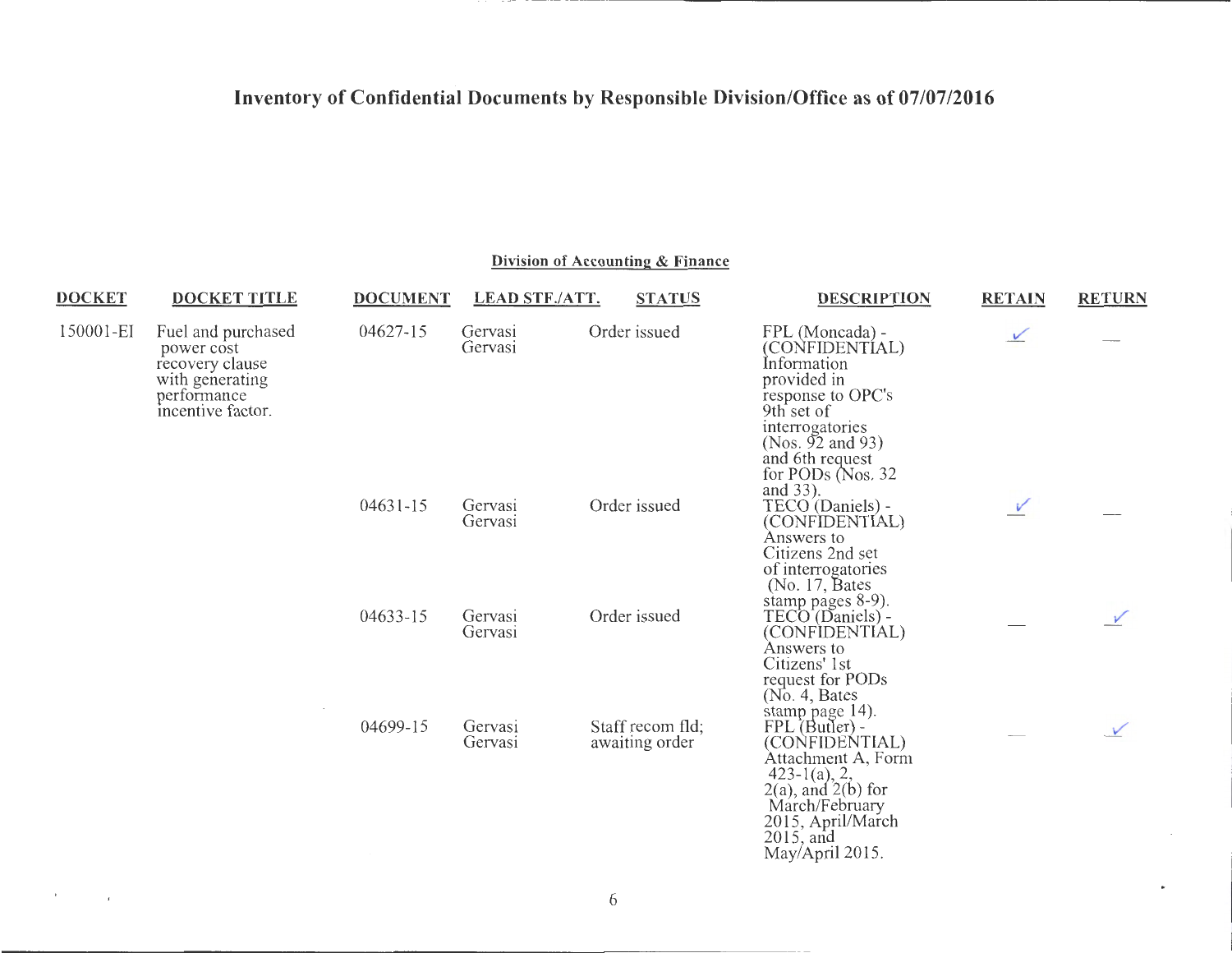#### **Division of Accounting & Finance**

 $\frac{1}{2}$  and  $\frac{1}{2}$  and  $\frac{1}{2}$  and  $\frac{1}{2}$ 

| <b>DOCKET</b>                                                                                                           | <b>DOCKET TITLE</b> | <b>DOCUMENT</b> | <b>LEAD STF./ATT.</b> | <b>STATUS</b>                      | <b>DESCRIPTION</b>                                                                                                                                    | <b>RETAIN</b> | <b>RETURN</b> |
|-------------------------------------------------------------------------------------------------------------------------|---------------------|-----------------|-----------------------|------------------------------------|-------------------------------------------------------------------------------------------------------------------------------------------------------|---------------|---------------|
| 150001-EI<br>Fuel and purchased<br>power cost<br>recovery clause<br>with generating<br>performance<br>incentive factor. |                     | 04777-15        | Gervasi<br>Gervasi    | Order issued                       | Duke Energy<br>(Triplett) -<br>CONFIDENTIAL)<br>Highlighted<br>information on<br>Form 423 fuel<br>report for $4/15$ ,<br>$5/15$ , and $6/15$ .        |               |               |
|                                                                                                                         |                     | $04831 - 15$    | Gervasi<br>Gervasi    | Staff recom fld:<br>awaiting order | GPC (Badders) -<br>(CONFIDENTIAL)<br>Forms 423 fuel<br>reports for $4/15$ ,<br>$5/15$ and $6/15$                                                      | مستعدده       |               |
|                                                                                                                         |                     | 04834-15        | Gervasi<br>Gervasi    | Order issued                       | TECO (Daniels) -<br>(CONFIDENTIAL)<br>Forms $423-1(a)$ , 2,<br>$2(a)$ , and $2(b)$<br>for $3/15$ , $4/15$ ,<br>and $5/15$ .                           |               |               |
|                                                                                                                         |                     | 04906-15        | Gervasi<br>Gervasi    | Order issued                       | GPC (Griffin) -<br>(CONFIDENTIAL)<br>Certain portions<br>of $[2016]$ risk<br>management plan<br>for fuel                                              | $\sqrt{}$     |               |
|                                                                                                                         |                     | 04908-15        | Gervasi<br>Gervasi    | Order issued                       | procurement.<br>$GPC(Griffin) -$<br>(CONFIDENTIAL)<br>Certain<br>information<br>contained in<br>Schedule CCE-4 of<br>Exh CSB-2 to<br>direct testimony |               |               |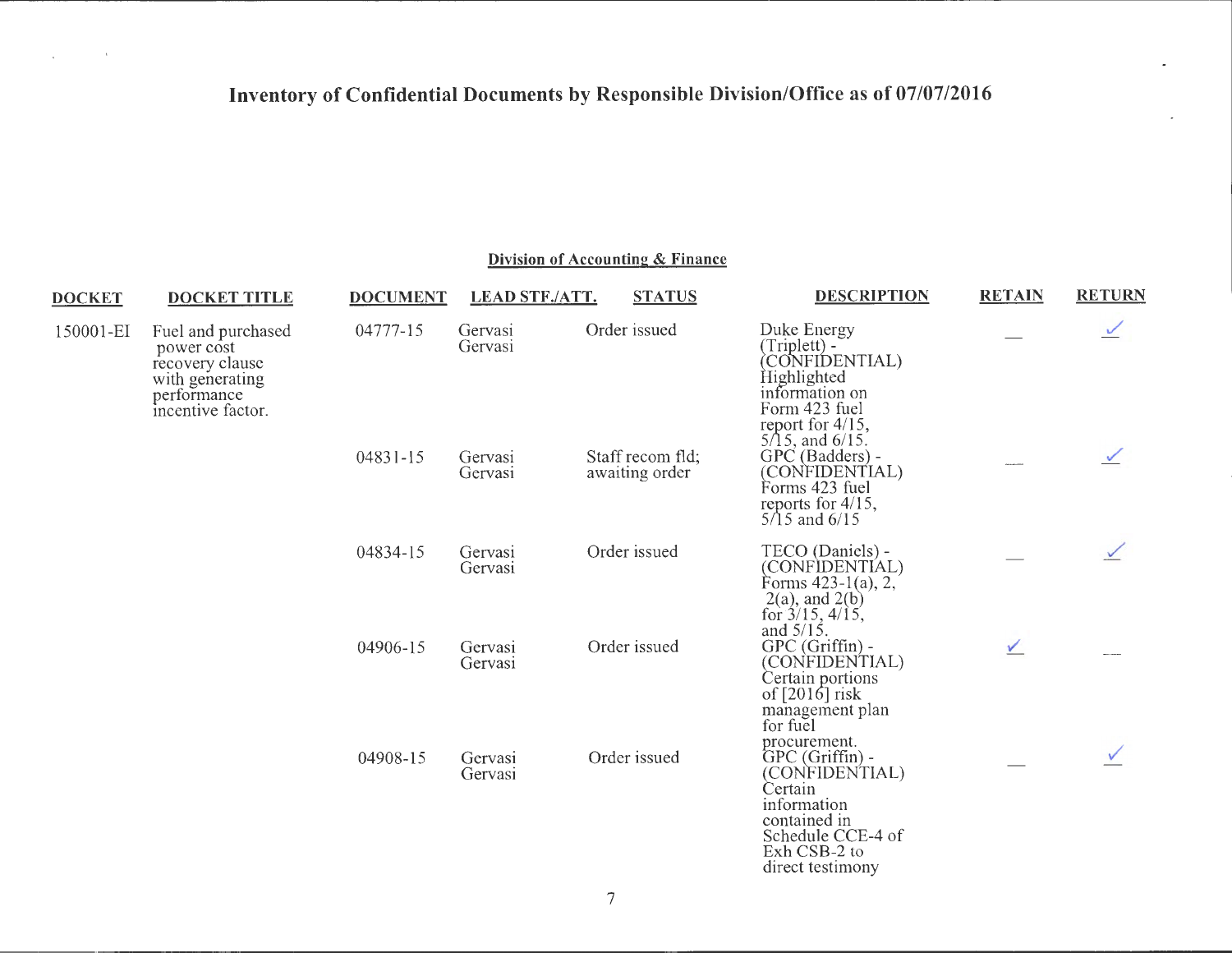|               | Division of Accounting & Finance |                 |                       |               |                                                                                                                                                                                                                                                                                                  |               |               |  |  |  |
|---------------|----------------------------------|-----------------|-----------------------|---------------|--------------------------------------------------------------------------------------------------------------------------------------------------------------------------------------------------------------------------------------------------------------------------------------------------|---------------|---------------|--|--|--|
| <b>DOCKET</b> | <b>DOCKET TITLE</b>              | <b>DOCUMENT</b> | <b>LEAD STF./ATT.</b> | <b>STATUS</b> | <b>DESCRIPTION</b>                                                                                                                                                                                                                                                                               | <b>RETAIN</b> | <b>RETURN</b> |  |  |  |
|               |                                  | 04919-15        | Gervasi<br>Gervasi    | Order issued  | of C. Shane<br>Boyett, dated<br>8/4/15.<br>Duke Energy<br>(Bernier) -<br>(CONFIDENTIAL)<br>Certain                                                                                                                                                                                               |               |               |  |  |  |
|               |                                  | 04923-15        | Gervasi<br>Gervasi    | Order issued  | information<br>provided in the<br>direct testimony<br>of Jeffrey Swartz<br>and Exh <sup>No. JS-1.</sup><br>Duke Energy<br>(Bernier) -<br>(CONFIDENTIAL)<br>Certain<br>information<br>contained in 2016                                                                                           | V             |               |  |  |  |
|               |                                  | 04930-15        | Gervasi<br>Gervasi    | Order issued  | risk management<br>plan and<br>attachments A<br>through H;<br>provided on CD<br>only.<br>TECO (Daniels) -<br>(CONFIDENTIAL)<br>Portions of<br>Schedule E12<br>(Bates stamp pg<br>$41;$ Exh (PAR-2),<br>Document 2, pg 5<br>of 5 of direct<br>testimony of<br>Penelope A. Rusk,<br>capacity costs |               |               |  |  |  |
| $\sim 10^7$   |                                  |                 |                       | $8\,$         |                                                                                                                                                                                                                                                                                                  |               |               |  |  |  |

 $\ddot{\phantom{a}}$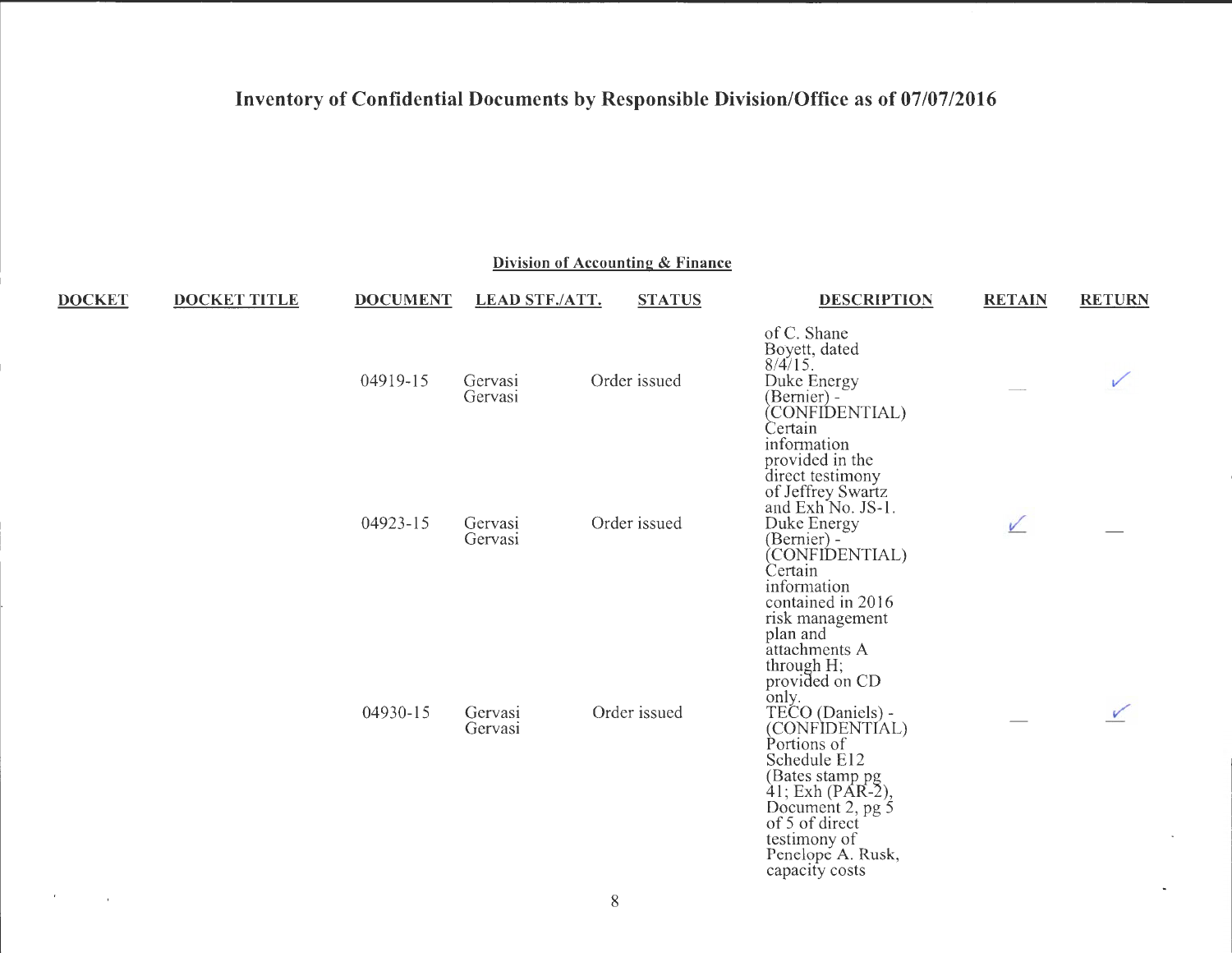$\mathcal{C}$ 

| Division of Accounting & Finance |                     |                 |                       |  |               |                                                                                                                                                                                                                                |               |               |  |  |
|----------------------------------|---------------------|-----------------|-----------------------|--|---------------|--------------------------------------------------------------------------------------------------------------------------------------------------------------------------------------------------------------------------------|---------------|---------------|--|--|
| <b>DOCKET</b>                    | <b>DOCKET TITLE</b> | <b>DOCUMENT</b> | <b>LEAD STF./ATT.</b> |  | <b>STATUS</b> | <b>DESCRIPTION</b>                                                                                                                                                                                                             | <b>RETAIN</b> | <b>RETURN</b> |  |  |
|                                  |                     | 04933-15        | Gervasi<br>Gervasi    |  | Order issued  | actual/estimated<br>for the period<br>$1/15$ through<br>$12/15$ ).<br>TECO (Daniels) -<br>(CONFIDENTIAL)<br>Highlighted<br>information on                                                                                      | $\sqrt{ }$    |               |  |  |
|                                  |                     | 04939-15        | Gervasi<br>Gervasi    |  | Order issued  | Bates stamp pg 10<br>of 2016 risk<br>management plan,<br>Exh No. JBC-2.<br>FPL (Moncada) -<br>(CONFIDENTÍAL)<br>Certain<br>information in<br>$2016$ risk<br>management plan                                                    | ↙             |               |  |  |
|                                  |                     | 05102-15        | Gervasi<br>Gervasi    |  | Order issued  | ("hedging plan"),<br>which is Appendix<br>III (Exh GJY-3) to<br>the $2015$<br>actual/estimated<br>true-up petition.<br>GPC (Griffin) -<br>(CONFIDENTIAL)<br>Portions of<br>hedging<br>information report<br>for $1/15$ through | $\sqrt{}$     |               |  |  |

7/15.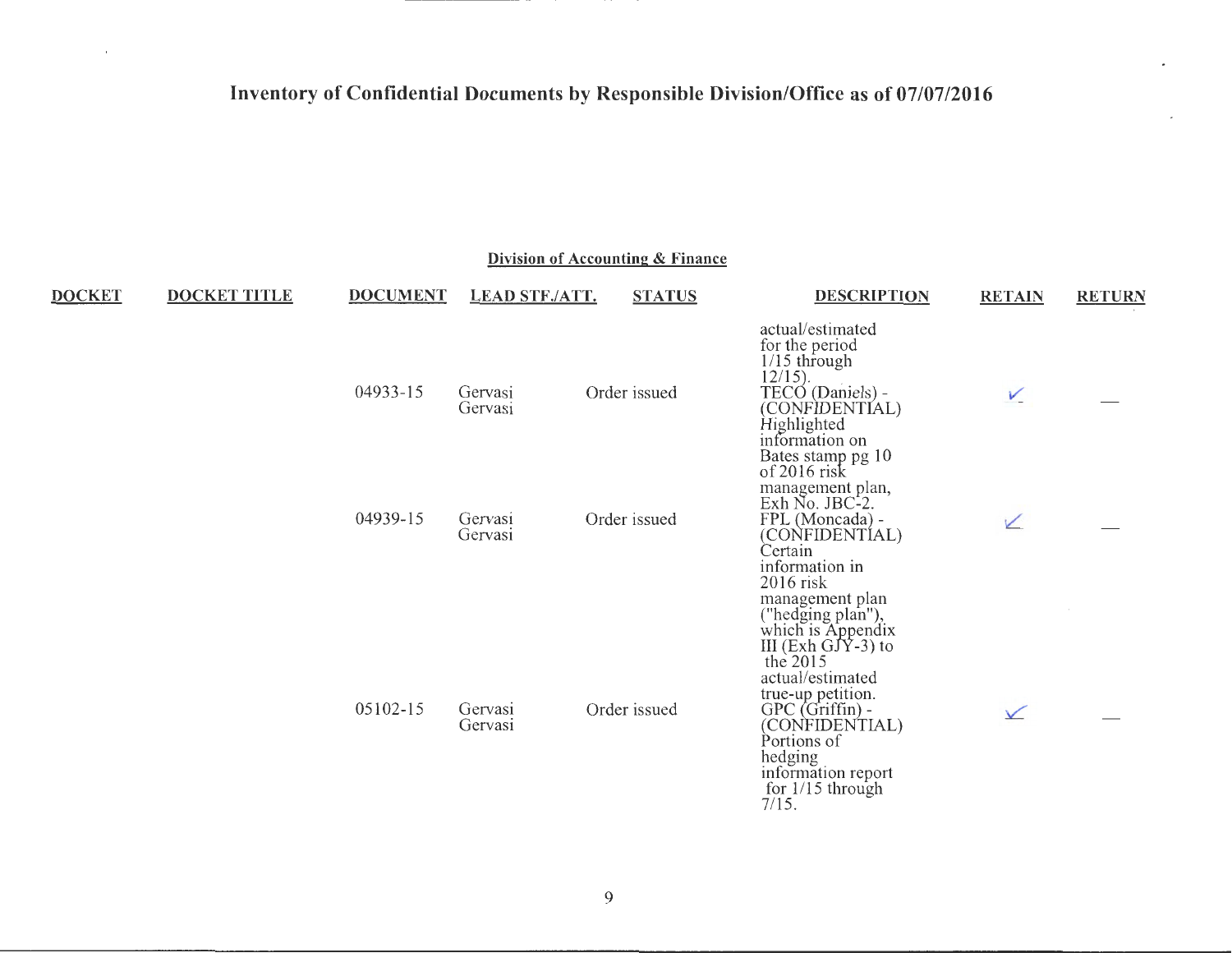| <b>DOCKET</b> | <b>DOCKET TITLE</b>                                                                                        | <b>DOCUMENT</b> | <b>LEAD STF./ATT.</b> | <b>STATUS</b> | <b>DESCRIPTION</b>                                                                                                                                                                          | <b>RETAIN</b>              | <b>RETURN</b> |
|---------------|------------------------------------------------------------------------------------------------------------|-----------------|-----------------------|---------------|---------------------------------------------------------------------------------------------------------------------------------------------------------------------------------------------|----------------------------|---------------|
| 150001-EI     | Fuel and purchased<br>power cost<br>recovery clause<br>with generating<br>performance<br>incentive factor. | 05105-15        | Gervasi<br>Gervasi    | Order issued  | TECO (Daniels) -<br>(CONFIDENTÍAL)<br>Hedging activity<br>report (Exh<br>$(JBC-3)$ , pg 1 of<br>1, bates stamp pg<br>3) of direct<br>testimony of J.                                        | $\checkmark$               |               |
|               |                                                                                                            | 05114-15        | Gervasi<br>Gervasi    | Order issued  | Brent Caldwell.<br>Duke Energy<br>(Triplett) -<br>CONFIDENTIAL)<br>Supplemental                                                                                                             | V                          |               |
|               |                                                                                                            | 05119-15        | Gervasi<br>Gervasi    | Order issued  | hedging activity<br>report for 1/15<br>through 7/15.<br>FPL (Moncada)<br>(CONFIDENTÍAL)<br>Certain<br>information<br>contained in the<br>fuel hedging<br>activity report                    | $\boldsymbol{\mathcal{V}}$ |               |
|               |                                                                                                            | 05455-15        | Gervasi<br>Gervasi    | Order issued  | $(Exh$ GJY-4).<br>Duke Energy<br>(Bernier) -<br>(CONFIDENTIAL) Exh<br>A [of certain]<br>information<br>provided on pages<br>$3, 4,$ and 5 of the<br>testimony of<br>Joseph<br>McCallister]. |                            |               |

### **Division of Accounting & Finance**

 $\sim$ 

 $\epsilon$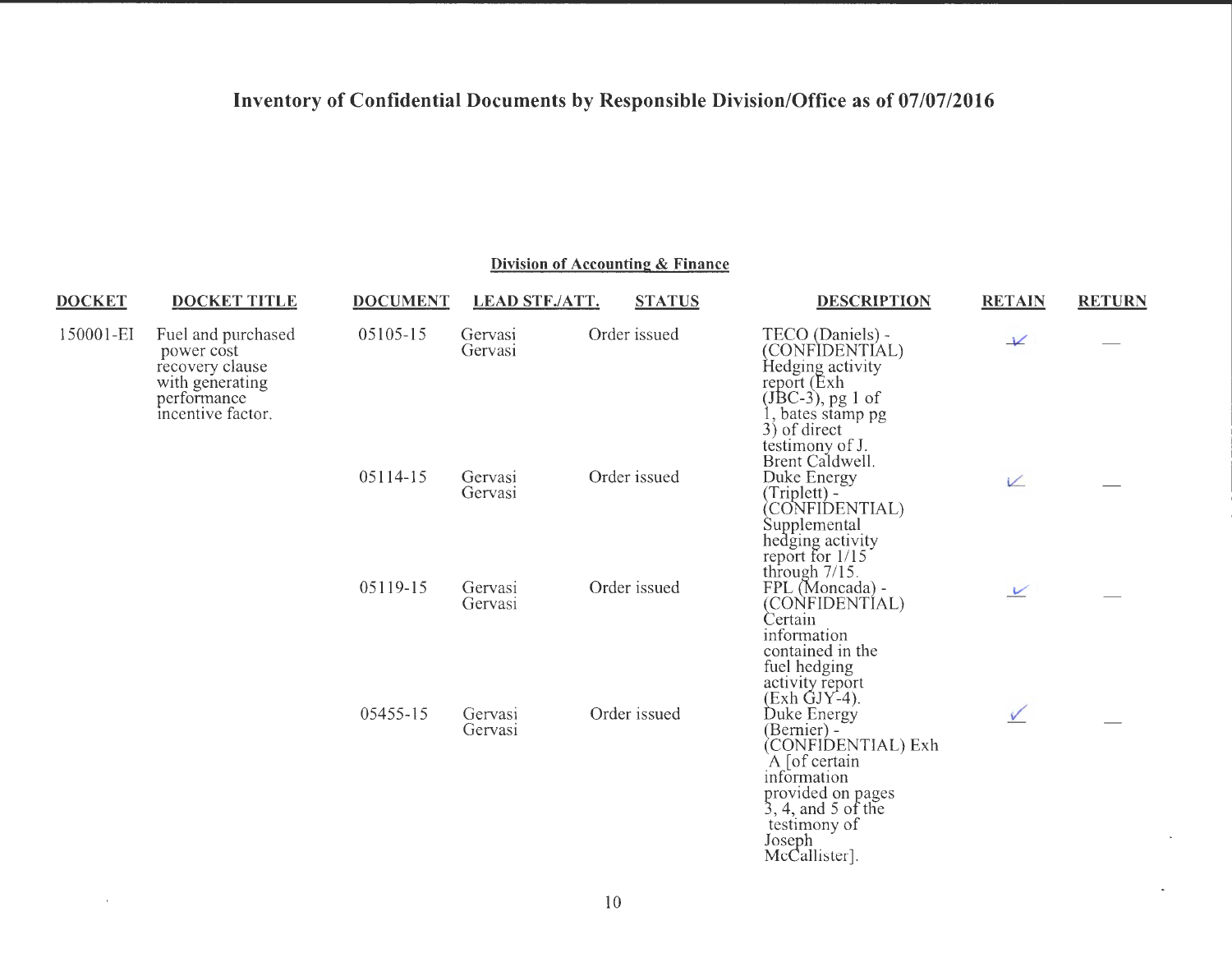$\sim$ 

 $\mathbf{r}$ 

| <b>DOCKET</b> | <b>DOCKET TITLE</b>                                                                                        | <b>DOCUMENT</b> | <b>LEAD STF./ATT.</b> | <b>STATUS</b> | <b>DESCRIPTION</b>                                                                                                                                                                                                                                                    | <b>RETAIN</b> | <b>RETURN</b> |
|---------------|------------------------------------------------------------------------------------------------------------|-----------------|-----------------------|---------------|-----------------------------------------------------------------------------------------------------------------------------------------------------------------------------------------------------------------------------------------------------------------------|---------------|---------------|
| 150001-EI     | Fuel and purchased<br>power cost<br>recovery clause<br>with generating<br>performance<br>incentive factor. | 05457-15        | Gervasi<br>Gervasi    | Order issued  | Duke Energy<br>(Bernier) -<br>(CONFIDENTIAL) Exh<br>A [of certain]<br>information<br>contained in Exh<br>CAM-3, part 3,<br>calculation of<br>projected capacity<br>costs, Schedule<br>$E-12A$<br>specifically page<br>of 2 to direct<br>testimony of<br>Christopher a |               | ⊻             |
|               |                                                                                                            | 05462-15        | Gervasi<br>Gervasi    | Order issued  | Menendez.<br>GPC (Badders) -<br>(CONFIDENTIAL)<br>Certain<br>information<br>contained in<br>Schedule CCE-4 of<br>Exh CSB-3 to<br>direct testimony<br>of C. Shane<br>Boyett, dated<br>9/1/15.                                                                          |               |               |
|               |                                                                                                            | 05472-15        | Gervasi<br>Gervasi    | Order issued  | FPL (Moncada) -<br>(CONFIDENTIAL)<br>Certain<br>information<br>capacity payments<br>to<br>non-cogenerators<br>identified in                                                                                                                                           |               |               |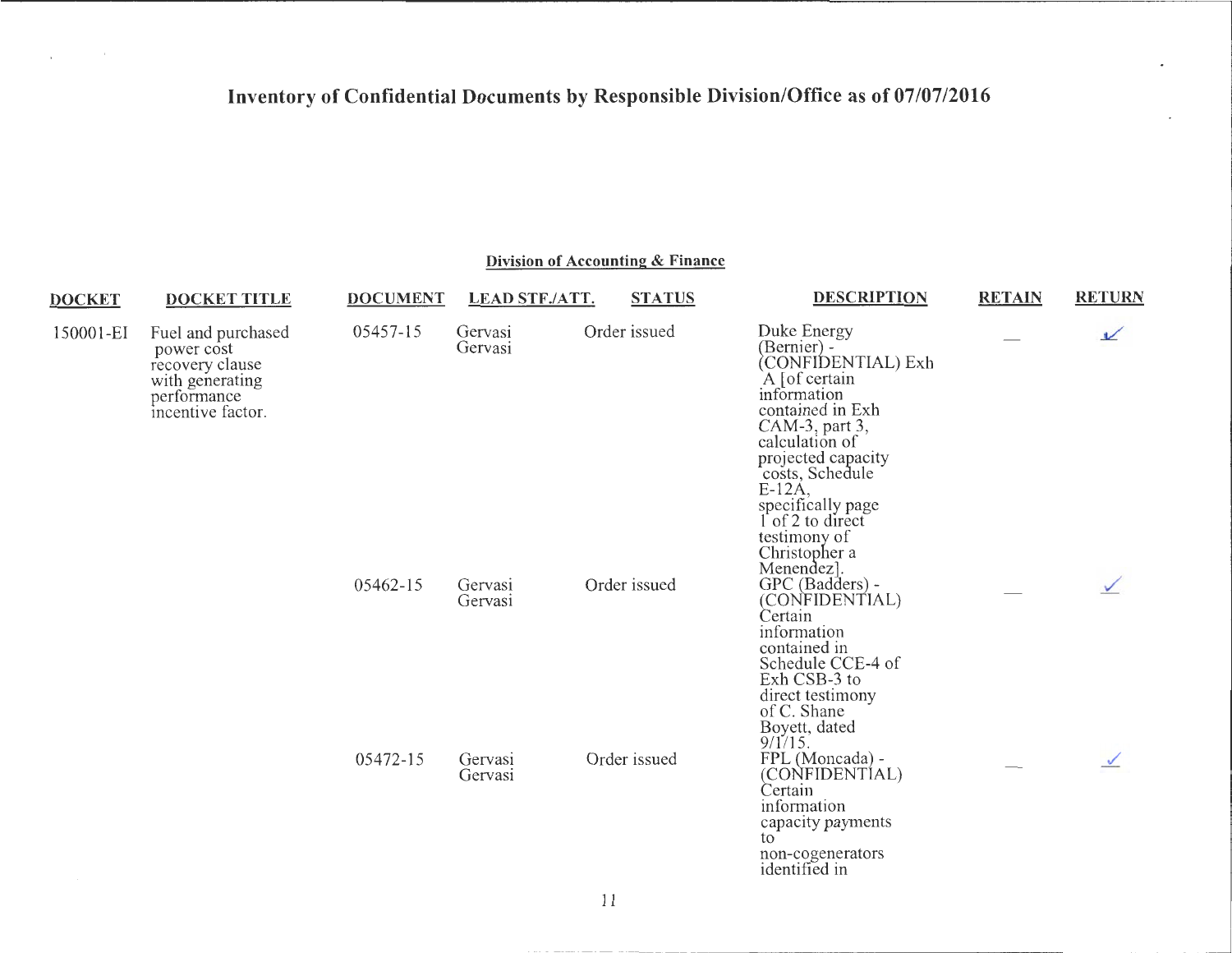|               |                     |                 |                       | Division of Accounting & Finance |                                                                                                                                                                                                                      |               |               |
|---------------|---------------------|-----------------|-----------------------|----------------------------------|----------------------------------------------------------------------------------------------------------------------------------------------------------------------------------------------------------------------|---------------|---------------|
| <b>DOCKET</b> | <b>DOCKET TITLE</b> | <b>DOCUMENT</b> | <b>LEAD STF./ATT.</b> | <b>STATUS</b>                    | <b>DESCRIPTION</b>                                                                                                                                                                                                   | <b>RETAIN</b> | <b>RETURN</b> |
|               |                     | 05474-15        | Gervasi<br>Gervasi    | Order issued                     | Schedule E12<br>Appendix V to<br>prepared testimony<br>of Terry J.<br>Keith.<br>TECO (Beasley) -<br>(CONFIDENTIAL)<br>Schedule E12<br>(Bates stamp page<br>18; document No.<br>l, page 4 of 4 to<br>direct testimony |               |               |
|               |                     | 05477-15        | Gervasi<br>Gervasi    | Order issued                     | of Penelope A.<br>Rusk).<br>TECÓ (Beasley) -<br>(CONFIDENTIAL)<br>Highlighted<br>portions of pages<br>$9, 10,$ and $14,$                                                                                             |               | V             |
|               |                     | 05480-15        | Gervasi<br>Gervasi    | Order issued                     | contained in<br>direct testimony<br>of J. Brent<br>Caldwell.<br>FPUC (Keating) -<br>(CONFIDENTIAL)<br>Information<br>contained in Exh<br>CDY-3 to direct<br>testimony of                                             | $\checkmark$  |               |

 $\mathcal{F}$ 

Curtis D. Young.

 $\ddot{\phantom{0}}$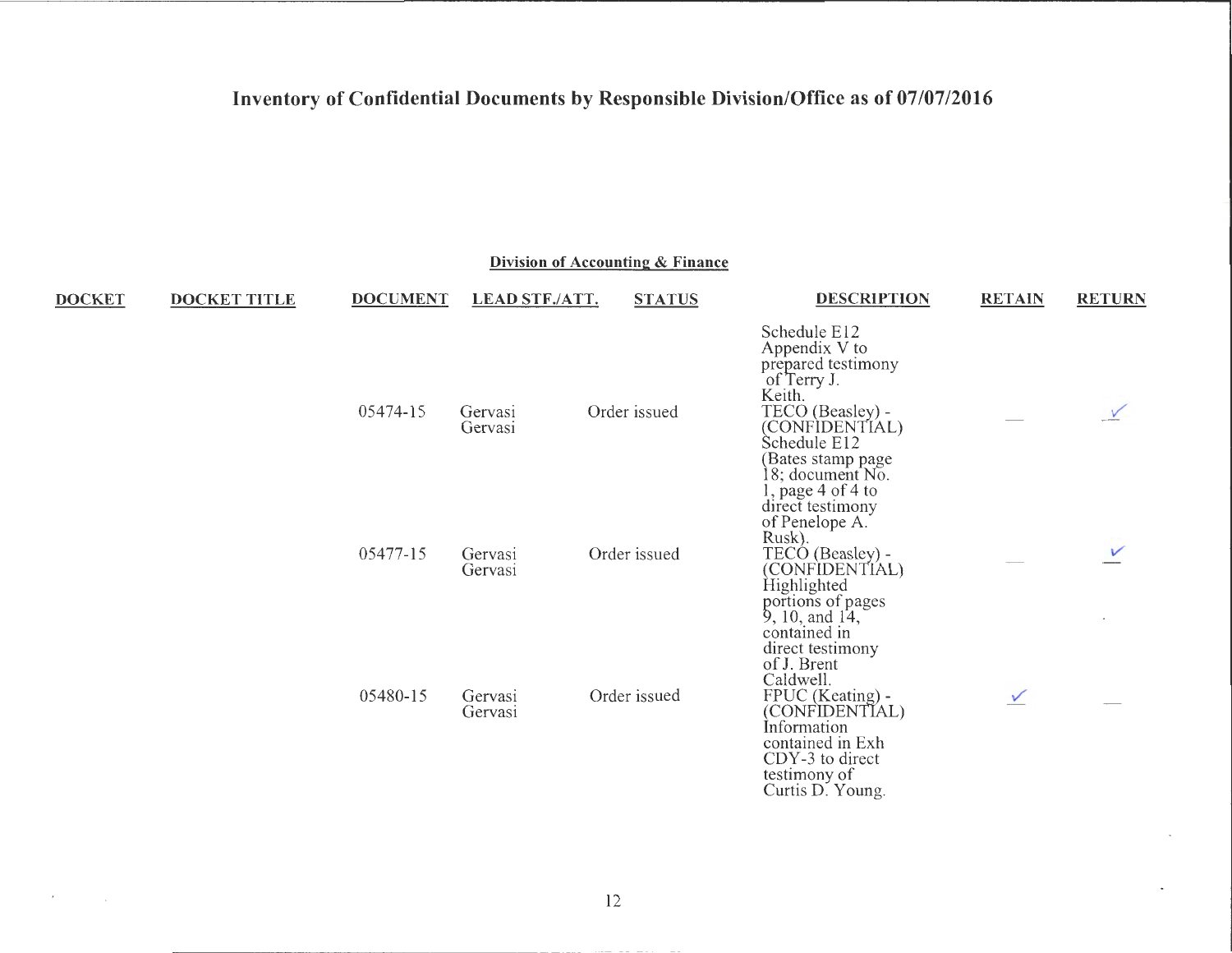$\sim 10^{-10}$ 

 $\mathcal{L}^{\mathcal{L}}$ 

| Division of Accounting & Finance |                                                                                                            |                 |                       |               |                                                                                                                                                                                                                                                                                                     |               |               |  |
|----------------------------------|------------------------------------------------------------------------------------------------------------|-----------------|-----------------------|---------------|-----------------------------------------------------------------------------------------------------------------------------------------------------------------------------------------------------------------------------------------------------------------------------------------------------|---------------|---------------|--|
| <b>DOCKET</b>                    | <b>DOCKET TITLE</b>                                                                                        | <b>DOCUMENT</b> | <b>LEAD STF./ATT.</b> | <b>STATUS</b> | <b>DESCRIPTION</b>                                                                                                                                                                                                                                                                                  | <b>RETAIN</b> | <b>RETURN</b> |  |
| 150001-EI                        | Fuel and purchased<br>power cost<br>recovery clause<br>with generating<br>performance<br>incentive factor. | 05696-15        | Gervasi<br>Gervasi    | Order issued  | Duke Energy<br>(Bernier) -<br>CONFIDENTIAL)<br>Certain<br>information in<br>response to<br>staff's 6th set of<br>interrogatories<br>(Nos. 21-36);<br>specifically<br>question Nos. 21,<br>22, 24, and 27.<br>See DN 06367-15<br>for corrected<br>portion of Exh A,<br>specifically<br>question 27.] | $\checkmark$  |               |  |
|                                  |                                                                                                            | 05701-15        | Gervasi<br>Gervasi    | Order issued  | TECO (Beasley) -<br>(CONFIDENTIAL)<br>Answers to staff's<br>4th set of<br>interrogatories<br>(Nos. 16, 18, and<br><u>19).</u>                                                                                                                                                                       | $\checkmark$  |               |  |
|                                  |                                                                                                            | 05703-15        | Gervasi<br>Gervasi    | Order issued  | $GPC(Griffin)$ -<br>(CONFIDENTIAL)<br>Certain<br>information in<br>response to<br>staff's 5th set of<br>interrogatories<br>(Nos. $18-31$ );<br>specifically Nos.                                                                                                                                    | $\checkmark$  |               |  |

#### 13

18 and 20. [x-ref. DN 05987-15]

.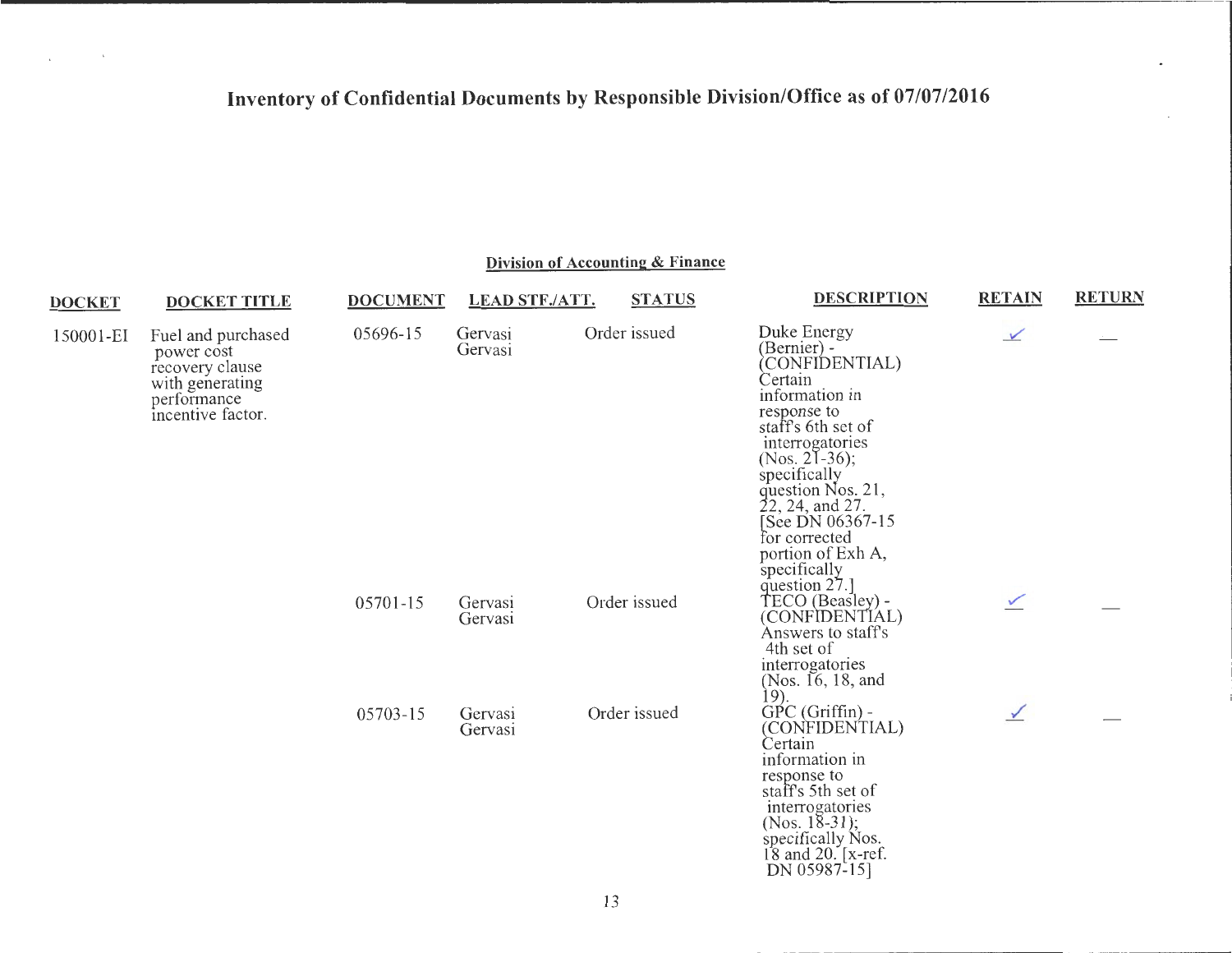#### **Division of Accounting & Finance**

| <u>DOCKET</u>                                                                                     | <b>DOCKET TITLE</b> | <b>DOCUMENT</b> | LEAD STF./ATT.     | <b>STATUS</b>                      | DESCRIPTION                                                                                                                                                                                                       | <b>RETAIN</b> | <b>RETURN</b> |
|---------------------------------------------------------------------------------------------------|---------------------|-----------------|--------------------|------------------------------------|-------------------------------------------------------------------------------------------------------------------------------------------------------------------------------------------------------------------|---------------|---------------|
| 150001-EI<br>power cost<br>recovery clause<br>with generating<br>performance<br>incentive factor. | Fuel and purchased  | 05723-15        | Gervasi<br>Gervasi | Order issued                       | FPL (Moncada) -<br>(CONFIDENTÍAL)<br>Certain<br>information<br>provided in<br>response to<br>staff's 7th set of<br>interrogatories                                                                                | $\sqrt{}$     |               |
|                                                                                                   |                     | 05783-15        | Gervasi<br>Gervasi | Order issued                       | (Nos. 47 and 54).<br>FPL (Butler) -<br>(CONFIDENTIAL)<br>Information<br>provided in<br>response to OPC's                                                                                                          | $\vee$        |               |
|                                                                                                   |                     | 05918-15        | Gervasi<br>Gervasi | Order issued                       | 8th request for<br>PODs $(No. 41)$ .<br>TECO (Beasley) -<br>(CONFIDENTIAL)<br>Answer to<br>Citizens' 5th set<br>of interrogatories                                                                                | V.            |               |
|                                                                                                   |                     | 05921-15        | Gervasi<br>Gervasi | Staff recom fld:<br>awaiting order | (No. 58), Bates<br>stamp page 1.<br>FPL (Moncada) -<br>(CONFIDENTÍAL)<br>Certain<br>information<br>contained in<br>Schedule E12 of<br>Appendix V to<br>supplemental<br>testimony of<br>witness Terry J.<br>Keith. |               |               |

**Contract Contract Contract Contract** 

 $\epsilon$ 

 $\sim$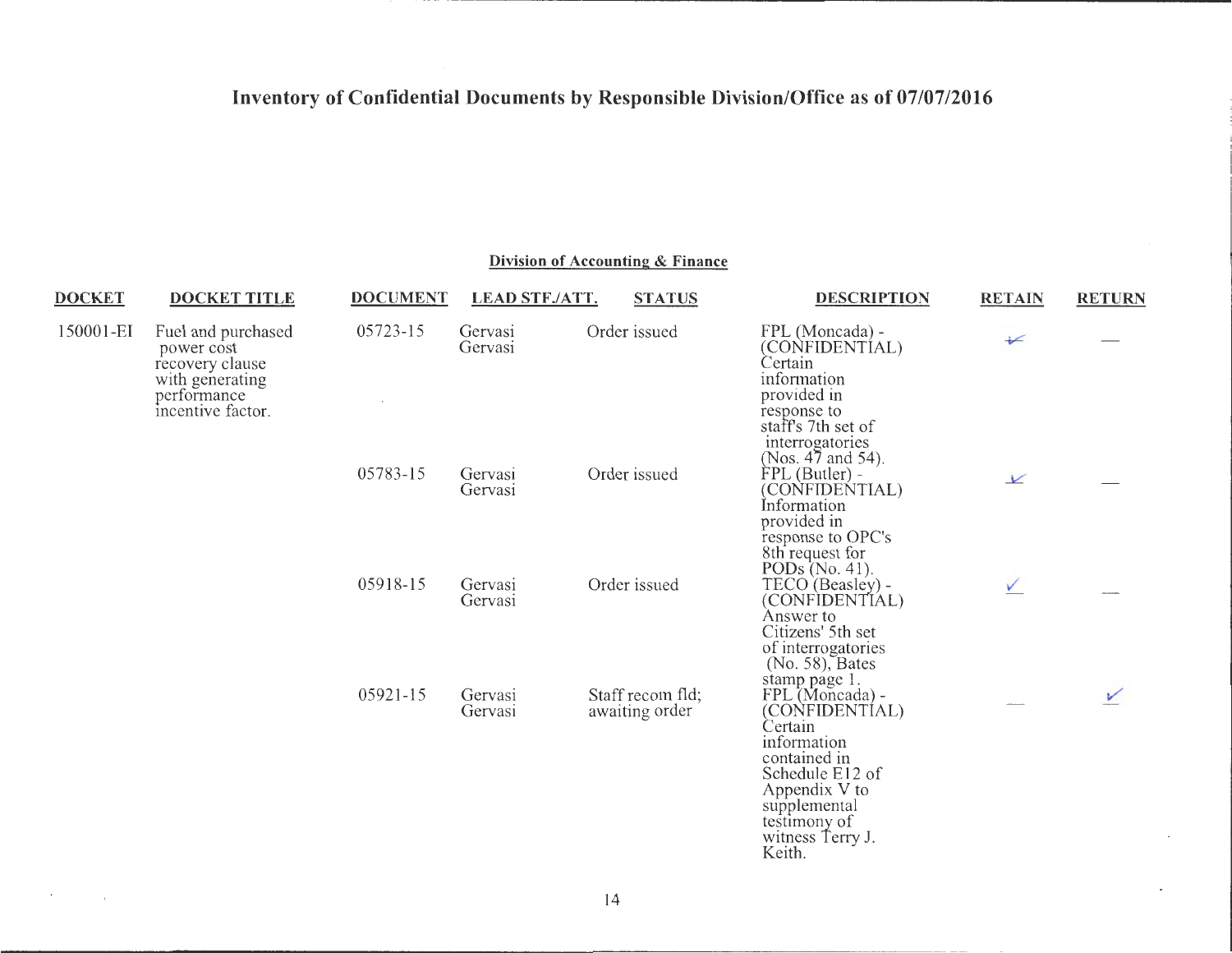and the control of

| <b>DOCKET</b>                                                                                                           | <b>DOCKET TITLE</b> | <b>DOCUMENT</b> | <b>LEAD STF./ATT.</b> | <b>STATUS</b> | <b>DESCRIPTION</b>                                                                                                                                                                                                    | <b>RETAIN</b> | <b>RETURN</b> |
|-------------------------------------------------------------------------------------------------------------------------|---------------------|-----------------|-----------------------|---------------|-----------------------------------------------------------------------------------------------------------------------------------------------------------------------------------------------------------------------|---------------|---------------|
| 150001-EI<br>Fuel and purchased<br>power cost<br>recovery clause<br>with generating<br>performance<br>incentive factor. |                     | 05947-15        | Gervasi<br>Gervasi    | Order issued  | FPL (Moncada) -<br>(CONFIDENTIAL)<br>Information<br>provided in<br>response to OPC's<br>13th set of<br>interrogatories<br>(Nos. $\overline{135}$ and<br>148).                                                         | V             |               |
|                                                                                                                         |                     | 05987-15        | Gervasi<br>Gervasi    | Order issued  | $GPC(Griffin)$ -<br>(CONFIDENTIAL)<br>Certain<br>information<br>submitted in<br>response to<br>staff's 5th set of<br>interrogatories<br>(Nos. 18-31);<br>specifically Nos.<br>$18$ and $20$ . [x-ref.<br>DN 05703-15] | $\sqrt{}$     |               |
|                                                                                                                         |                     | 06011-15        | Gervasi<br>Gervasi    | Order issued  | FPL (Moncada) -<br>(CONFIDENTÍAL)<br>Information<br>provided in<br>response to<br>staff's 8th set of<br>interrogatories<br>(Nos. 65, 74, and<br>$76$ ) and $2nd$<br>request for PODs<br>$(No. 2)$ .                   | V             |               |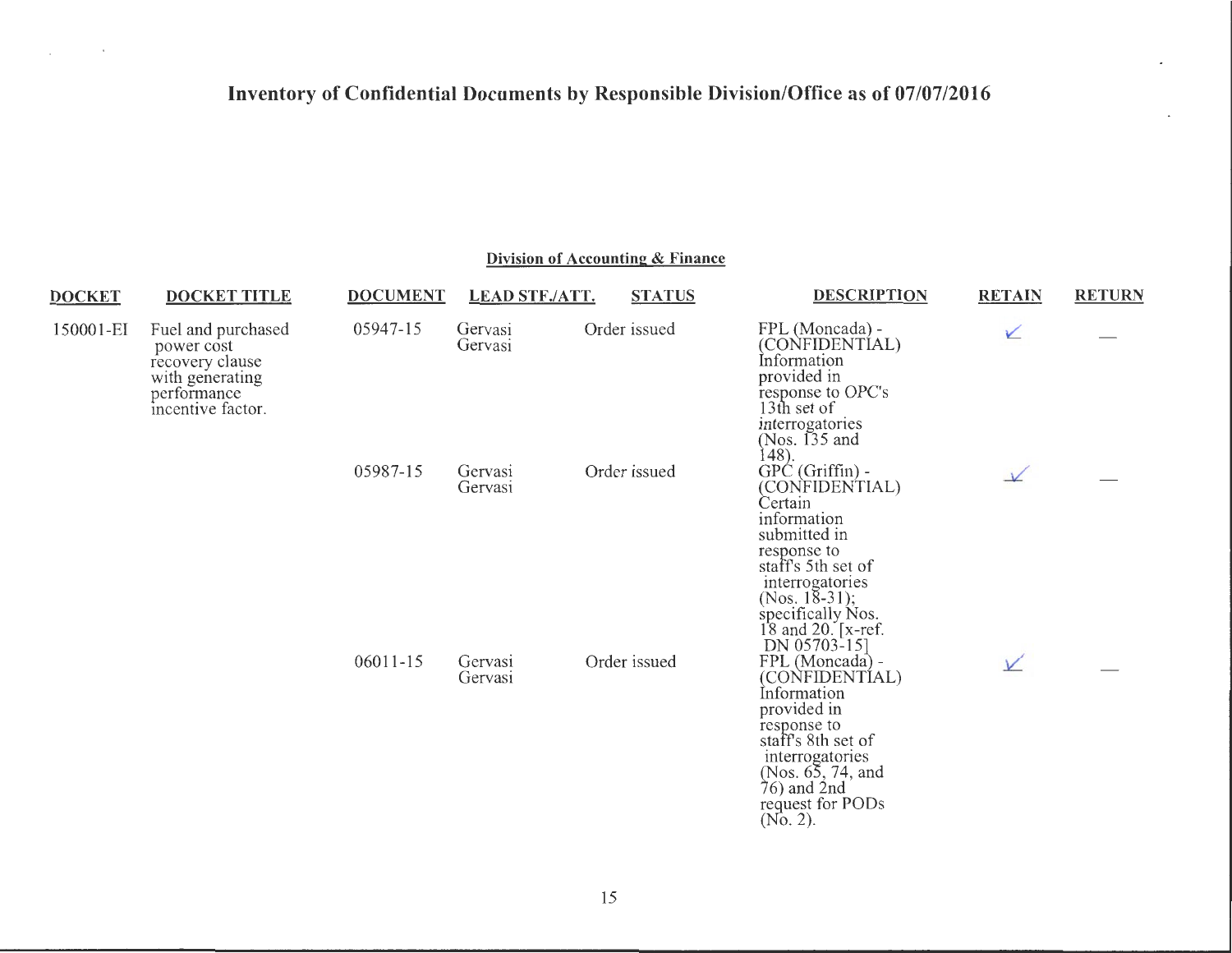**Division of Accounting & Finance** 

| <b>DOCKET</b>                    | <b>DOCKET TITLE</b>                                                    | <b>DOCUMENT</b>    | <b>LEAD STF./ATT.</b> | <b>STATUS</b>                                                                                                            | <b>DESCRIPTION</b>                                                                                                                                                        | <b>RETAIN</b> | <b>RETURN</b> |
|----------------------------------|------------------------------------------------------------------------|--------------------|-----------------------|--------------------------------------------------------------------------------------------------------------------------|---------------------------------------------------------------------------------------------------------------------------------------------------------------------------|---------------|---------------|
| 150001-EI                        | Fuel and purchased<br>power cost<br>recovery clause<br>with generating | 06240-15           | Gervasi<br>Gervasi    | Order issued                                                                                                             | FPUC (Keating) -<br>(CONFIDENTIAL)<br>Information<br>provided in                                                                                                          | $\sqrt{}$     |               |
| performance<br>incentive factor. | 06273-15                                                               | Gervasi<br>Gervasi | Order issued          | response to<br>staff's 2nd set of<br>interrogatories.<br>FPL (Moncada) -<br>(CONFIDENTIAL)<br>Information<br>provided in | $\checkmark$                                                                                                                                                              |               |               |
|                                  |                                                                        | 06330-15           | Gervasi<br>Gervasi    | Staff recom fld;<br>awaiting order                                                                                       | response to<br>staff's 11th set<br>of interrogatories<br>(No. 82).<br>Duke Energy<br>(Bernier) -<br>CONFIDENTIAL)<br>Response to                                          |               |               |
|                                  |                                                                        |                    |                       |                                                                                                                          | staff's 7th set of<br>interrogatories<br>(No. 37). [See DN<br>$06604 - 15$ for<br>corrected portion<br>of $Exh A$ ]                                                       |               |               |
|                                  |                                                                        | 06367-15           | Gervasi<br>Gervasi    | Order issued                                                                                                             | Duke Energy<br>(Bernier) -<br>(CONFIDENTIAL)<br>Corrected portion<br>of Exh A to<br>corrected response<br>to staff's 6th<br>set of<br>interrogatories<br>(Nos. $21-36$ ), | $\checkmark$  |               |

 $\mathcal{F}(\mathcal{F})$  and  $\mathcal{F}(\mathcal{F})$  .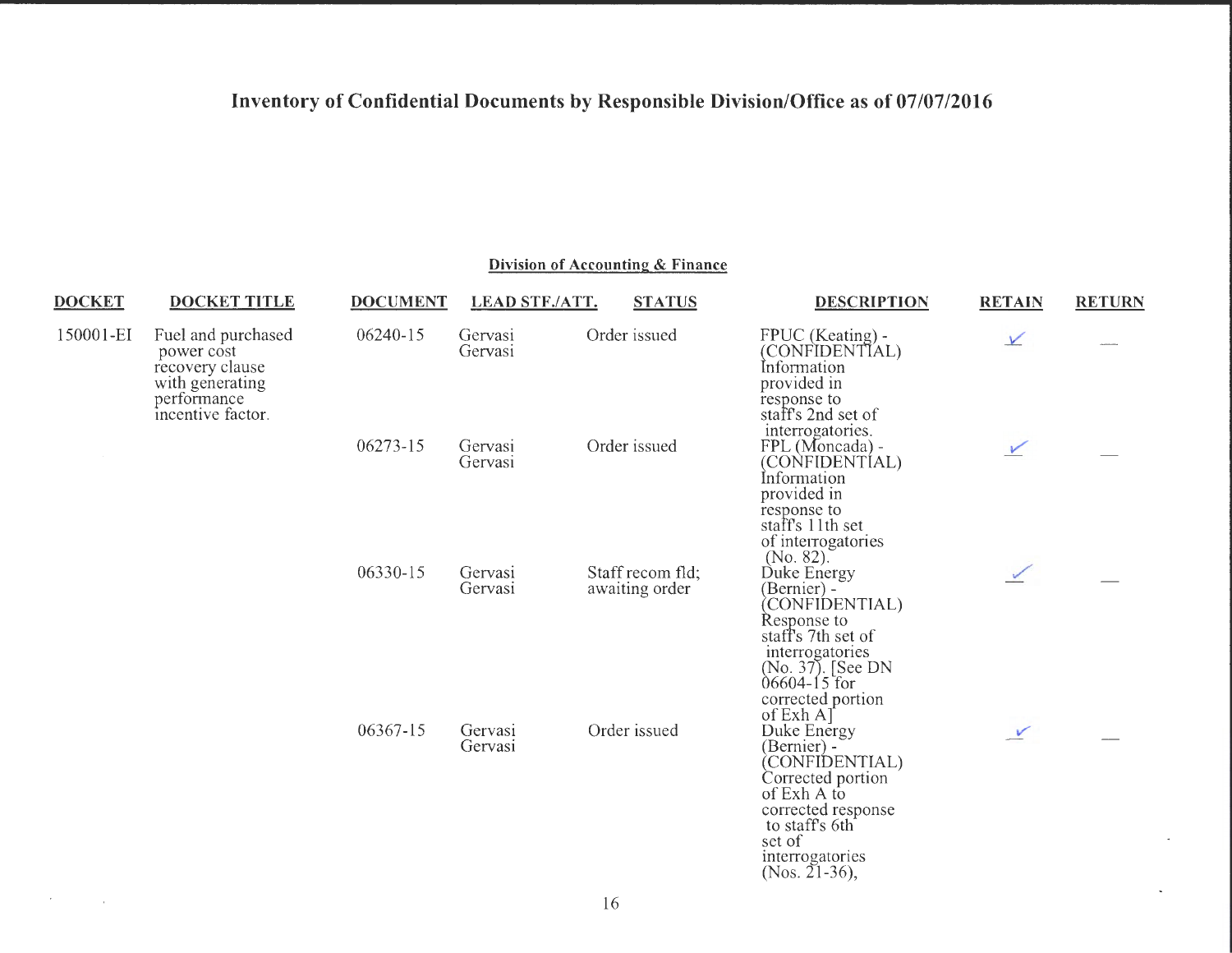$\sim 100$ 

 $\sim 10^{-1}$ 

|               |                     |                 |                       | Division of Accounting & Finance   |                                                                                                                                                                                                                                                                                                               |               |               |
|---------------|---------------------|-----------------|-----------------------|------------------------------------|---------------------------------------------------------------------------------------------------------------------------------------------------------------------------------------------------------------------------------------------------------------------------------------------------------------|---------------|---------------|
| <b>DOCKET</b> | <b>DOCKET TITLE</b> | <b>DOCUMENT</b> | <b>LEAD STF./ATT.</b> | <b>STATUS</b>                      | <b>DESCRIPTION</b>                                                                                                                                                                                                                                                                                            | <b>RETAIN</b> | <b>RETURN</b> |
|               |                     | 06410-15        | Gervasi<br>Gervasi    | Order issued                       | specifically<br>question 27. [See<br>DN 05696-15 for<br>initial Exh A<br>specifically<br>question Nos. 21,<br>22, 24 and 27.]<br>TECO (Beasley) -<br>(CONFIDENTIAL)<br>Highlighted<br>information<br>contained in<br>answers to staff's<br>2nd request for<br>PODs (No. 2)<br>(Bates stamp pages<br>12-75 and | $\sqrt{}$     |               |
|               |                     | 06604-15        | Gervasi<br>Gervasi    | Staff recom fld;<br>awaiting order | $90-111$ .<br>Duke Energy<br>(Bernier) -<br>(CONFIDENTIAL)<br>Corrected portion<br>of Exh A to DN<br>06323-15. [See DN<br>06330-15 for<br>initial response<br>to staff's 7th set<br>of<br>interrogatories<br>$(No. 37)$ ]                                                                                     | ⊻             |               |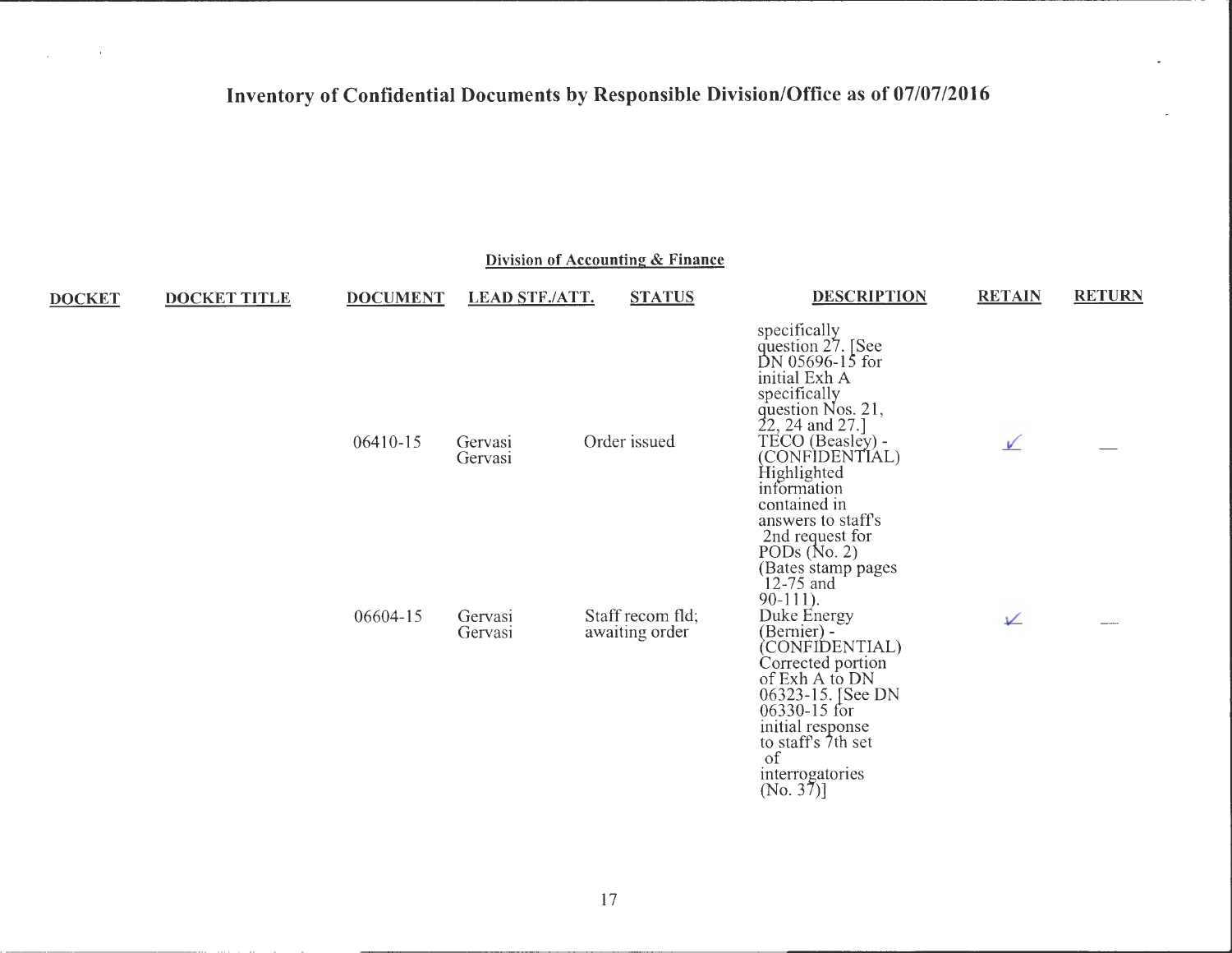| <b>DOCKET</b> | <b>DOCKET TITLE</b>                                                                                        | <b>DOCUMENT</b> | <b>LEAD STF./ATT.</b> | <b>STATUS</b> | <b>DESCRIPTION</b>                                                                                                                                                                                                                                                                 | <b>RETAIN</b> | <b>RETURN</b> |
|---------------|------------------------------------------------------------------------------------------------------------|-----------------|-----------------------|---------------|------------------------------------------------------------------------------------------------------------------------------------------------------------------------------------------------------------------------------------------------------------------------------------|---------------|---------------|
| 150001-EI     | Fuel and purchased<br>power cost<br>recovery clause<br>with generating<br>performance<br>incentive factor. | 06661-15        | Gervasi<br>Gervasi    | Order issued  | FPL (Butler) -<br>(CONFIDENTIAL)<br>Information<br>provided in<br>response to<br>staff's 14th set<br>of interrogatories<br>$(No. 90)$ .                                                                                                                                            | $\sqrt{ }$    |               |
|               |                                                                                                            | 06668-15        | Gervasi<br>Gervasi    | Order issued  | FPUC (Keating) -<br>(CONFIDENTIAL)<br>Information<br>contained in<br>responses to OPC's<br>1st set of<br>interrogatories.<br>[CLK note: See DN<br>06998-15 for<br>duplicate filing<br>of this<br>confidential<br>information; see<br>DN 07857-15 for<br>clarification of<br>same.] | ✓             |               |
|               |                                                                                                            | 06670-15        | Gervasi<br>Gervasi    | Order issued  | FPUC (Keating) -<br>(CONFIDENTIAL)<br>Information<br>contained in<br>responses to<br>staff's 4th set of<br>interrogatories.                                                                                                                                                        | $\vee$        |               |

### **Division of Accounting & Finance**

18

 $\sim 100$ 

u,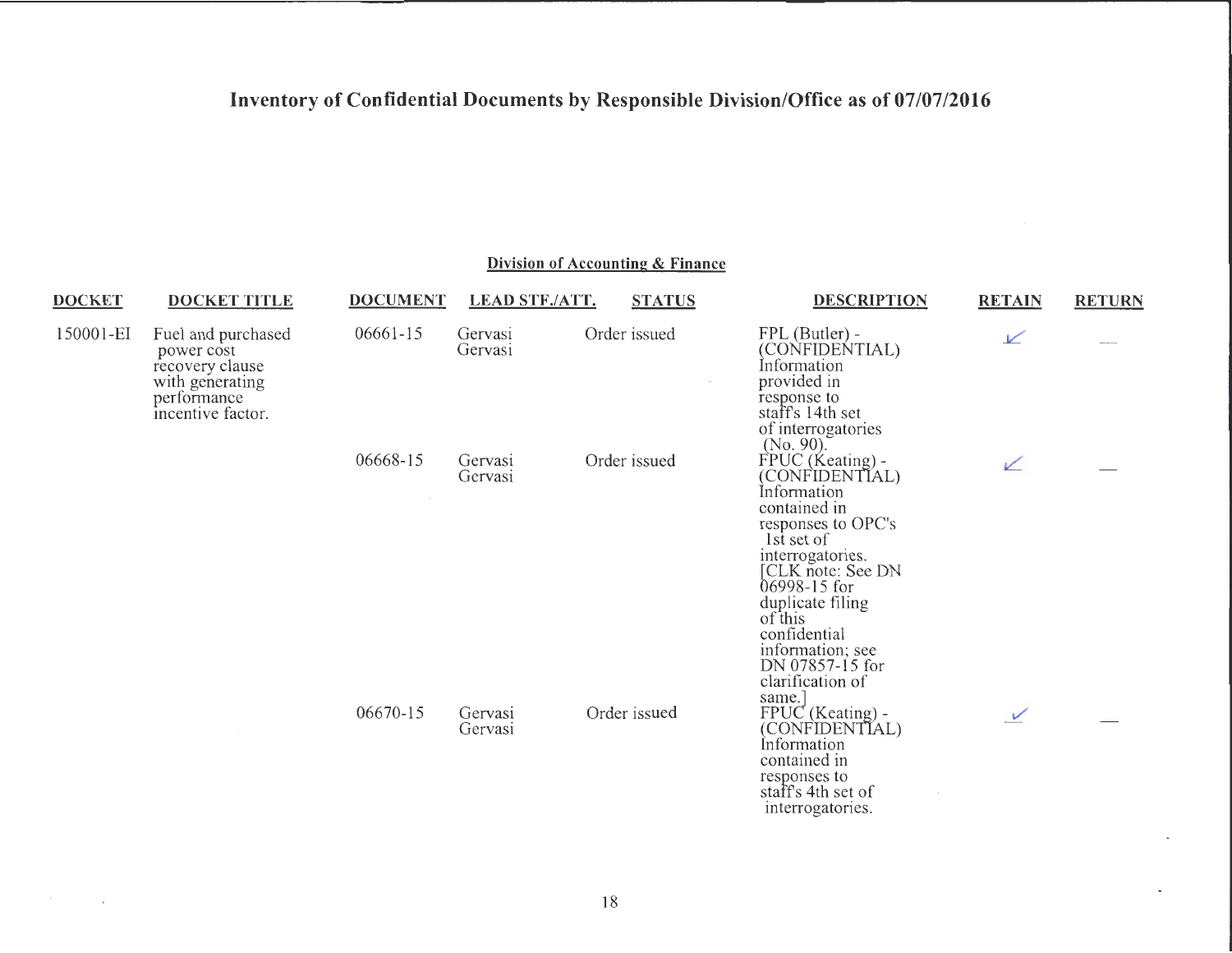$\overline{\phantom{a}}$ 

 $\mathcal{L}_{\text{max}}$  and  $\mathcal{L}_{\text{max}}$  . We set

| <b>DOCKET</b> | <b>DOCKET TITLE</b>                                                                                        | <b>DOCUMENT</b> | <b>LEAD STF./ATT.</b> | <b>STATUS</b>                      | <b>DESCRIPTION</b>                                                                                                                                                                                                                                                                | <b>RETAIN</b> | <b>RETURN</b> |
|---------------|------------------------------------------------------------------------------------------------------------|-----------------|-----------------------|------------------------------------|-----------------------------------------------------------------------------------------------------------------------------------------------------------------------------------------------------------------------------------------------------------------------------------|---------------|---------------|
| 150001-EI     | Fuel and purchased<br>power cost<br>recovery clause<br>with generating<br>performance<br>incentive factor. | 06910-15        | Gervasi<br>Gervasi    | Order issued                       | Duke Energy<br>(Triplett) -<br>CONFIDENTIAL)<br>Forms 423 for 7/15<br>through $9/15$ .                                                                                                                                                                                            |               | $\checkmark$  |
|               |                                                                                                            | 06933-15        | Gervasi<br>Gervasi    | Staff recom fld;<br>awaiting order | TECO (Beasley) -<br>(CONFIDENTIAL)<br>Highlighted forms<br>$42\overline{3} - 2, 2(a)$ , and<br>$2(b)$ for $6/15$<br>through $8/15$ .                                                                                                                                              |               | $\sqrt{ }$    |
|               |                                                                                                            | 06936-15        | Gervasi<br>Gervasi    | Order issued                       | $GPC$ (Griffin) -<br>(CONFIDENTIAL)<br>Forms $423-1(a)$ , 2,<br>$2(a)$ , and $2(b)$<br>for $7/15$ through<br>9/15.                                                                                                                                                                |               | V             |
|               |                                                                                                            | 06948-15        | Gervasi<br>Gervasi    | Order issued                       | FPL (Butler) -<br>(CONFIDENTIAL)<br>Attachment A, Form<br>423 $1(a)$ for $7/15$<br>through $9/15$ ;<br>Forms $423-2$ , $2(a)$<br>and $2(b)$ for SJRPP<br>for $7/15$ through<br>$9/15$ ; and Forms<br>423-2, $2(a)$ , and<br>$2(b)$ for Plant<br>Scherer for 6/15<br>through 8/15. |               |               |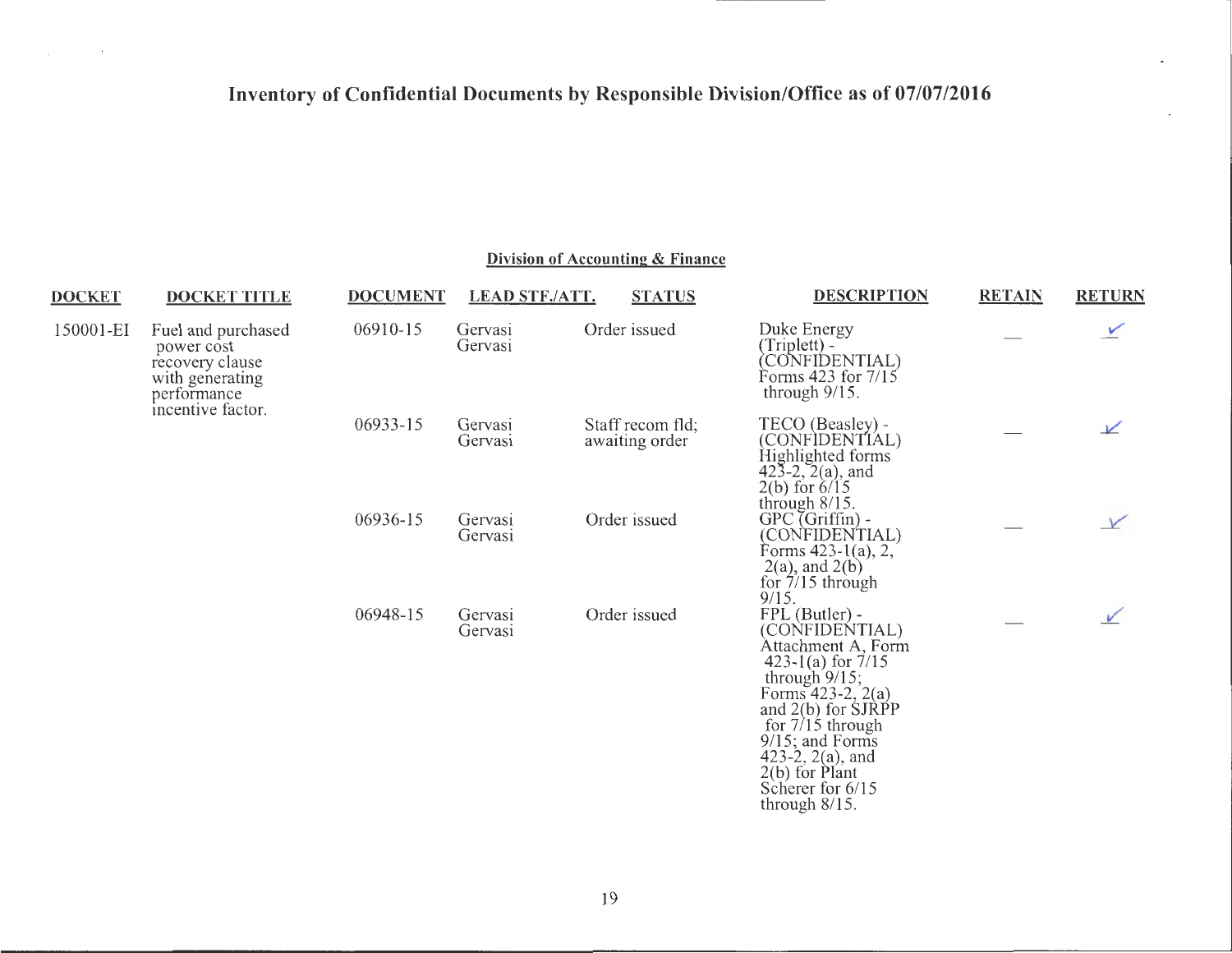#### **Division of Accounting & Finance**

 $\sim$  and  $\sim$  100  $\sim$ 

 $\blacksquare$ 

| <b>DOCKET</b> | <b>DOCKET TITLE</b>                                                                                                                   | <b>DOCUMENT</b> | LEAD STF./ATT.       | <b>STATUS</b> | DESCRIPTION                                                                                                                                                                                                                         | <b>RETAIN</b> | <b>RETURN</b> |
|---------------|---------------------------------------------------------------------------------------------------------------------------------------|-----------------|----------------------|---------------|-------------------------------------------------------------------------------------------------------------------------------------------------------------------------------------------------------------------------------------|---------------|---------------|
| 150001-EI     | Fuel and purchased<br>power cost<br>recovery clause<br>with generating<br>performance<br>incentive factor.                            | 06998-15        | Gervasi<br>Gervasi   | Order issued  | (CONFIDENTIAL)<br>Hearing Exhibit<br>No. 123 from<br>11/2/15 hearing.<br>[CLK note: This<br>document appears<br>to be a duplicate<br>of DN 06668-15;<br>see DN 07857-15<br>for clarification<br>of same.]                           |               |               |
| 150171-EI     | Petition for<br>issuance of<br>nuclear<br>asset-recovery<br>financing order,<br>by Duke Energy<br>Florida, Inc.<br>d/b/a Duke Energy. | 05417-15        | Cicchetti<br>Gervasi | Order issued  | Duke Energy<br>(Triplett) -<br>CONFIDENTIAL)<br>Information<br>included in<br>response to<br>staff's 2nd set of<br>interrogatories,<br>specifically Nos.<br>$8$ and 34. [ $x$ -ref.]<br>DNs 05803-15<br>(returned to<br>source) and |               |               |
|               |                                                                                                                                       | 06065-15        | Cicchetti<br>Gervasi | Order issued  | 07694-15]<br>Duke Energy<br>(Bernier) -<br>(CONFIDENTIAL)<br>Portions of<br>responses to<br>staff's 4th<br>request for PODs<br>(Nos. 13-16);<br>specifically No.<br>13. [x-ref. DNs]                                                |               |               |

 $\mathcal{F}^{\text{max}}_{\text{max}}$  , where  $\mathcal{F}^{\text{max}}_{\text{max}}$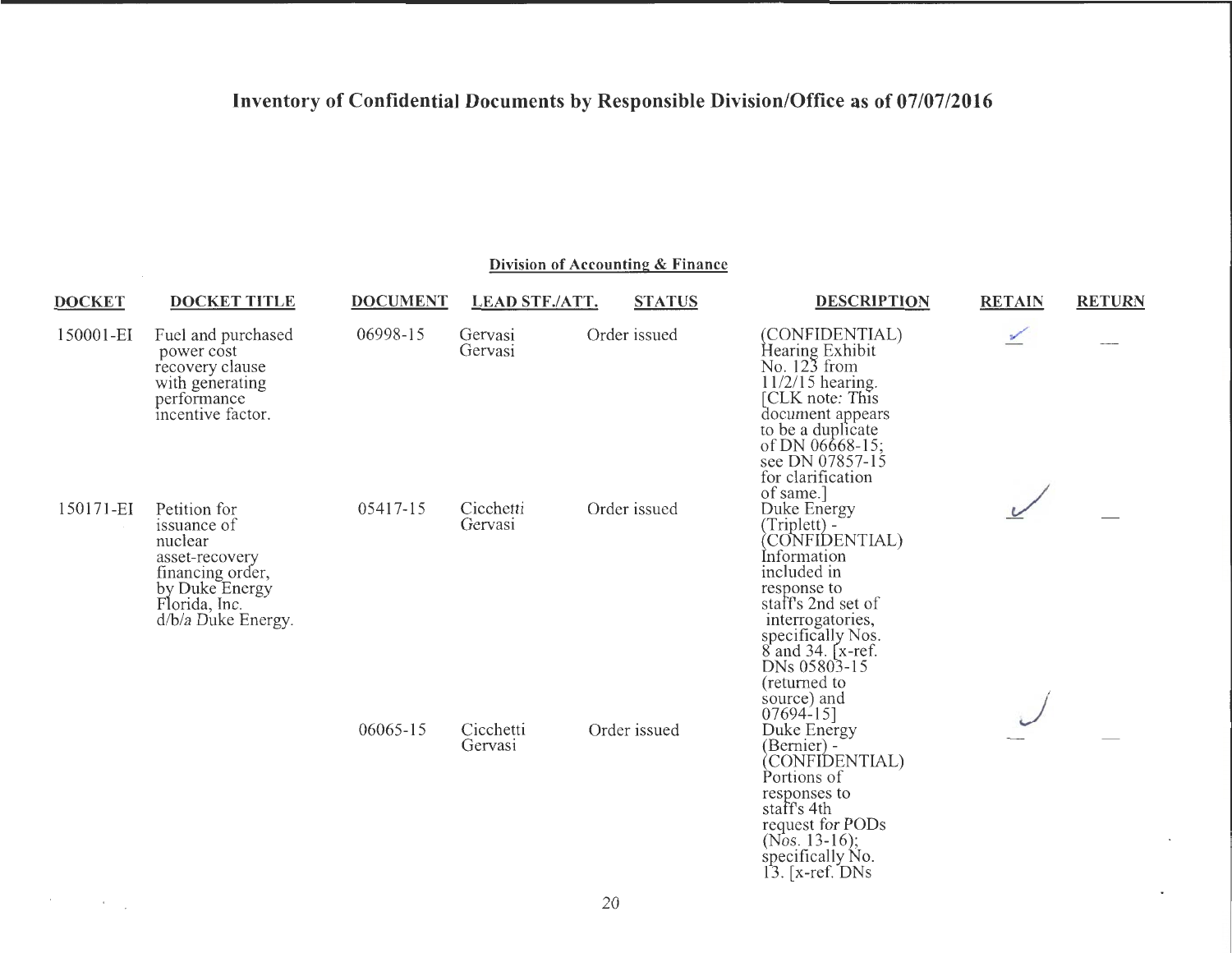$\mathcal{L}_{\rm eff}$  and  $\mathcal{L}_{\rm eff}$  and  $\mathcal{L}_{\rm eff}$ 

| Division of Accounting & Finance |                     |                 |                       |               |                                                                                                                                                                                                                                                                                                                                                                                                                  |               |               |  |  |  |
|----------------------------------|---------------------|-----------------|-----------------------|---------------|------------------------------------------------------------------------------------------------------------------------------------------------------------------------------------------------------------------------------------------------------------------------------------------------------------------------------------------------------------------------------------------------------------------|---------------|---------------|--|--|--|
| <b>DOCKET</b>                    | <b>DOCKET TITLE</b> | <b>DOCUMENT</b> | <b>LEAD STF./ATT.</b> | <b>STATUS</b> | <b>DESCRIPTION</b>                                                                                                                                                                                                                                                                                                                                                                                               | <b>RETAIN</b> | <b>RETURN</b> |  |  |  |
|                                  |                     | 06126-15        | Cicchetti<br>Gervasi  | Order issued  | 06126-15, 06226-15<br>and 06229-15]<br>Duke Energy<br>(Burnett) -<br>(CONFIDENTIAL)<br>Portions of                                                                                                                                                                                                                                                                                                               |               |               |  |  |  |
|                                  |                     | 06226-15        | Cicchetti<br>Gervasi  | Order issued  | supplemental<br>response to<br>staff's 4th<br>request for PODs;<br>specifically<br>question No. 13.<br><b>Ex-ref</b> DNs<br>06065-15, 06226-15<br>and 06229-15]<br>Duke Energy<br>(Bernier) -<br>(CONFIDENTIAL)<br>Information<br>included in<br>response to<br>staff's 4th<br>request to produce<br>$(Nos.13-16);$<br>specifically $\widetilde{N}$ o.<br>13. [x-ref DNs]<br>06126-15, 06065-15<br>and 06229-15] |               |               |  |  |  |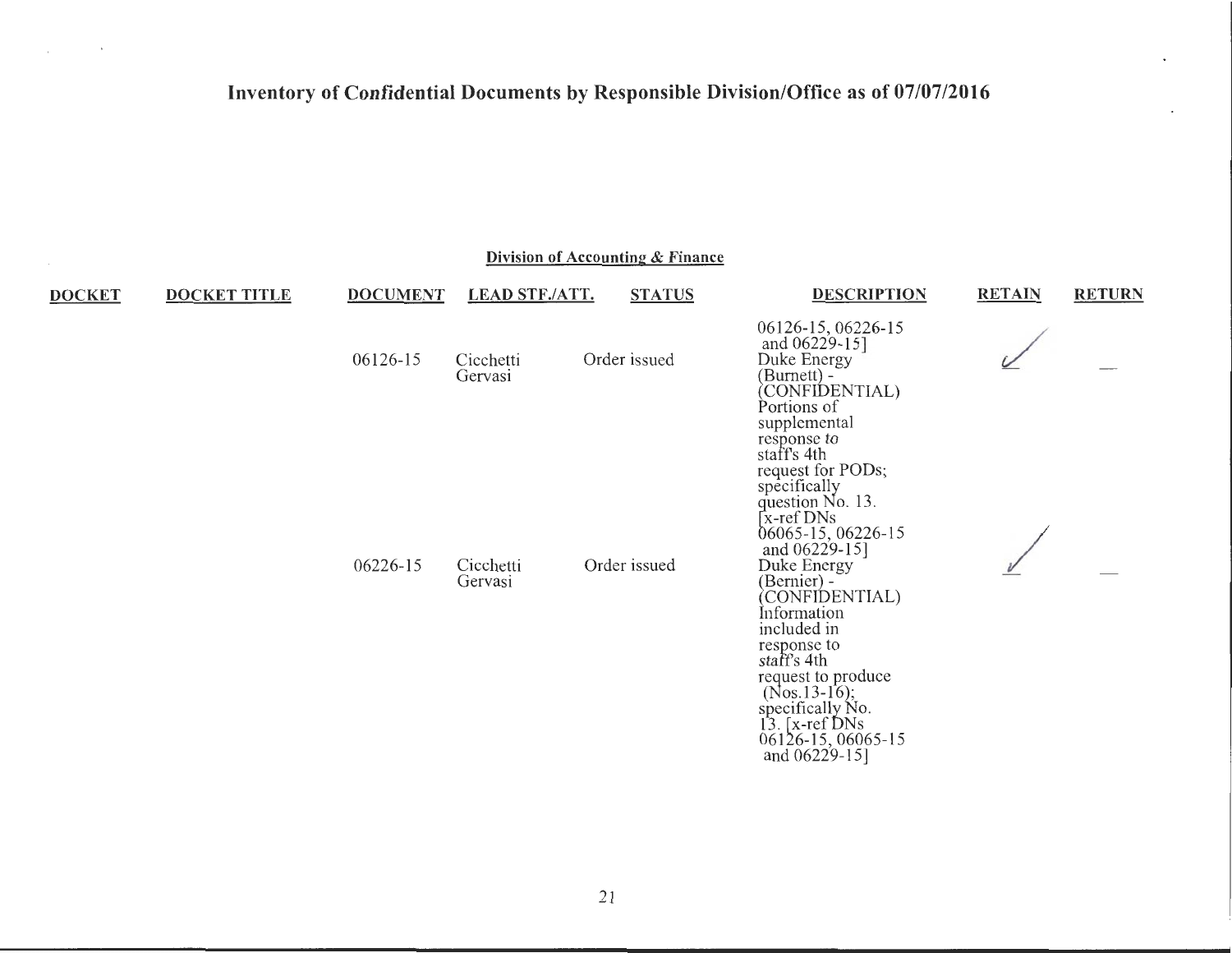| <b>DOCKET</b>        | <b>DOCKET TITLE</b>                                                                                                        | <b>DOCUMENT</b> | <b>LEAD STF./ATT.</b> | <b>STATUS</b>                  | <b>DESCRIPTION</b>                                                                                                                                                                                                                                              | <b>RETAIN</b> | <b>RETURN</b> |
|----------------------|----------------------------------------------------------------------------------------------------------------------------|-----------------|-----------------------|--------------------------------|-----------------------------------------------------------------------------------------------------------------------------------------------------------------------------------------------------------------------------------------------------------------|---------------|---------------|
| 150171-EI<br>nuclear | Petition for<br>issuance of<br>asset-recovery<br>financing order,<br>by Duke Energy<br>Florida, Inc.<br>d/b/a Duke Energy. | 06229-15        | Cicchetti<br>Gervasi  | Order issued                   | Duke Energy<br>(Bernier) -<br>CONFIDENTIAL)<br>Information<br>included in<br>response to<br>staff's 4th<br>request to produce<br>$(Nos.13-16);$<br>specifically No.<br>$13.$ [x-ref. DNs]<br>06065-15, 06126-15                                                 |               |               |
|                      |                                                                                                                            | 07694-15        | Cicchetti<br>Gervasi  | Order issued                   | and $06226 - 15$ ]<br>Duke Energy<br>$(Triplet) -$<br>CONFIDENTIAL)<br>Modified Exh A to<br>modification of<br>eighth request for<br>confidential<br>classification.<br>[CLK note: See DN<br>05803-15 for<br>initial Exh A<br>(returned to<br>source); x-ref DN |               |               |
|                      |                                                                                                                            | 07753-15        | Cicchetti<br>Gervasi  | NOI filed;<br>awaiting request | 05417-15]<br>Duke Energy<br>(Triplett) -<br>(CONFIDENTIAL)<br>Portions of Duke<br>Energy's documents<br>provided to the<br>bond team;<br>provided on CD                                                                                                         |               |               |

**Division of Accounting & Finance** 

 $\mathcal{F}^{\text{max}}_{\text{max}}$  and  $\mathcal{F}^{\text{max}}_{\text{max}}$ 

 $\blacksquare$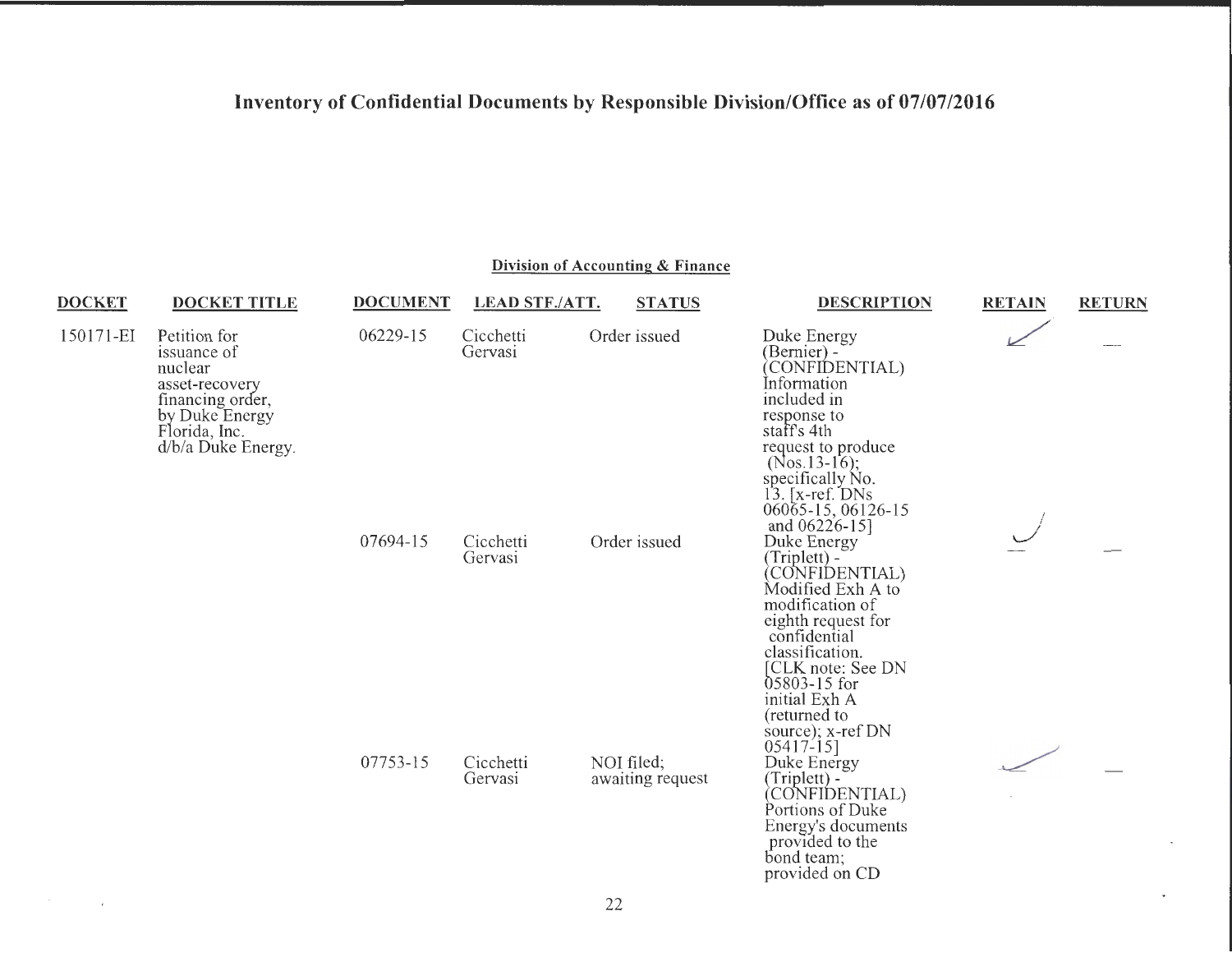$\sim 10^{-10}$  and  $\sim 10^{-10}$ 

| Division of Accounting & Finance |  |
|----------------------------------|--|
|                                  |  |

 $-$ 

 $-$ 

| <b>DOCKET</b> | <b>DOCKET TITLE</b> | <b>DOCUMENT</b> | <u>LEAD STF./ATT.</u> | <b>STATUS</b> | <b>DESCRIPTION</b>                                                                                                                                                                                       | <u>RETAIN</u> | <b>RETURN</b> |
|---------------|---------------------|-----------------|-----------------------|---------------|----------------------------------------------------------------------------------------------------------------------------------------------------------------------------------------------------------|---------------|---------------|
|               |                     | 07941-15        | Cicchetti<br>Gervasi  | Order issued  | only.<br>Duke Energy<br>(Triplett) -<br>(CONFIDENTIAL)<br>Portions of                                                                                                                                    |               |               |
|               |                     | 00597-16        | Cicchetti<br>Gervasi  | Order issued  | documents provided<br>to the bond team;<br>provided on CD<br>only.<br>Duke Energy<br>(Bernier) -<br>CONFIDENTIAL)<br>Information<br>provided to the<br>bond team. [CLK]                                  |               |               |
|               |                     | 00599-16        | Cicchetti<br>Gervasi  | Order issued  | note: See DN<br>00187-16 for<br>initial filing.]<br>Duke Energy<br>(Bernier) -<br>(CONFIDENTIAL)<br>Information<br>provided to the<br>bond team. [CLK                                                    |               |               |
|               |                     | 00835-16        | Cicchetti<br>Gervasi  | Order issued  | note: See DN<br>00158-16 for<br>initial filing.]<br>Duke Energy<br>(Triplett) -<br>(CONFIDENTIAL)<br>Documents provided<br>to the bond team.<br>[CLK Note: See DN<br>$00417 - 16$ for<br>initial filing] |               |               |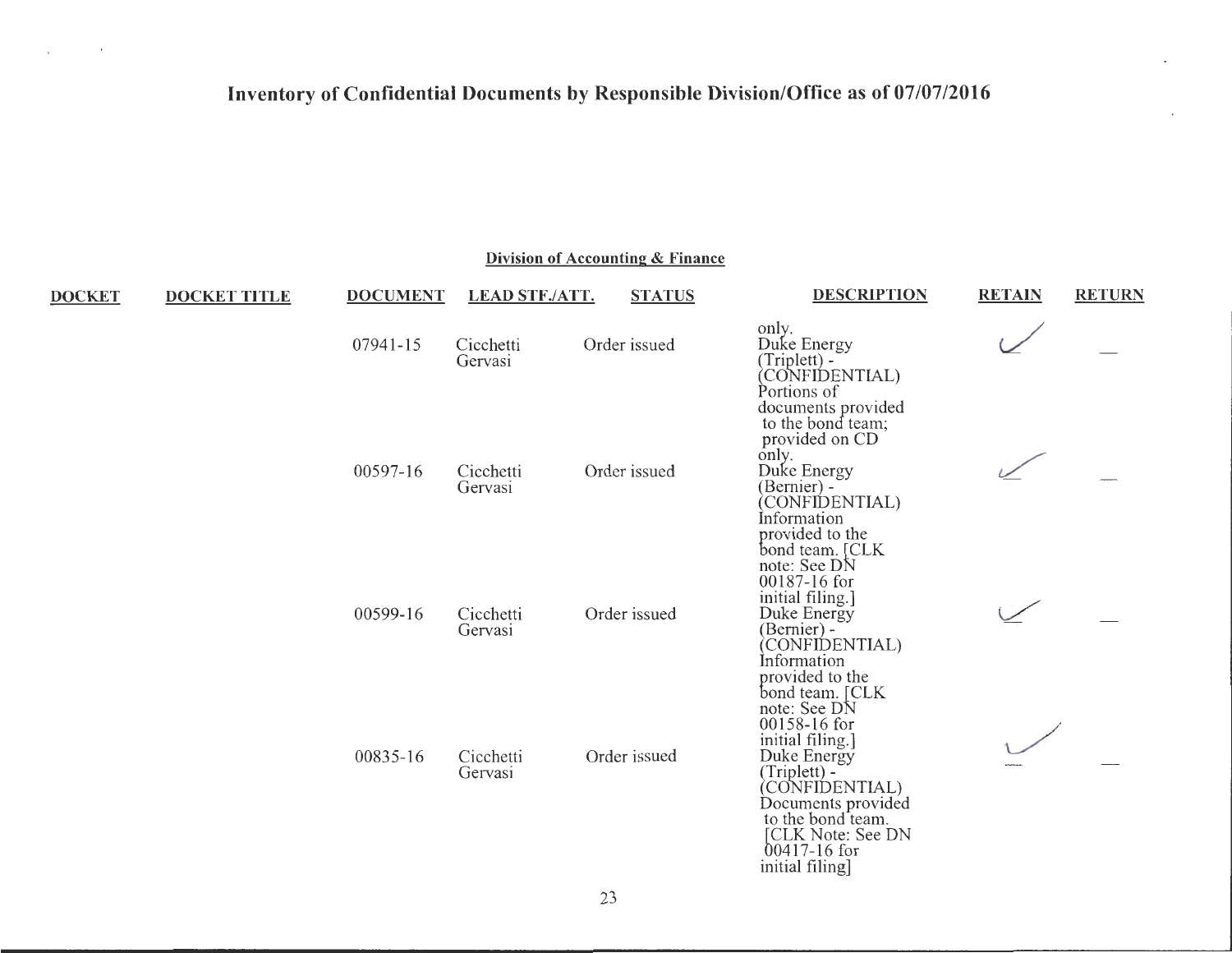#### **Division of Accounting & Finance**

| <b>DOCKET</b> | <b>DOCKET TITLE</b>                                                                                                                     | <b>DOCUMENT</b> | <b>LEAD STF./ATT.</b> | <b>STATUS</b>                      | <b>DESCRIPTION</b>                                                                                                                                                                                           | <b>RETAIN</b> | <b>RETURN</b> |
|---------------|-----------------------------------------------------------------------------------------------------------------------------------------|-----------------|-----------------------|------------------------------------|--------------------------------------------------------------------------------------------------------------------------------------------------------------------------------------------------------------|---------------|---------------|
| 150171-EI     | Petition for<br>issuance of<br>nuclear<br>asset-recovery<br>financing order,<br>by Duke Energy<br>Florida, Inc.<br>$d/b/a$ Duke Energy. | 00846-16        | Cicchetti<br>Gervasi  | Order issued                       | Duke Energy<br>(Triplett) -<br>CONFIDENTIAL)<br>Portions of<br>documents provided<br>to the bond team.<br>[CLK Note: See DN<br>$00450 - 16$ for                                                              |               |               |
|               |                                                                                                                                         | 00910-16        | Cicchetti<br>Gervasi  | Order issued                       | initial filing]<br>Duke Energy<br>(Triplett) -<br>(CONFIDENTIAL)<br>Documents provided<br>to the bond team.<br>CLK note: See DN<br>$00568 - 16$ for                                                          |               |               |
|               |                                                                                                                                         | 00912-16        | Cicchetti<br>Gervasi  | Order issued                       | initial filing.]<br>Duke Energy<br>(Triplett) -<br>CONFIDENTIAL)<br>Documents provided<br>to the bond team.<br>[CLK note: See DN<br>$00562 - 16$ for                                                         |               |               |
|               |                                                                                                                                         | 01313-16        | Cicchetti<br>Gervasi  | Staff recom fld;<br>awaiting order | initial filing.]<br>Duke Energy<br>(Triplett) -<br>CONFIDENTIAL)<br>Documents provided<br>by the bond team<br>containing<br>agreement between<br>Duke and Moody's<br>Investors Service.<br>[CLK note: See DN |               |               |

 $\epsilon$ 

 $\sim 100$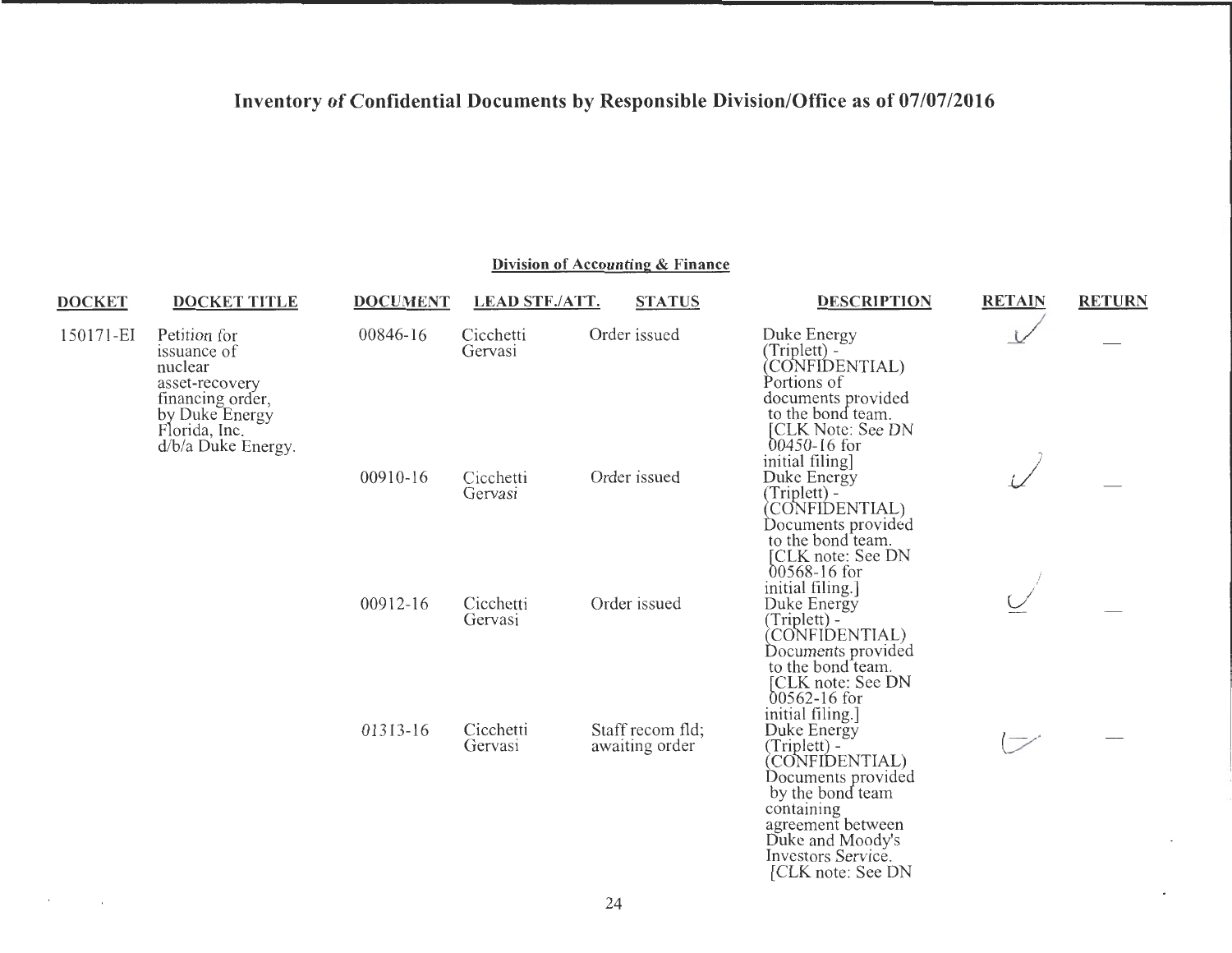$\mathcal{L}_{\rm{max}}$  and  $\mathcal{L}_{\rm{max}}$ 

| <b>DOCKET</b> | <b>DOCKET TITLE</b>                                                    | <b>DOCUMENT</b> | <b>LEAD STF./ATT.</b>        | <b>STATUS</b>                       | <b>DESCRIPTION</b>                                                                                                                                                                       | <b>RETAIN</b> | <b>RETURN</b> |
|---------------|------------------------------------------------------------------------|-----------------|------------------------------|-------------------------------------|------------------------------------------------------------------------------------------------------------------------------------------------------------------------------------------|---------------|---------------|
|               |                                                                        | 03739-16        | Cicchetti<br>Gervasi         | NOI filed;<br>awaiting request      | 00940-16 for<br>initial filing.<br>Tripplett (Duke) -<br>(CONFIDENTIAL)<br>Information<br>contained in                                                                                   |               |               |
| 160000-OT     | Undocketed filings<br>for $2016$ .                                     | 03102-16        | No lead stf.<br>No lead att. | Req forwarded to<br>staff for recom | attachment 8-B in<br>combined issuance<br>advice letter and<br>true up adjustment<br>letter.<br>GPC (Stone) -<br>(CONFIDENTIAL)<br>Certain<br>information<br>submitted in<br>response to |               |               |
| 160001-EI     | Fuel and purchased<br>power cost<br>recovery clause<br>with generating | $00491 - 16$    | Barrett<br>Janjic            | Staff recom fld:<br>awaiting order  | staff's first data<br>request relating<br>to $2016$ 10-year<br>site plan,<br>specifically Nos.<br>$2 - 73.$<br>FPL (Butler) -<br>(CONFIDENTIAL)<br>Attachment A, Form<br>$423-1(a)$ for  | $\vee$        |               |
|               | performance<br>incentive factor.                                       |                 |                              |                                     | $10/15$ , $11/15$ , and<br>$12/15$ ; Forms<br>423-2, $2(a)$ and<br>$2(b)$ for $S$ JRPP for<br>$10/15$ , 11/15, and<br>$12/15$ ; and Forms<br>423-2, $2(a)$ , and<br>$2(b)$ for Plant     |               |               |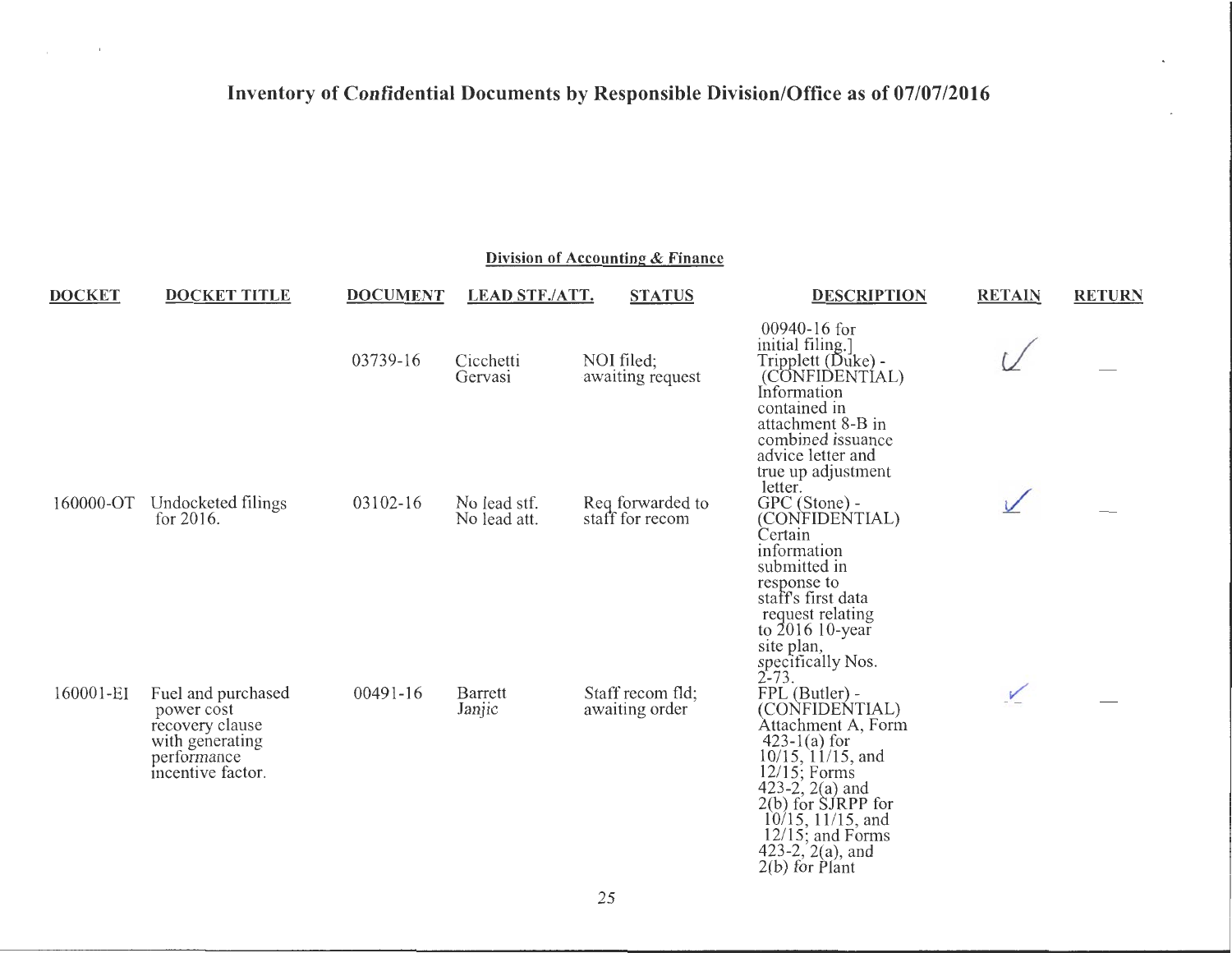|               | Division of Accounting & Finance |                 |                       |                                    |                                                                                                                                                                                    |               |               |  |  |
|---------------|----------------------------------|-----------------|-----------------------|------------------------------------|------------------------------------------------------------------------------------------------------------------------------------------------------------------------------------|---------------|---------------|--|--|
| <b>DOCKET</b> | <b>DOCKET TITLE</b>              | <b>DOCUMENT</b> | <b>LEAD STF./ATT.</b> | <b>STATUS</b>                      | <b>DESCRIPTION</b>                                                                                                                                                                 | <b>RETAIN</b> | <b>RETURN</b> |  |  |
|               |                                  | 00503-16        | Barrett<br>Janjic     | Staff recom fld;<br>awaiting order | Scherer for 9/15,<br>$10/15$ , and $11/15$ .<br>Duke Energy<br>$(Triplet) -$<br>(CONFIDENTIAL)<br>Highlighted<br>information on                                                    | $\sqrt{ }$    |               |  |  |
|               |                                  | 00545-16        | Barrett<br>Janjic     | Staff recom fld;<br>awaiting order | Forms 423 for<br>$10/15$ , $11/15$ , and<br>12/15.<br>TECO (Beasley) -<br>(CONFIDENTIAL)<br>Forms $423-2$ , $2(a)$ ,<br>and $2(b)$ for<br>$9/15$ , $10/15$ , and                   | $\angle$      |               |  |  |
|               |                                  | 00604-16        | Barrett<br>Janjic     | Staff recom fld;<br>awaiting order | 11/15.<br>$GPC$ (Griffin) -<br>(CONFIDENTIAL)<br>Highlighted<br>information on                                                                                                     | $\sqrt{}$     |               |  |  |
|               |                                  | 00921-16        | Barrett<br>Janjic     | Staff recom fld;<br>awaiting order | Forms 423 for<br>$10/15$ , $11/15$ , and<br>12/15.<br>FPL (Moncada) -<br>(CONFIDENTIAL)<br>Woodford project<br>drilling and<br>development<br>agreement. [x-ref]<br>$DN$ 01280-16] | $\sqrt{ }$    |               |  |  |

and the company

 $\blacksquare$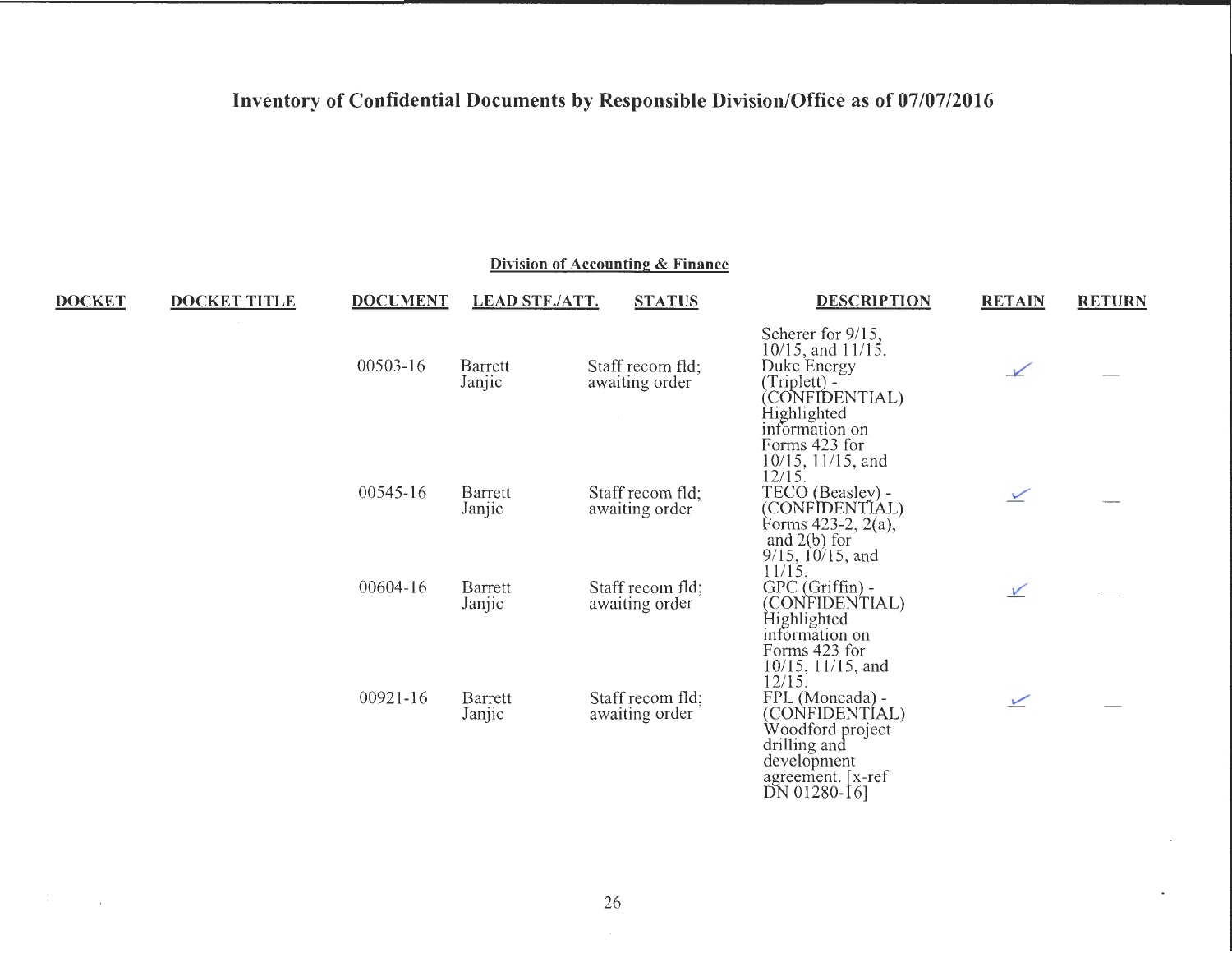$\mathcal{L}_{\text{max}}$  and  $\mathcal{L}_{\text{max}}$  .

#### **Division of Accounting & Finance**

| <b>DOCKET</b> | <b>DOCKET TITLE</b>                                                                                        | <b>DOCUMENT</b> | <b>LEAD STF./ATT.</b> | <b>STATUS</b>                      | <b>DESCRIPTION</b>                                                                                                                                                                                                     | <b>RETAIN</b> | <b>RETURN</b> |
|---------------|------------------------------------------------------------------------------------------------------------|-----------------|-----------------------|------------------------------------|------------------------------------------------------------------------------------------------------------------------------------------------------------------------------------------------------------------------|---------------|---------------|
| 160001-EI     | Fuel and purchased<br>power cost<br>recovery clause<br>with generating<br>performance<br>incentive factor. | 01069-16        | Barrett<br>Janjic     | Staff recom fld;<br>awaiting order | Duke Energy<br>(Bernier) -<br>(CONFIDENTIAL)<br>Exhibit A to<br>petition for<br>mid-course<br>correction for<br>fuel and capacity<br>cost recovery<br>clause. [CLK note:<br>See DN 00811-16<br>for initial<br>filing.] | $\sqrt{ }$    |               |
|               |                                                                                                            | 01124-16        | Barrett<br>Janjic     | Staff recom fld:<br>awaiting order | TECO (Beasley) -<br>(CONFIDENTIAL)<br>Highlighted<br>information<br>contained in<br>Witness Penelope<br>A. Rusk's Schedule<br>Al2, $pg$ 2 of 2<br>(Bates stamp pg<br>38), for 1/15<br>through $12/15$ .                | V             |               |
|               |                                                                                                            | 01129-16        | Barrett<br>Janjic     | Staff recom fld;<br>awaiting order | $GPC$ (Griffin) -<br>(CONFIDENTIAL)<br>Certain<br>information<br>contained in<br>Schedule 2 of Exh<br>HRB-1 to the<br>direct testimony<br>of Herbert R.<br>Ball, dated                                                 |               |               |

 $3/2/16$ .

 $\bullet$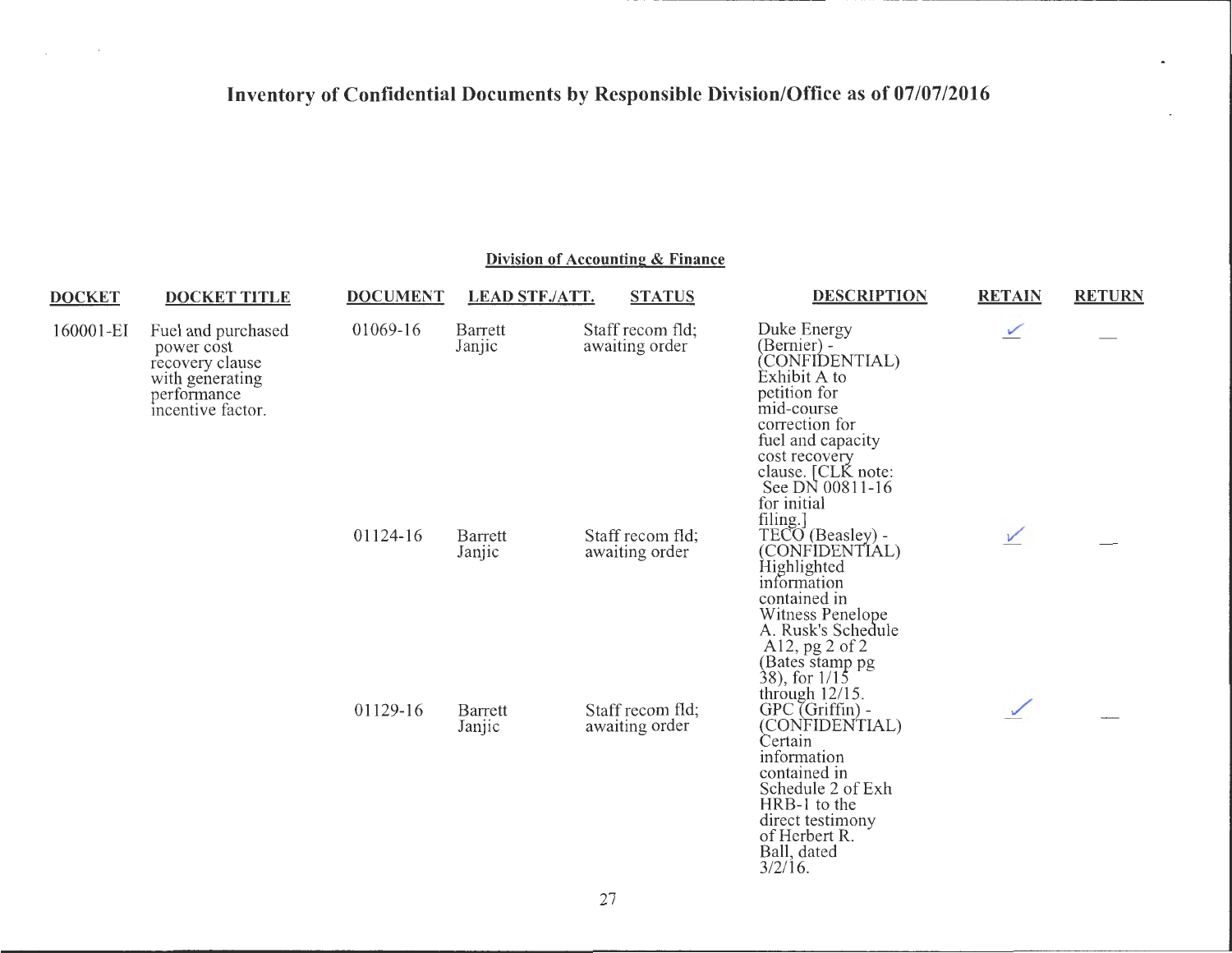**Division of Accounting & Finance** 

| <b>DOCKET</b> | <b>DOCKET TITLE</b>                                                                                        | <b>DOCUMENT</b> | <b>LEAD STF./ATT.</b> | <b>STATUS</b>                      | <b>DESCRIPTION</b>                                                                                                                                                                           | <b>RETAIN</b>            | <b>RETURN</b> |
|---------------|------------------------------------------------------------------------------------------------------------|-----------------|-----------------------|------------------------------------|----------------------------------------------------------------------------------------------------------------------------------------------------------------------------------------------|--------------------------|---------------|
| 160001-EI     | Fuel and purchased<br>power cost<br>recovery clause<br>with generating<br>performance<br>incentive factor. | 01131-16        | Barrett<br>Janjic     | Staff recom fld;<br>awaiting order | $GPC$ (Griffin) -<br>(CONFIDENTIAL)<br>Certain<br>information<br>contained in<br>Schedule CCA-4 of<br>Exh CSB-1 to the<br>direct testimony<br>of C. Shane<br>Boyett, dated<br>$3/2/16$ .     | $\overline{\phantom{0}}$ |               |
|               |                                                                                                            | 01144-16        | Barrett<br>Janjic     | Staff recom fld;<br>awaiting order | FPL (Moncada) -<br>(CONFIDENTIAL)<br>Certain<br>information<br>provided in<br>exhibits to direct<br>testimony of<br>witnesses Terry J.<br>Keith (TJK-2) and<br>Gerard J. Yupp<br>$(GJY-1)$ . |                          |               |
|               |                                                                                                            | 01280-16        | Barrett<br>Janjic     | Staff recom fld;<br>awaiting order | FPL (Moncada) -<br>(CONFIDENTIAL)<br>Woodford project<br>drilling and<br>development<br>agreement. [x-ref<br>$DN$ 00921-16]                                                                  |                          |               |

 $\mathcal{F}(\mathcal{F})$  and  $\mathcal{F}(\mathcal{F})$  .

 $\bullet$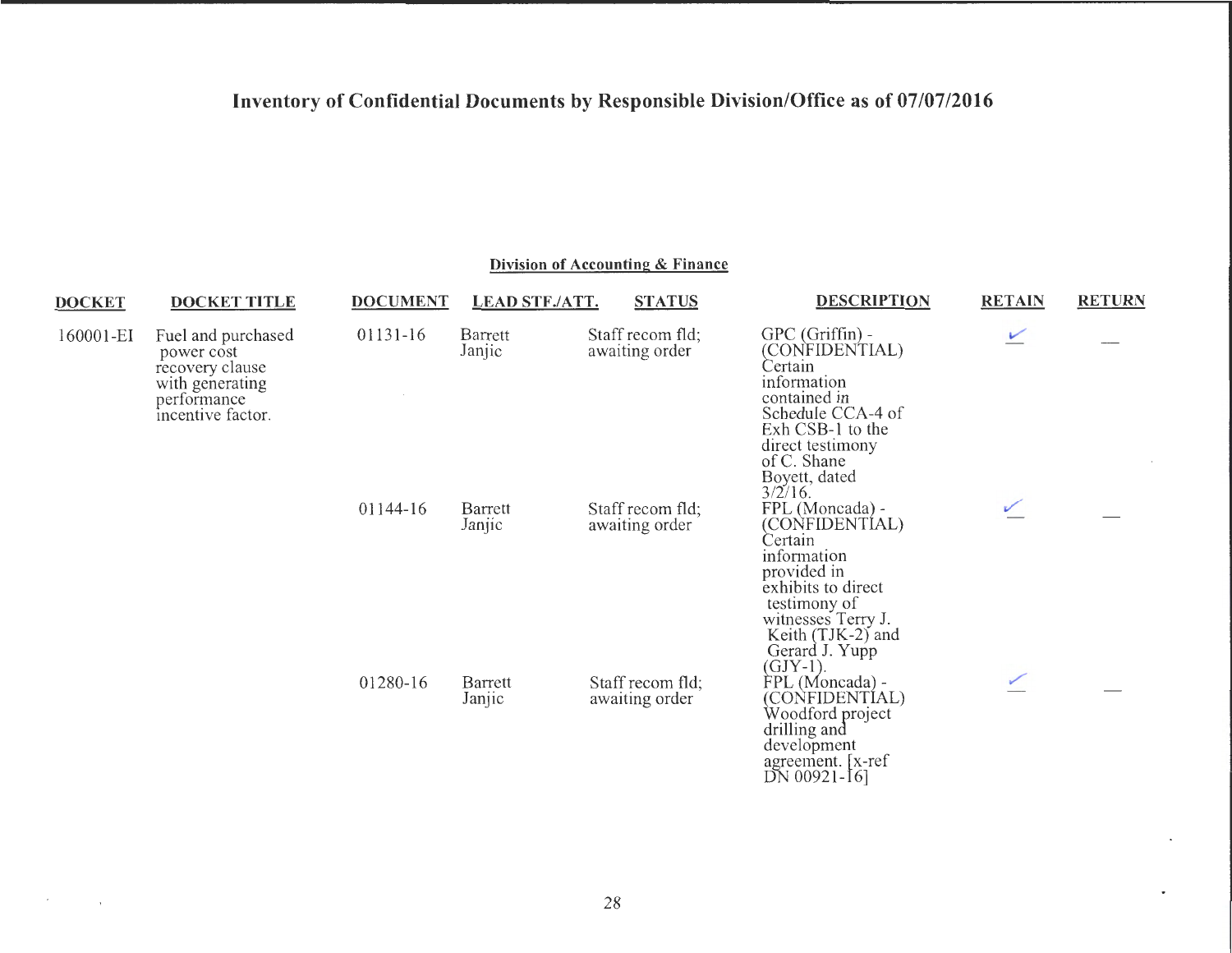$\sim 10^{-11}$ 

 $\sim$ 

| <b>DOCKET</b> | <b>DOCKET TITLE</b>                                                    | <b>DOCUMENT</b> | <b>LEAD STF./ATT.</b> | <b>STATUS</b>                      | <b>DESCRIPTION</b>                                                                                                  | <b>RETAIN</b> | <b>RETURN</b> |
|---------------|------------------------------------------------------------------------|-----------------|-----------------------|------------------------------------|---------------------------------------------------------------------------------------------------------------------|---------------|---------------|
| 160001-EI     | Fuel and purchased<br>power cost<br>recovery clause<br>with generating | 01450-16        | Barrett<br>Janjic     | Staff recom fld;<br>awaiting order | FPL (Moncada) -<br>(CONFIDENTÍAL)<br>Joint interest<br>billing audit                                                | $\sqrt{2}$    |               |
|               | performance<br>incentive factor.                                       | 01826-16        | Barrett<br>Janjic     | Staff recom fld;<br>awaiting order | plan. [x-ref DN<br>$01849-16$<br>GPC (Badders) -<br>(CONFIDENTIAL)<br>Certain portions<br>of hedging<br>information | $\checkmark$  |               |
|               |                                                                        | 01830-16        | Barrett<br>Janjic     | Staff recom fld;<br>awaiting order | report.<br>TÉCO (Beasley) -<br>(CONFIDENTIAL)<br>Pages 11, 12, and<br>13 of Exh JBC-1 of<br>witness J. Brent        | $\checkmark$  |               |
|               |                                                                        | 01837-16        | Barrett<br>Janjic     | Staff recom fld;<br>awaiting order | Caldwell.<br>Duke Energy<br>(Bernier) -<br>CONFIDENTIAL)<br>Information<br>contained in the<br>direct testimony     | $\sqrt{}$     |               |
|               |                                                                        |                 |                       |                                    | of Joseph<br>McCallister and<br>Exhs JM-1T and<br>$JM-2T$ .                                                         |               |               |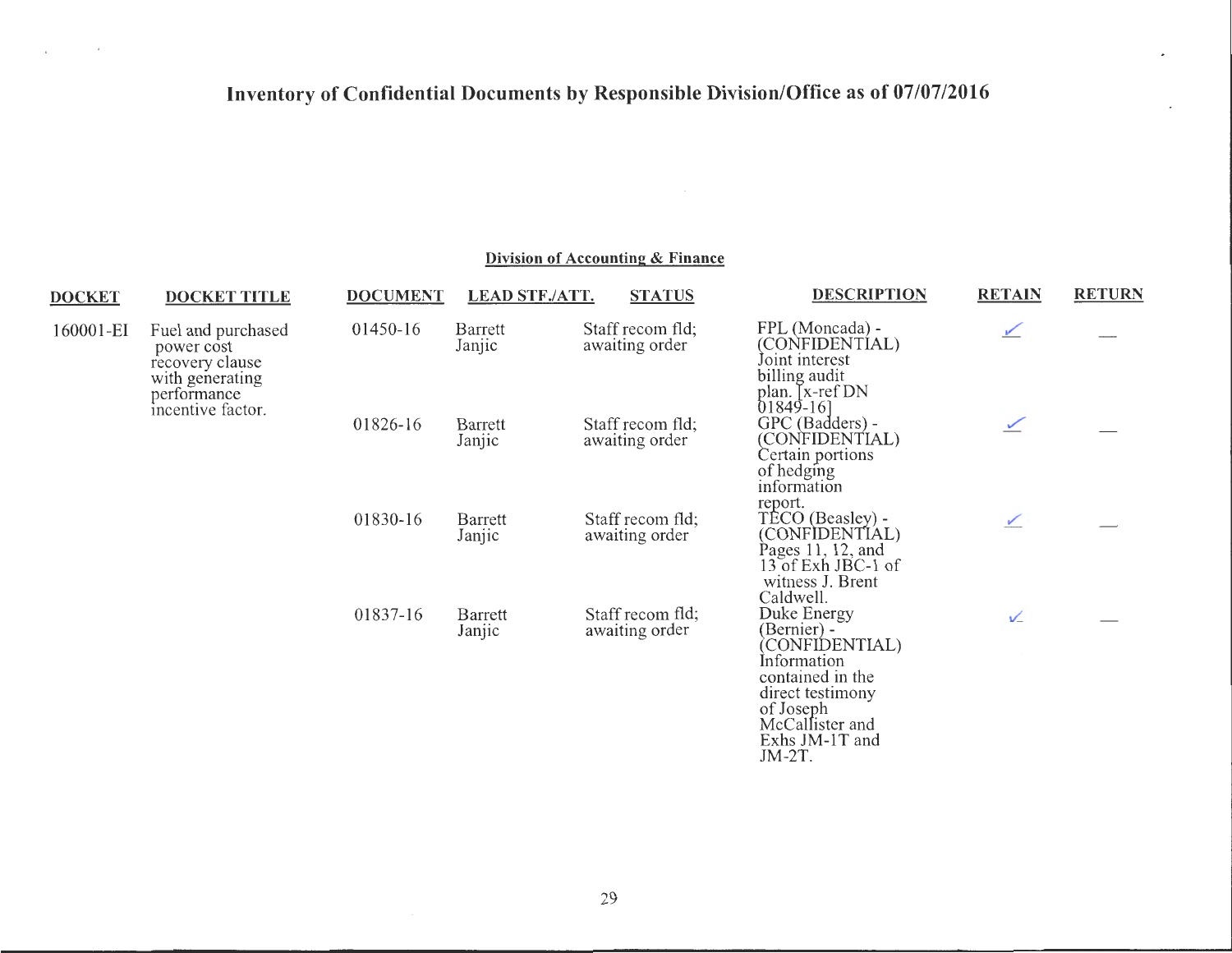### Division of Accounting & Finance

| <b>DOCKET</b> | <b>DOCKET TITLE</b>                                 | <b>DOCUMENT</b> | <b>LEAD STF./ATT.</b> | <b>STATUS</b>                      | <b>DESCRIPTION</b>                                                                                                                                                                                                                          | <b>RETAIN</b> | <b>RETURN</b> |
|---------------|-----------------------------------------------------|-----------------|-----------------------|------------------------------------|---------------------------------------------------------------------------------------------------------------------------------------------------------------------------------------------------------------------------------------------|---------------|---------------|
| 160001-EI     | Fuel and purchased<br>power cost<br>recovery clause | 01842-16        | Barrett<br>Janjic     | Staff recom fld;<br>awaiting order | FPL (Moncada) -<br>(CONFIDENTIAL)<br>Certain                                                                                                                                                                                                | $\sqrt{}$     |               |
|               | with generating<br>performance<br>incentive factor. | 01849-16        | Barrett<br>Janjic     | Staff recom fld;<br>awaiting order | information<br>contained in<br>hedging activity<br>report, Exh GJY-2<br>to testimony of<br>Gerard J. Yupp.<br>FPL (Moncada) -<br>(CONFIDENTÍAL)<br>Weaver and Tidwell<br>LLP's joint<br>interest billing<br>audit plan (JIB<br>audit plan). |               |               |
|               |                                                     | 02377-16        | Barrett<br>Janjic     | Staff recom fld;<br>awaiting order | [x-ref <sup>*</sup> DN]<br>$01450 - 16$<br>$GPC(Griffin)$ -<br>(CONFIDENTIAL)<br>Responses to<br>staff's 1st set of                                                                                                                         | $\angle$      |               |
|               |                                                     | 02390-16        | Barrett<br>Janjic     | Staff recom fld;<br>awaiting order | interrogatories<br>(Nos. $1-10$ ).<br>TECO (Beasley) -<br>(CONFIDENTIAL)<br>Answer's to<br>staff's 1st set of<br>interrogatories                                                                                                            | ⊻             |               |

 $\mathcal{O}(\mathcal{O}(n))$  . The same  $\mathcal{O}(\mathcal{O}(n))$ 

(Nos. 1-11).

 $\sim 10^{11}$  km s  $^{-1}$ 

 $\ddot{\phantom{0}}$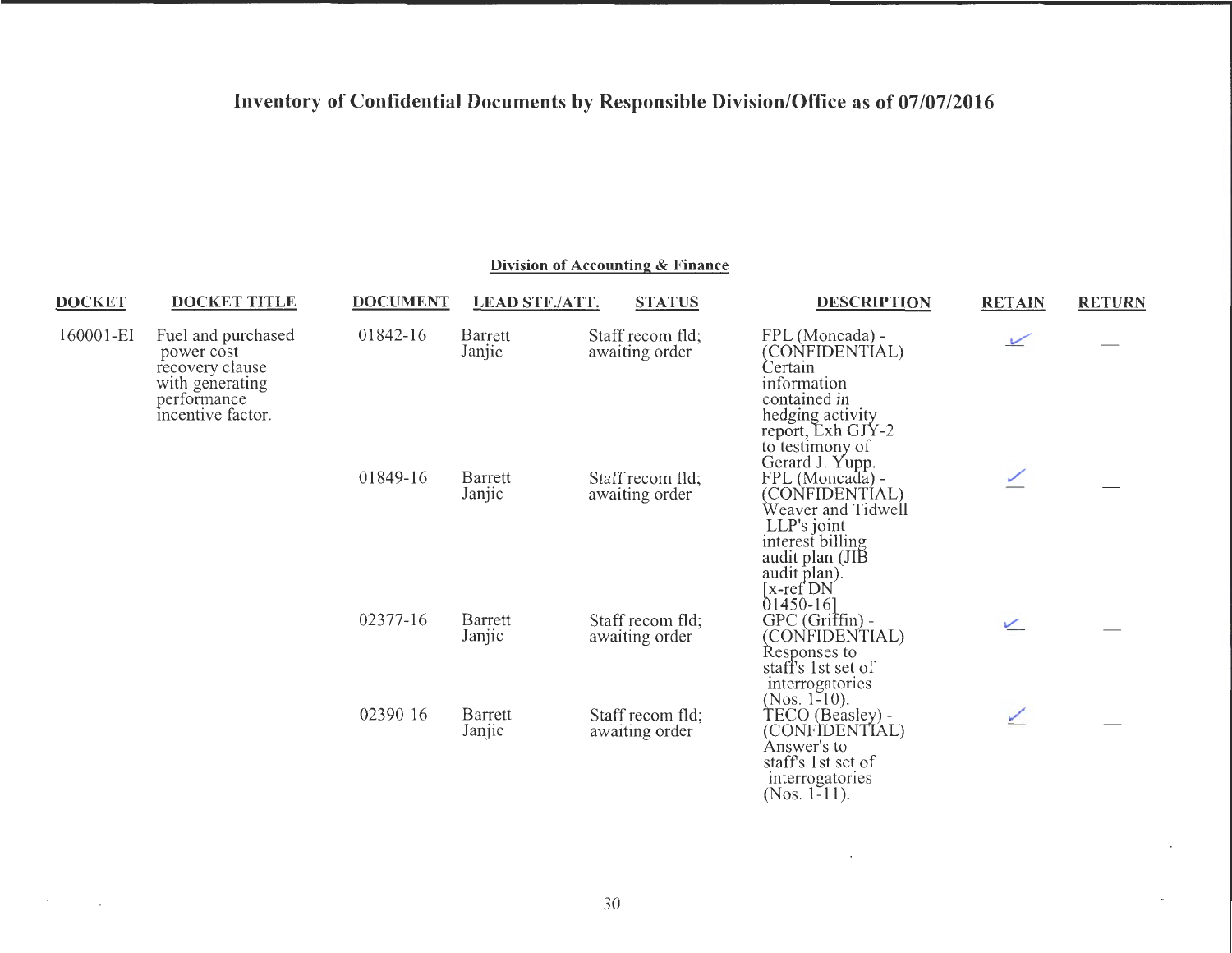$\sim$   $\sim$ 

 $\sim 10^{-1}$ 

| <b>DOCKET</b> | <b>DOCKET TITLE</b>                                                                                        | <b>DOCUMENT</b> | <b>LEAD STF./ATT.</b> | <b>STATUS</b>                      | <b>DESCRIPTION</b>                                                                                                                                                          | <b>RETAIN</b> | <b>RETURN</b> |
|---------------|------------------------------------------------------------------------------------------------------------|-----------------|-----------------------|------------------------------------|-----------------------------------------------------------------------------------------------------------------------------------------------------------------------------|---------------|---------------|
| 160001-EI     | Fuel and purchased<br>power cost<br>recovery clause<br>with generating<br>performance<br>incentive factor. | 02394-16        | Barrett<br>Janjic     | Staff recom fld;<br>awaiting order | Duke Energy<br>(Bernier) -<br>CONFIDENTIAL)<br>Response to<br>staff's 1st set of<br>interrogatories                                                                         | $\vee$        |               |
|               |                                                                                                            | 02405-16        | Barrett<br>Janjic     | Staff recom fld;<br>awaiting order | $(Nos. 1-8)$ .<br>FPL (Moncada) -<br>(CONFIDENTÍAL)<br>Response to<br>staff's 1st set of<br>interrogatories<br>(Nos. $1, 12$ and<br>$25)$ .                                 | ⊻             |               |
|               |                                                                                                            | 02532-16        | Barrett<br>Janjic     | Staff recom fld;<br>awaiting order | Duke Energy<br>(Triplett) -<br>CONFIDENTIAL)<br>Highlighted<br>information on<br>revised fuel<br>report for $10/15$ ;<br>specifically,<br>Forms $423-1$ and<br>$423 - 1a$ . | $\checkmark$  |               |
|               |                                                                                                            | 02535-16        | Barrett<br>Janjic     | Staff recom fld;<br>awaiting order | Duke Energy<br>(Triplett) -<br>(CONFIDENTIAL)<br>Highlighted<br>information on<br>Form 423 fuel<br>report for $1/16$ ,<br>$2/16$ , and $3/16$ .                             |               |               |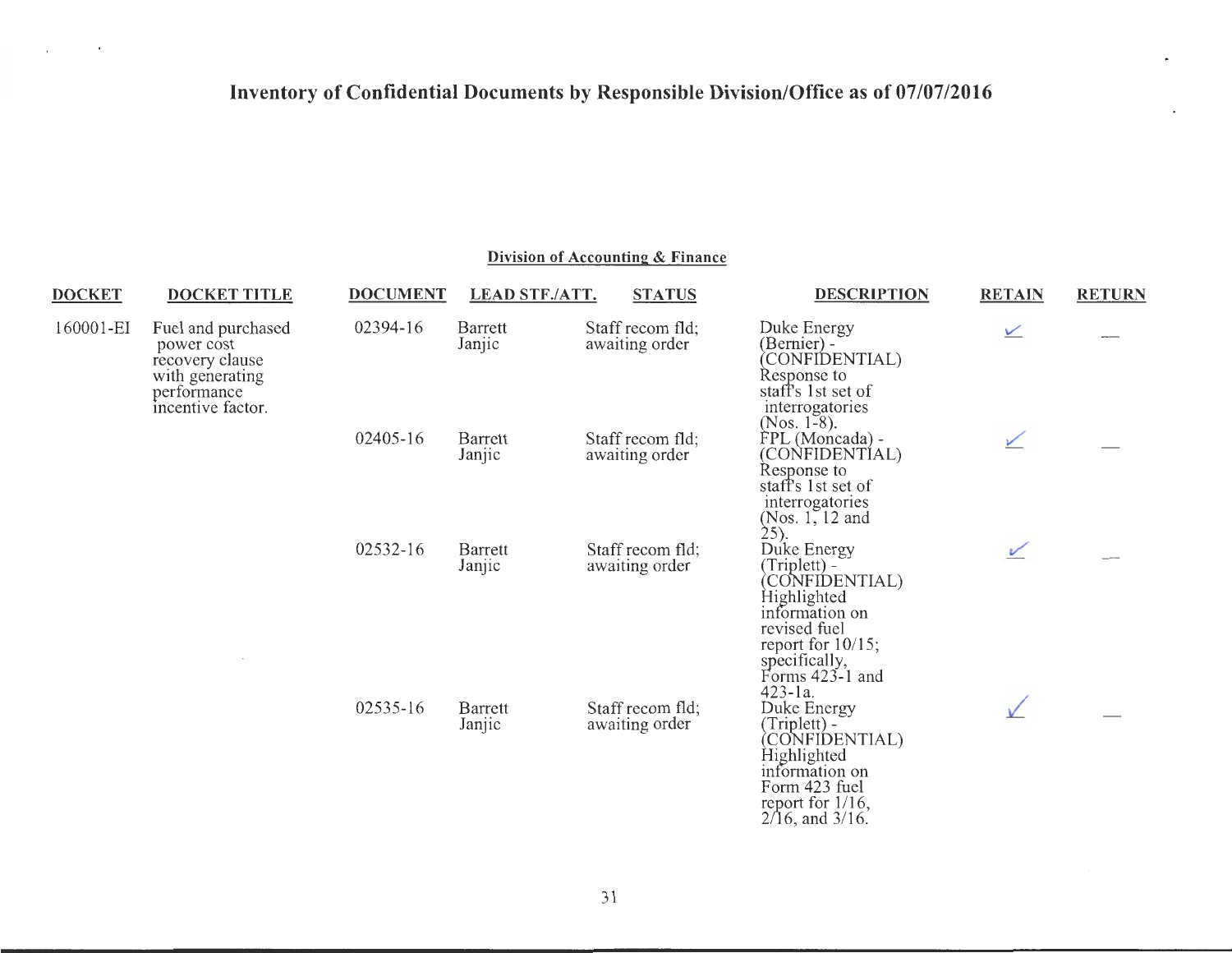### **Division of Accounting & Finance**

| <b>DOCKET</b>                                                                                                           | <b>DOCKET TITLE</b> | <b>DOCUMENT</b>   | <b>LEAD STF./ATT.</b>              | <b>STATUS</b>                                                                                                       | <b>DESCRIPTION</b>                                                                                                                                                                                                                                                                                     | <b>RETAIN</b> | <b>RETURN</b> |
|-------------------------------------------------------------------------------------------------------------------------|---------------------|-------------------|------------------------------------|---------------------------------------------------------------------------------------------------------------------|--------------------------------------------------------------------------------------------------------------------------------------------------------------------------------------------------------------------------------------------------------------------------------------------------------|---------------|---------------|
| 160001-EI<br>Fuel and purchased<br>power cost<br>recovery clause<br>with generating<br>performance<br>incentive factor. |                     | 02603-16          | Barrett<br>Janjic                  | Staff recom fld;<br>awaiting order                                                                                  | TECO (Daniels) -<br>(CONFIDENTIAL)<br>Forms $423-2$ , $2(a)$ ,<br>and $2(b)$ for<br>$12/15$ , $1/16$ and<br>$2/16$ .                                                                                                                                                                                   | $\angle$      |               |
|                                                                                                                         | 02606-16            | Barrett<br>Janjic | Staff recom fld;<br>awaiting order | GPC (Griffin) -<br>(CONFIDENTIAL)<br>Highlighted<br>information on<br>Forms 423 for<br>$1/16$ , $2/16$ and<br>3/16. | $\sqrt{2}$                                                                                                                                                                                                                                                                                             |               |               |
|                                                                                                                         |                     | 02693-16          | Barrett<br>Janjic                  | Staff recom fld;<br>awaiting order                                                                                  | FPL (Butler) -<br>(CONFIDENTIAL)<br>Attachment A, Form<br>$423-1(a)$ for<br>$1/16$ , $2/16$ , and<br>$3/16$ ; Forms 423-2,<br>$2(a)$ and $2(b)$ for<br>SIRPP for $1/16$ ,<br>$2/16$ , and $3/16$ ;<br>and $423-2$ , $2(a)$ ,<br>and $2(b)$ for Plant<br>Scherer for<br>$12/15$ , $1/16$ , and<br>2/16. | $\sqrt{}$     |               |
|                                                                                                                         |                     | 02905-16          | Barrett<br>Janjic                  | Req forwarded to<br>staff for recom                                                                                 | FPL (Moncada) -<br>(CONFIDENTIAL) Gas<br>reserves<br>accounting<br>internal audit<br>report.                                                                                                                                                                                                           | $\checkmark$  |               |

 $\mathcal{O}(10^{11} \, \mathrm{Mpc})$  . The contract of the  $\mathcal{O}(10^{11} \, \mathrm{Mpc})$ 

 $\mathcal{L}$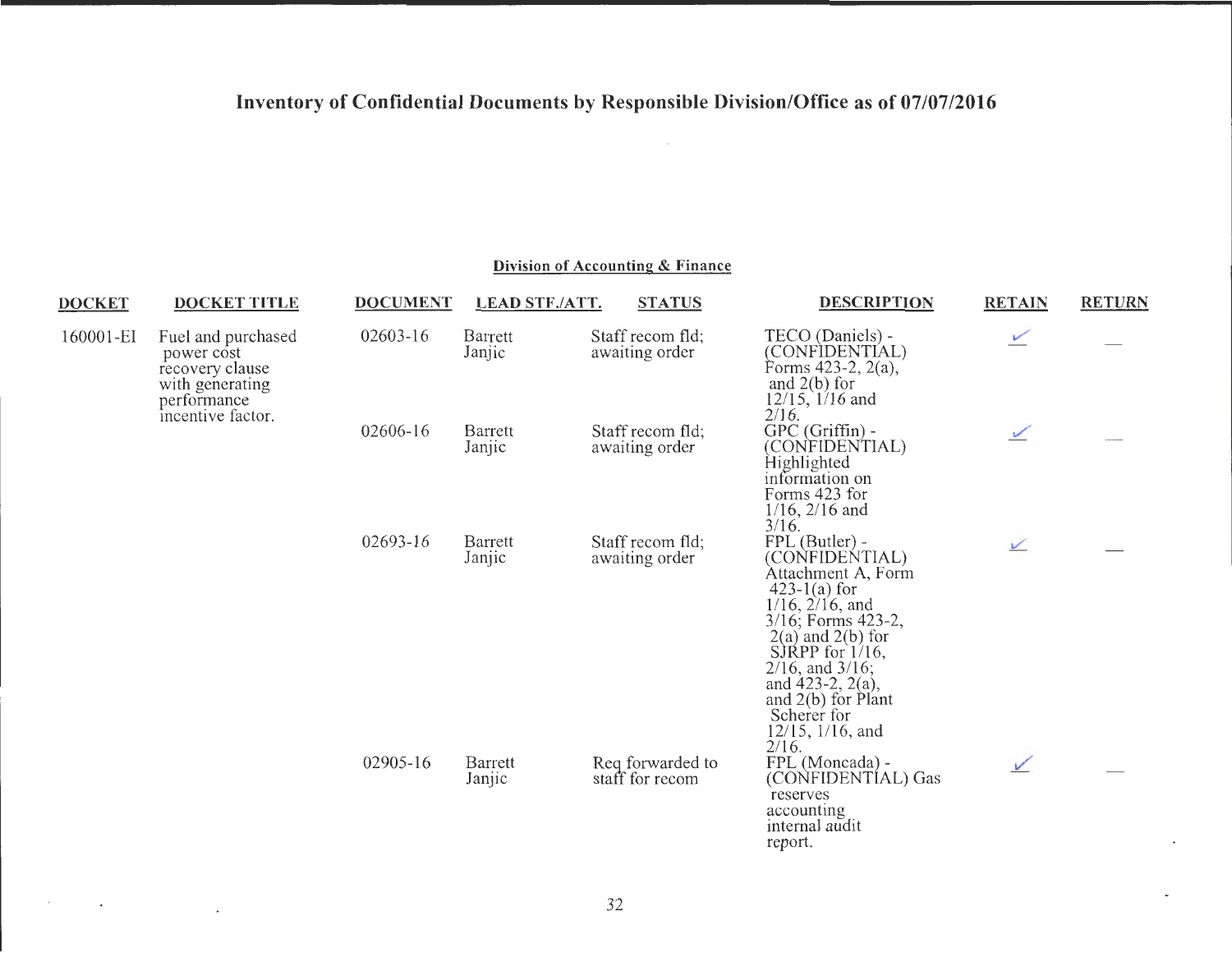$\sim 100$ 

 $\sim$ 

| <b>DOCKET</b> | <b>DOCKET TITLE</b>                                                                                        | <b>DOCUMENT</b> | <b>LEAD STF./ATT.</b> | <b>STATUS</b>                      | <b>DESCRIPTION</b>                                                                                                                                             | <b>RETAIN</b> | <b>RETURN</b> |
|---------------|------------------------------------------------------------------------------------------------------------|-----------------|-----------------------|------------------------------------|----------------------------------------------------------------------------------------------------------------------------------------------------------------|---------------|---------------|
| 160001-EI     | Fuel and purchased<br>power cost<br>recovery clause<br>with generating<br>performance<br>incentive factor. | 03100-16        | Barrett<br>Janjic     | Staff recom fld;<br>awaiting order | $GPC$ (Stone) -<br>(CONFIDENTIAL)<br>Certain<br>information in<br>response to OPC's<br>1st<br>interrogatories<br>$(N0, 7)$ .                                   | $\sqrt{ }$    |               |
|               |                                                                                                            | 03134-16        | Barrett<br>Janjic     | Staff recom fld;<br>awaiting order | TECO (Beasley) -<br>(CONFIDENTIAL)<br>Answer to<br>Citizens' 1st set<br>of interrogatories<br>(No. 7).                                                         | V             |               |
|               |                                                                                                            | 03141-16        | Barrett<br>Janjic     | Staff recom fld;<br>awaiting order | Duke Energy<br>(Bernier) -<br>CONFIDENTIAL)<br>Certain<br>information<br>contained in<br>response to OPC's<br>1st set of<br>interrogatories<br>(Nos. $[-10)$ . | $\sqrt{}$     |               |
|               |                                                                                                            | 03191-16        | Barrett<br>Janjic     | Staff recom fld;<br>awaiting order | FPL (Moncada) -<br>(CONFIDENTÍAL)<br>Certain<br>information<br>provided in<br>response to OPC's<br>1st set of<br>interrogatories<br>(Nos. $5$ and 7).          |               |               |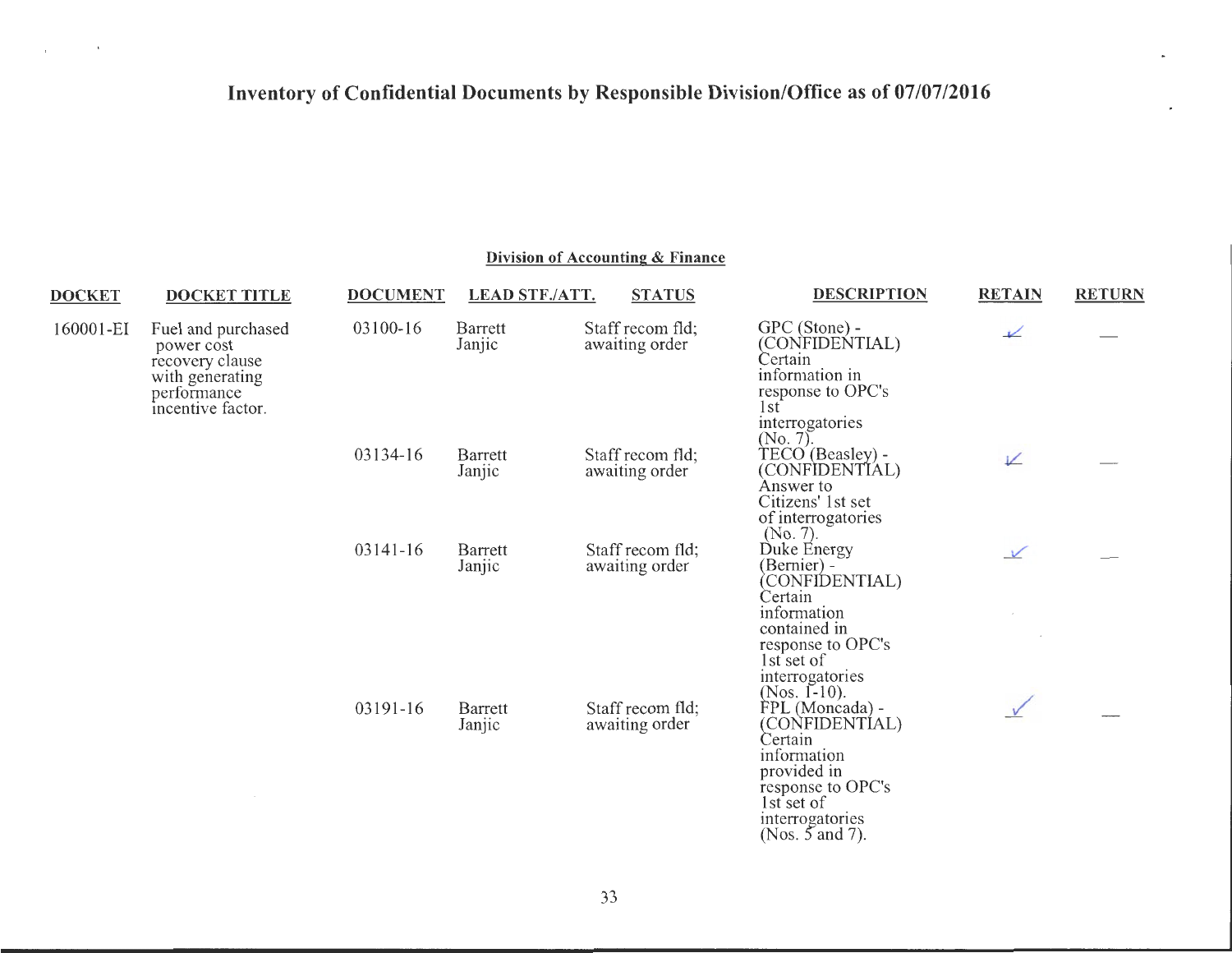**Division of Accounting & Finance** 

 $\sim$   $-$ 

| <b>DOCKET</b> | <b>DOCKET TITLE</b>                                                   | <b>DOCUMENT</b> | <b>LEAD STF./ATT.</b>        | <b>STATUS</b>                      | <b>DESCRIPTION</b>                                                                                                                                                                                                                                                                                                                                                                                                              | <b>RETAIN</b> | <b>RETURN</b> |
|---------------|-----------------------------------------------------------------------|-----------------|------------------------------|------------------------------------|---------------------------------------------------------------------------------------------------------------------------------------------------------------------------------------------------------------------------------------------------------------------------------------------------------------------------------------------------------------------------------------------------------------------------------|---------------|---------------|
| 160021-EI     | Petition for rate<br>increase by<br>Florida Power &<br>Light Company. | 01414-16        | Fletcher<br><b>Brownless</b> | Order issued                       | FPL (Moncada) -<br>(CONFIDENTIAL)<br>Certain<br>information<br>contained in MFR<br>$D-2$ (2017 test<br>year and 2018                                                                                                                                                                                                                                                                                                            |               |               |
|               |                                                                       | 02144-16        | Fletcher<br><b>Brownless</b> | Order issued                       | subsequent year).<br>FPL (Moncada) -<br>(CONFIDENTÍAL)<br>Response to<br>staff's 1st<br>request for PODs<br>$(No. 4)$ .                                                                                                                                                                                                                                                                                                         |               |               |
|               |                                                                       | 02689-16        | Fletcher<br><b>Brownless</b> | Staff recom fld:<br>awaiting order | FPL (Moncada) -<br>(CONFIDENTIAL)<br>Certain responses<br>to discovery<br>requests to OPC's<br>1st request for<br>PODs (Nos. 2, 8,<br>10, 15, 19, 28,<br>34, 36 and 38);<br>OPC's 3rd request<br>for PODs $(No. 89)$ ;<br>staff's 1st set<br>of interrogatories<br>$(No. 3)$ ; staff's<br>3rd set of<br>interrogatories<br>(Nos. $89$ and 114);<br>staff's 3rd<br>request for PODs<br>(Nos. 15, 18 and<br>$20$ ). [ $x$ -ref DN |               |               |

 $\sim 200$  km s  $^{-1}$  .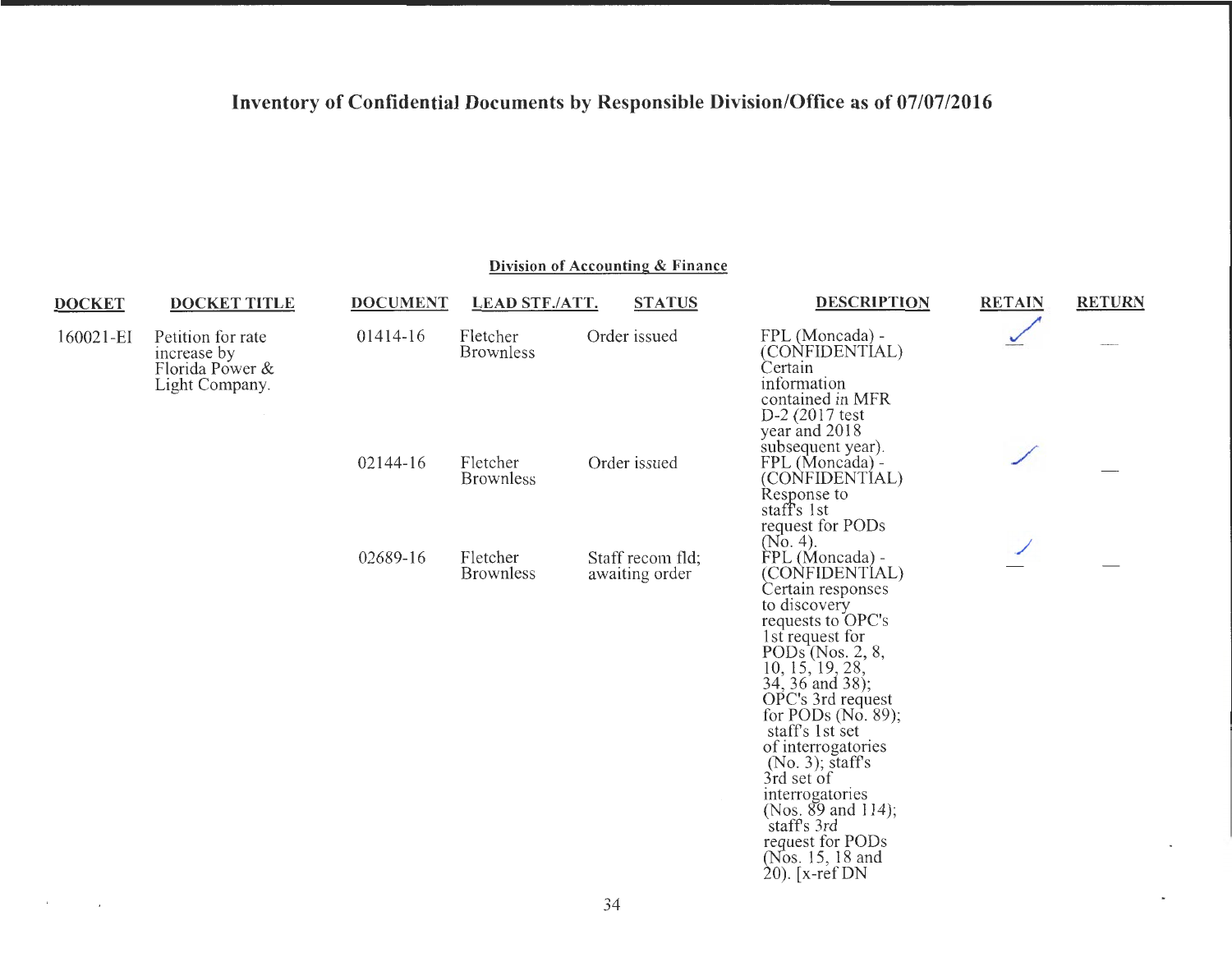$\mathbf{r}$ 

 $\mathcal{L}$ 

| Division of Accounting & Finance |                     |                 |                              |  |                                    |                                                                                                                                                                                                                                                                                                                                                                                                                                                                                                                                              |               |               |  |
|----------------------------------|---------------------|-----------------|------------------------------|--|------------------------------------|----------------------------------------------------------------------------------------------------------------------------------------------------------------------------------------------------------------------------------------------------------------------------------------------------------------------------------------------------------------------------------------------------------------------------------------------------------------------------------------------------------------------------------------------|---------------|---------------|--|
| <b>DOCKET</b>                    | <b>DOCKET TITLE</b> | <b>DOCUMENT</b> | <b>LEAD STF./ATT.</b>        |  | <b>STATUS</b>                      | <b>DESCRIPTION</b>                                                                                                                                                                                                                                                                                                                                                                                                                                                                                                                           | <b>RETAIN</b> | <b>RETURN</b> |  |
|                                  |                     | 03148-16        | Fletcher<br><b>Brownless</b> |  | Staff recom fld;<br>awaiting order | $03148-16$ ]<br>FPL (Moncada) -<br>(CONFIDENTIAL)<br>Certain<br>information<br>provided in<br>response to<br>discovery requests<br>propounded by<br>staff and OPC;<br>specifically,<br>OPC's 1st request<br>for PODs (Nos. 2,<br>8, 10, 15, 19, 28,<br>34, 36, and 38);<br>OPC's 3rd request<br>for PODs (No. 89);<br>staff's 1st set<br>of interrogatories<br>$(No. 3)$ ; staff's<br>3rd set of<br>interrogatories<br>(Nos. $89$ and 114);<br>and staff's 3rd<br>request for PODs<br>(Nos. 15, 18, and<br>$20$ ). [x-ref DN<br>$02689-16$ ] |               |               |  |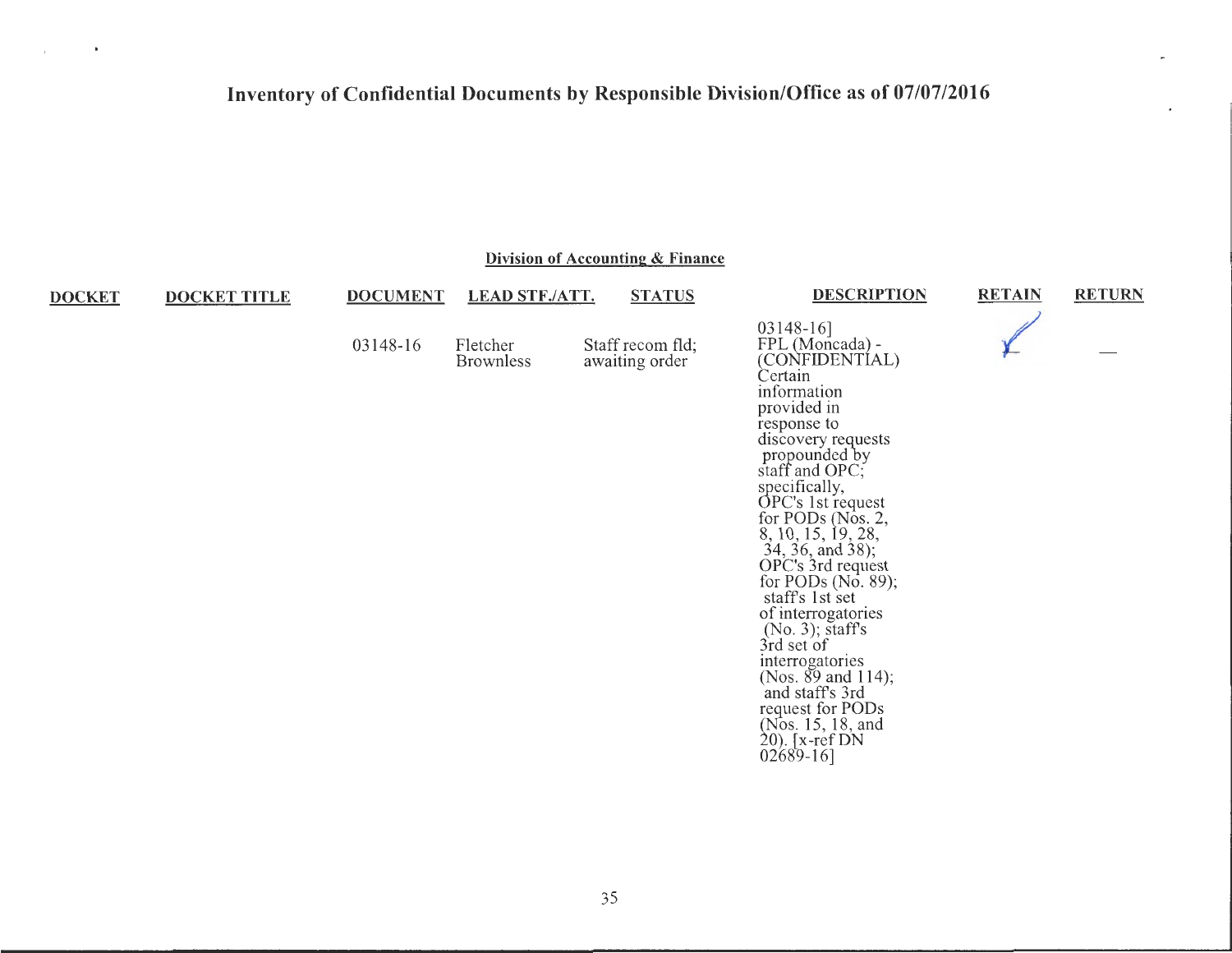| Division of Accounting & Finance |                                                                       |                 |                              |                                     |                                                                                                                                                                                                                                                                                                                                                             |               |               |  |
|----------------------------------|-----------------------------------------------------------------------|-----------------|------------------------------|-------------------------------------|-------------------------------------------------------------------------------------------------------------------------------------------------------------------------------------------------------------------------------------------------------------------------------------------------------------------------------------------------------------|---------------|---------------|--|
| <b>DOCKET</b>                    | <b>DOCKET TITLE</b>                                                   | <b>DOCUMENT</b> | <b>LEAD STF./ATT.</b>        | <b>STATUS</b>                       | <b>DESCRIPTION</b>                                                                                                                                                                                                                                                                                                                                          | <b>RETAIN</b> | <b>RETURN</b> |  |
| 160021-EI                        | Petition for rate<br>increase by<br>Florida Power &<br>Light Company. | 04204-16        | Fletcher<br><b>Brownless</b> | NOI filed;<br>awaiting request      | FPL (Moncada) -<br>(CONFIDENTIAL)<br>Responses to<br>discovery requests<br>propounded by OPC<br>$(11$ th request,<br>No. 127); AARP<br>(1st request, No.<br>36); FIPUG (2nd<br>request, No. 27);<br>SFHHA (4th<br>request, $No. 104$ ;<br>5th request, No.<br>114; 7th request,<br>Nos. 144, 148,<br>158; and $9th$<br>request, No. 180).                   |               |               |  |
|                                  |                                                                       | 04206-16        | Fletcher<br><b>Brownless</b> | Req forwarded to<br>staff for recom | FPL (Moncada) -<br>(CONFIDENTÍAL)<br>Responses to<br>discovery requests<br>propounded by<br>FIPUG's 3rd set of<br>interrogatories<br>$(No. 69)$ ; OPC's<br>4th set of<br>interrogatories<br>(Nos. 145 and 149,<br>on CD); OPC's<br>11th set of<br>interrogatories<br>(Nos. 294);<br>staff's 3rd set of<br>interrogatories<br>No. $11\overline{4}$ , on CD); |               |               |  |

 $\sim 3$ 

 $\sim$   $\sim$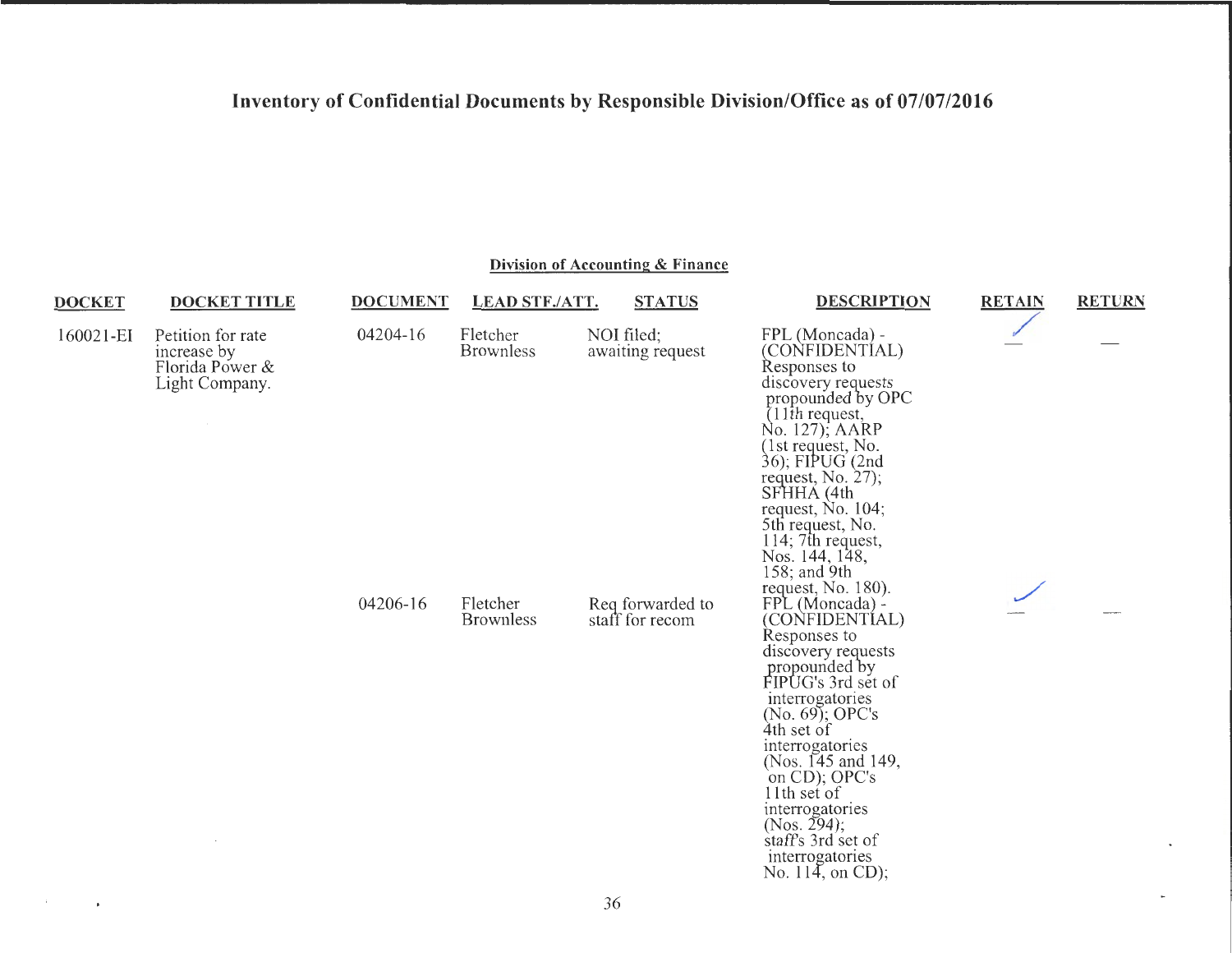$\ddot{\phantom{0}}$ 

 $\sim 10^{-10}$  ).

 $\overline{1}$ 

| <b>DOCKET</b> | <b>DOCKET TITLE</b>                                                                                                                               | <b>DOCUMENT</b> | <b>LEAD STF./ATT.</b>              | <b>STATUS</b> | <b>DESCRIPTION</b>                                                                                                                                                                   | <b>RETAIN</b> | <b>RETURN</b> |
|---------------|---------------------------------------------------------------------------------------------------------------------------------------------------|-----------------|------------------------------------|---------------|--------------------------------------------------------------------------------------------------------------------------------------------------------------------------------------|---------------|---------------|
| 160039-EI     | Petition for                                                                                                                                      | 02442-16        | Slemkewicz                         | Order issued  | staff's 17th set<br>of interrogatories<br>(Nos. $295$ and<br>301, on CD).<br>$GPC$ (Griffin) -                                                                                       |               |               |
|               | approval of<br>regulatory asset<br>related to the<br>retirement of<br><b>Plant Smith Units</b>                                                    |                 | <b>Brownless</b>                   |               | (CONFIDENTIAL)<br>Certain<br>information<br>submitted in<br>response to                                                                                                              |               |               |
| 160042-EI     | 1 and 2, by Gulf<br>Power Company.<br>Gulf Power<br>Company's request<br>for confidential<br>classification for                                   | 00842-16        | Harper<br>Harper                   | Order issued  | staff's second<br>data request.<br>$GPC$ ( $Griffin$ ) -<br>(CONFIDENTIAL)<br>Earnings<br>surveillance                                                                               |               |               |
|               | the earnings<br>surveillance<br>report,<br>supplemental<br>filing for<br>December 2015.                                                           |                 |                                    |               | report,<br>supplemental 2 for<br>$12/15$ (CISR)<br>surveillance<br>filings). [CLK<br>note: This<br>document moved<br>from Docket 160000<br>to new Docket                             |               |               |
| 160096-EI     | Joint petition for<br>approval of<br>modifications to<br>risk management<br>plans by Duke<br>Energy Florida,<br>Florida Power &<br>Light Company, | $02412 - 16$    | <b>Barrett</b><br><b>Brownless</b> | Order issued  | 160042 per DN<br>$01042 - 16.$<br>FPL (Moncada) -<br>(CONFIDENTÍAL) Exh<br>2 to the joint<br>petition by IOUs<br>for approval<br>modifications to<br>$2016$ risk<br>management plan. |               |               |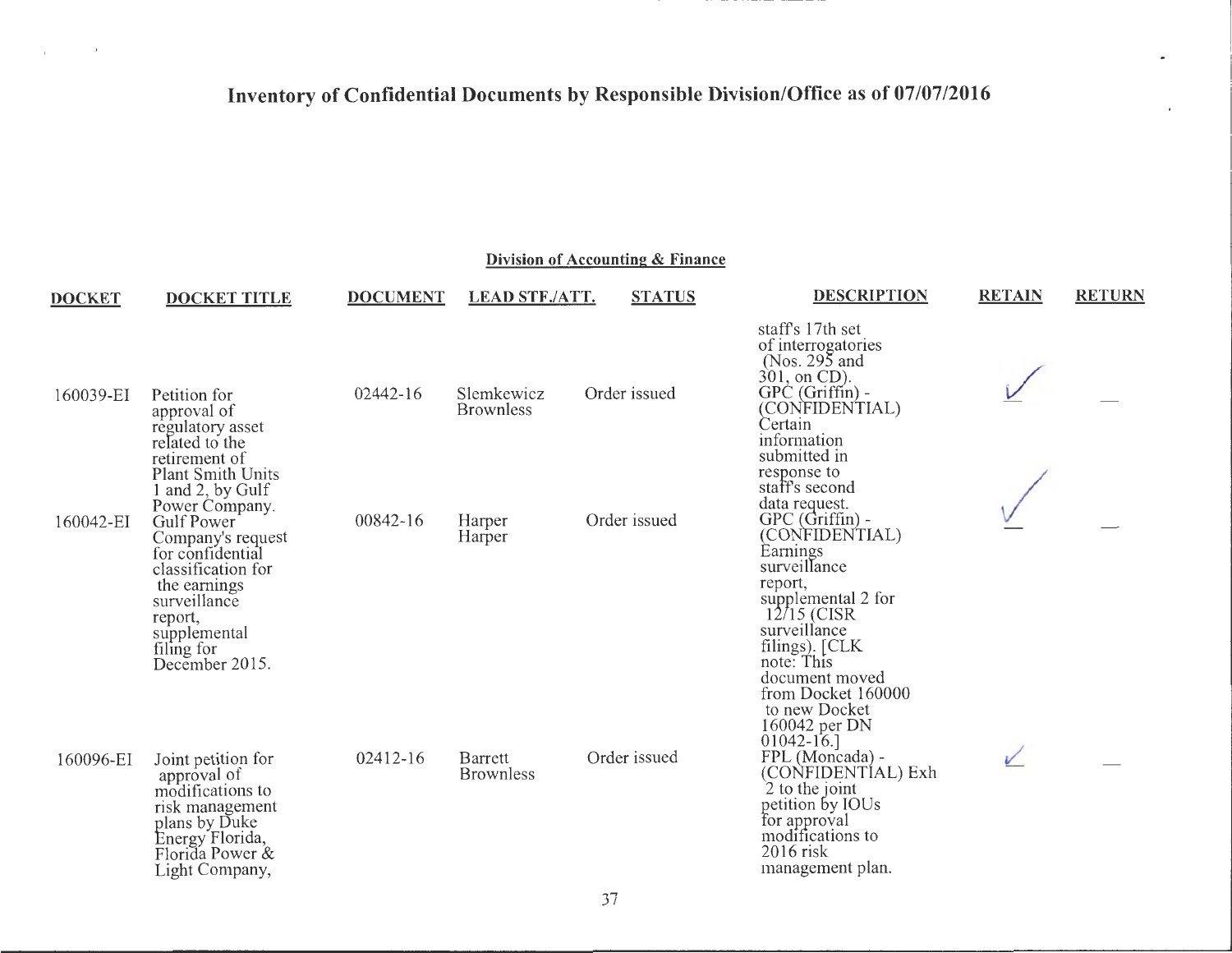|               |                                                             |                 |                             | Division of Accounting & Finance |                                                                                                                                                                             |               |               |
|---------------|-------------------------------------------------------------|-----------------|-----------------------------|----------------------------------|-----------------------------------------------------------------------------------------------------------------------------------------------------------------------------|---------------|---------------|
| <b>DOCKET</b> | <b>DOCKET TITLE</b>                                         | <b>DOCUMENT</b> | <b>LEAD STF./ATT.</b>       | <b>STATUS</b>                    | <b>DESCRIPTION</b>                                                                                                                                                          | <b>RETAIN</b> | <b>RETURN</b> |
|               | <b>Gulf Power Company</b><br>and Tampa<br>Electric Company. |                 |                             |                                  |                                                                                                                                                                             |               |               |
|               |                                                             | 02414-16        | Barrett<br><b>Brownless</b> | Order issued                     | GPC (Stone) -<br>(CONFIDENTIAL) Exh<br>4 to the joint<br>petition by IOUs<br>for approval<br>modifications to<br>$2016$ risk<br>management plan.                            | $\sqrt{ }$    |               |
|               |                                                             | $02421 - 16$    | Barrett<br><b>Brownless</b> | Order issued                     | TECO (Beasley) -<br>(CONFIDENTIAL) Exh<br>$3$ (page 1 of 1)<br>to the joint<br>petition by IOUs<br>for approval<br>modifications to<br>2016 risk<br>management plan.        | $\vee$        |               |
|               |                                                             | 02788-16        | Barrett<br><b>Brownless</b> | Order issued                     | Duke Energy<br>(Bernier) -<br>(CONFIDENTIAL)<br>Certain<br>information<br>contained in Exh 1<br>to joint petition<br>for approval of<br>modifications to<br>risk management |               |               |

 $\mathcal{F}^{\mathcal{F}}$  and  $\mathcal{F}^{\mathcal{F}}$  . In particular, we have  $\mathcal{F}^{\mathcal{F}}$ 

۰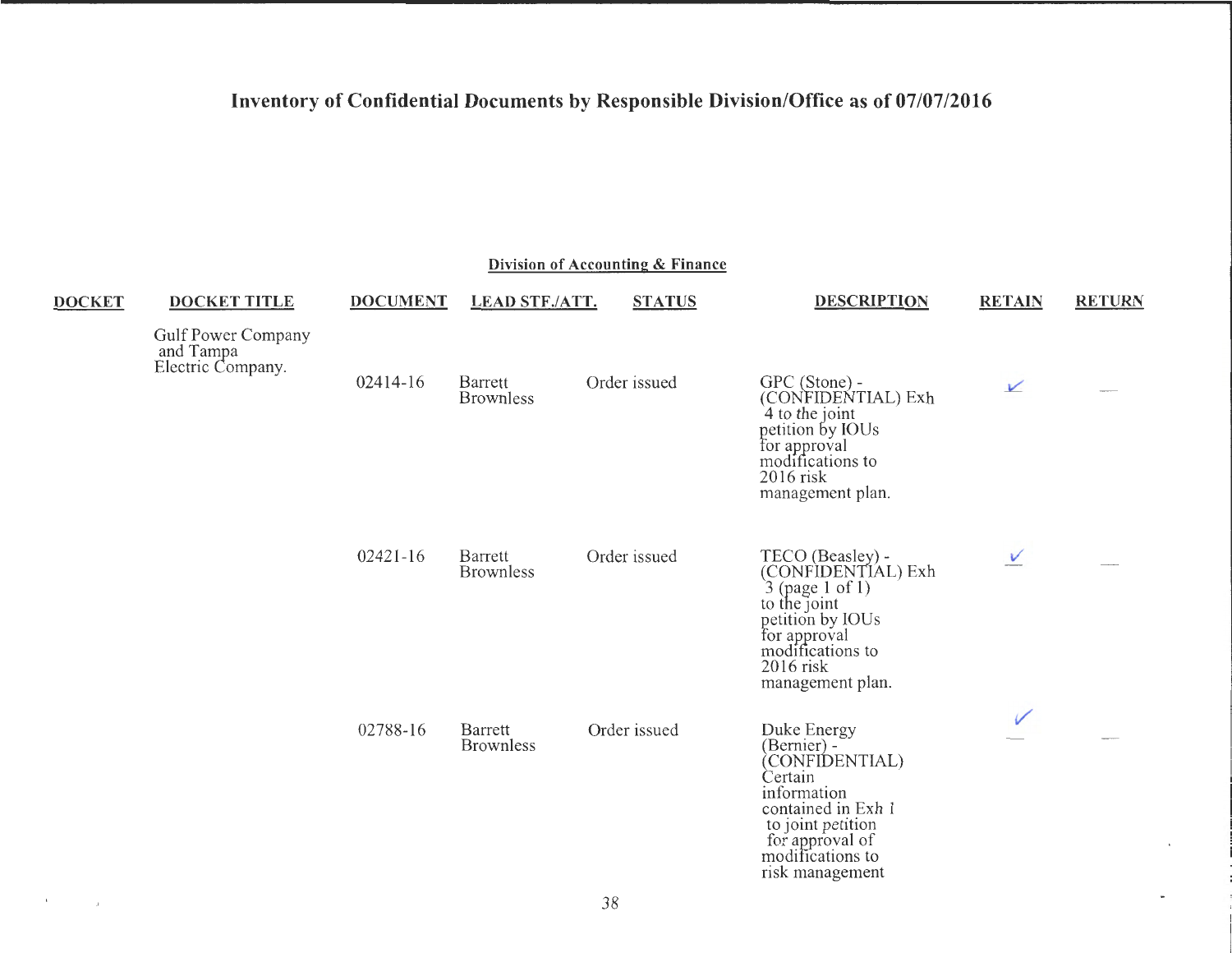$\sim 10^{-10}$  M  $_{\odot}$ 

 $\bar{t}$ 

| Division of Accounting & Finance |                     |                 |                             |                                    |                                                                                                                                                                                                                                                      |               |               |  |  |
|----------------------------------|---------------------|-----------------|-----------------------------|------------------------------------|------------------------------------------------------------------------------------------------------------------------------------------------------------------------------------------------------------------------------------------------------|---------------|---------------|--|--|
| <b>DOCKET</b>                    | <b>DOCKET TITLE</b> | <b>DOCUMENT</b> | <b>LEAD STF./ATT.</b>       | <b>STATUS</b>                      | <b>DESCRIPTION</b>                                                                                                                                                                                                                                   | <b>RETAIN</b> | <b>RETURN</b> |  |  |
|                                  | Electric Company.   | 02831-16        | Barrett<br><b>Brownless</b> | Order issued                       | plans by Duke<br>Energy, FPL, GPC,<br>and TECO. [See DN<br>02408-16 for<br>initial filing.]<br>FPL (Moncada) -<br>(CONFIDENTÍAL)<br>Certain<br>information<br>provided in<br>response to<br>staff's first data<br>request (Nos. 9)<br>and $11-15$ ). | $\sqrt{}$     |               |  |  |
|                                  |                     | 02837-16        | Barrett<br><b>Brownless</b> | Order issued                       | TECO (Beasley) -<br>(CONFIDENTIAL)<br>Highlighted<br>information<br>contained in<br>answers to staff's<br>first data<br>request $(Nos. 11,$<br>13, and 15).                                                                                          | V             |               |  |  |
|                                  |                     | 03000-16        | Barrett<br><b>Brownless</b> | Staff recom fld;<br>awaiting order | Duke Energy<br>(Bernier) -<br>(CONFIDENTIAL)<br>Certain<br>information<br>contained in<br>response to<br>staff's first data                                                                                                                          | $\vee$        |               |  |  |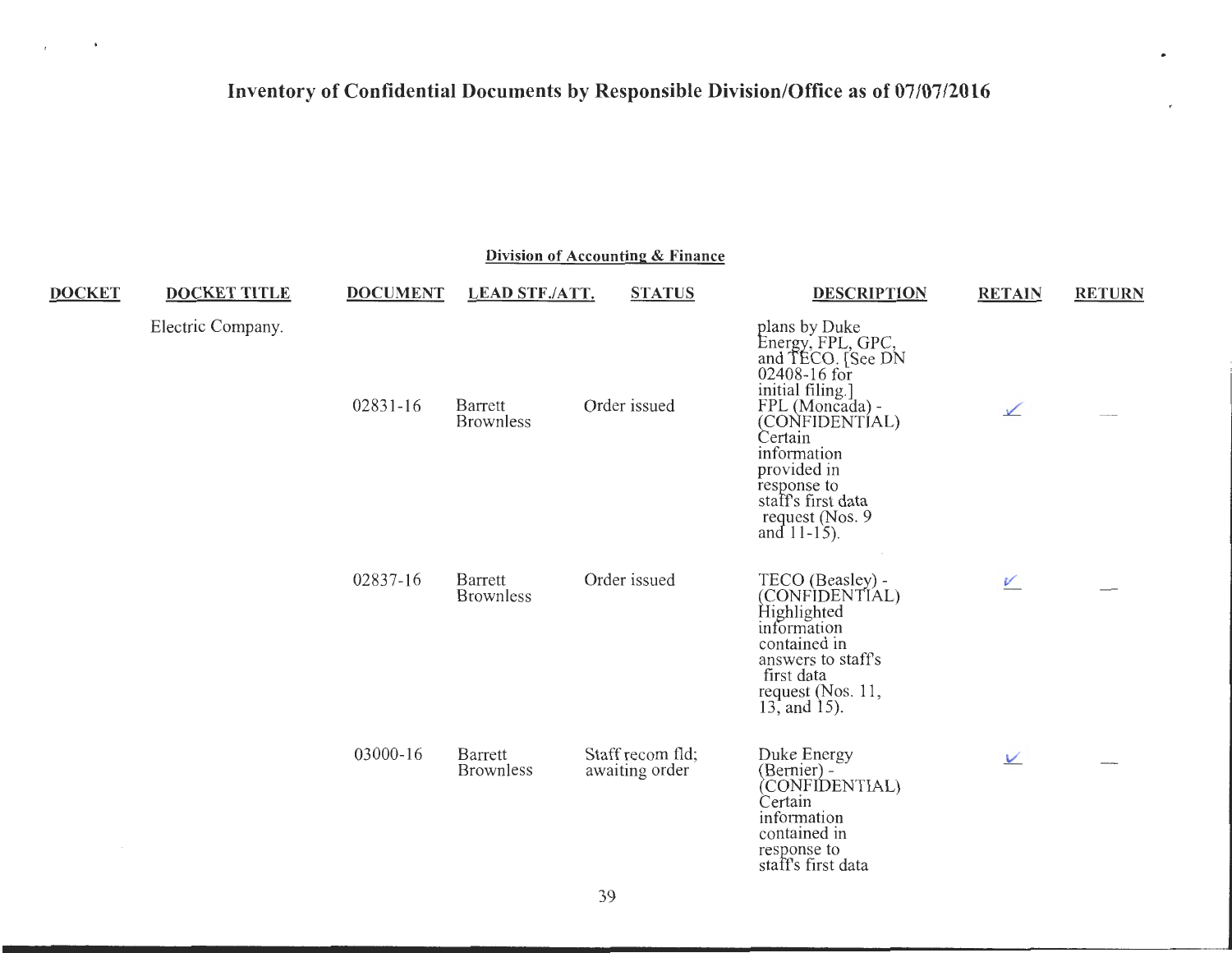Division of Accounting & Finance

#### **DOCKET**

 $\mathbf{x}$ 

 $\bullet$ 

**DOCKET TITLE DOCUMENT** 

 $\overline{\phantom{a}}$ 

**LEAD STF./ATT. STATUS**  **DESCRIPTION** 

**RETAIN RETURN** 

 $\epsilon$ 

Gulf Power Company<br>and Tampa<br>Electric Company.

request<br>specifically<br>questions 1, 4, 9,<br> $10, 11$ , and 15.<br>[See DN 02847-16 for initial  $filling.]$